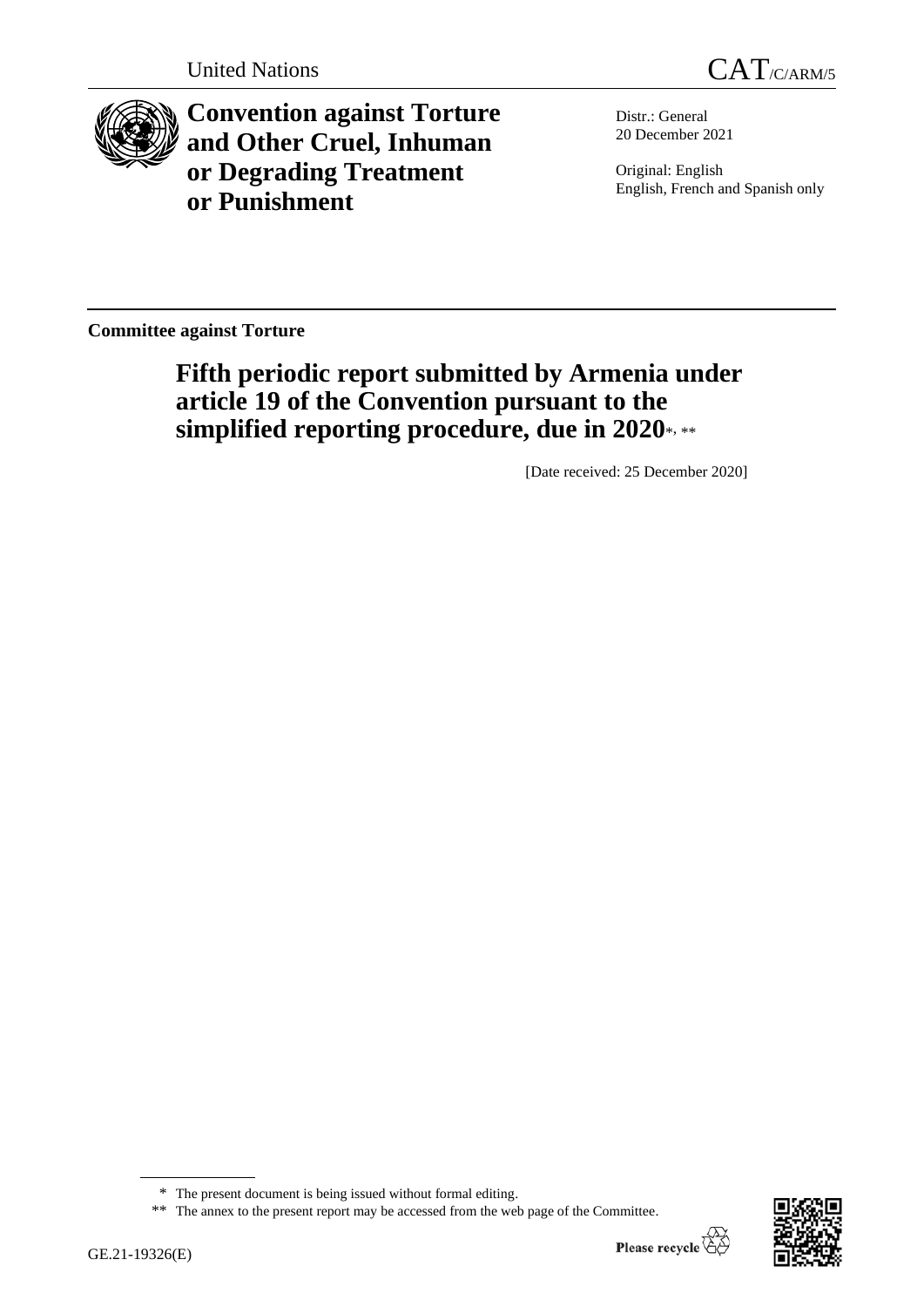## **Specific information on the implementation of Articles 1–16 of the Convention, including with regard to the Committee's previous recommendations**

## **Reply to paragraph 2 (a) and (b) of the list of issues (CAT/C/ARM/QPR/5)**

1. Under point 5 of part 10 [of Article 2] the Law "On declaring amnesty in criminal cases on the 2800th anniversary of the founding of Erebouni-Yerevan and the 100th anniversary of the Independence the 1st Republic of Armenia" adopted on 1 November 2018, amnesty shall not apply to persons accused of or convicted for having committed the crime under Article 309.1 of CC (Torture), where these do not constitute a criminal attempt or a preparation for a crime. Thus, the legislature has expressed its will in regard to the issue of torture.

2. Part 4 of Article 7 of the Law "On Pardon" adopted on 7 March 2018 enshrines that no pardon shall be granted to a person convicted for committing crimes against the peace and security of mankind or crime of torture envisaged by CC.

3. Article 85 of the new draft CC<sup>1</sup> envisages that no statute of limitations shall apply to persons committing crimes against the peace and security of mankind under Articles 137–153 of the Draft Code, and to persons committing offence envisaged under point 1 of part 2 of Article 419 or by Article 426 of the Draft Code (Torture). The same approach was adopted within the scope of the institution of "Exemption from penalty due to statute of limitations of the criminal judgement of conviction". Draft Code states that no statute of limitations shall apply to persons having committed crimes against the peace and security of humankind, and persons committing offence under Article 426 of the Draft Code (Torture). <sup>2</sup> Thus the envisaged provisions have been implemented in the New CC, which passed 1st reading in the National Assembly on 9 December 20.

## **Reply to paragraph 2 (c) to (e) of the list of issues**

4. Taking into consideration the priorities set by the new Government formed in 2018, the 2018–2023 Strategy on Judicial and Legal Reforms and its Draft Action Plan were revised and the 2019–2023 Strategy on Judicial and Legal Reforms and its Action Plans were adopted by the Decree No. 1441-L on 10 October 2019<sup>3</sup> of the GoA; However, activities related to the sphere of combating torture were incorporated in the 2019–2023 List of Implementation Measures of the GoA, <sup>4</sup> point 54 whereof provides for enhancing of the legal basis for combating impunity for acts of torture, as well as in the sectoral strategic documents: in the 2019–2023 Strategy on the Penitentiary and Probation Sector of  $RA<sup>5</sup>$  and its 2019–2023 Action Plan and the National Human Rights Strategy and its 2020–2022 Action Plan (hereinafter referred to as "HRAP"). The latter provides for a number of measures aimed at prevention of torture within the separate Chapter<sup>6</sup> (Points 12 to 26 of the AP  $(14 \text{ out of } 89)$ activities – 16%). Inter alia it provides for legislating, by the end of the second half of 2020, restrictions on application of statute of limitations for the crime of torture by amendments and supplements to CC. This has already been implemented with the adoption of the New CC.

#### **Reply to paragraph 3 (a) and (b) of the list of issues**

5. Persons deprived of liberty enjoy fundamental legal safeguards enshrined in the Constitution for prevention of torture and ill-treatment. In January 2018 the National Assembly adopted "Amendments to CPC", according to which, prior to announcing the arrest

<sup>1</sup> See [https://www.e-gov.am/sessions/archive/2020/05/21/.](https://www.e-gov.am/sessions/archive/2020/05/21/)

<sup>&</sup>lt;sup>2</sup> It has to be underlined that some numbers of Articles of the Draft CC that were mentioned in responses may not match the final numbers of Articles of the Draft CC (that passed first reading on 9 December), since there have been some amendments(in numbers) during the period of elaboration of the report.

<sup>3</sup> https://www.moj.am/page/491.

<sup>4</sup> https://www.arlis.am/DocumentView.aspx?DocID=131287.

<sup>5</sup> http://www.irtek.am/views/act.aspx?aid=152278.

<sup>6</sup> https://www.moj.am/storage/uploads/02Appendix\_2.pdf.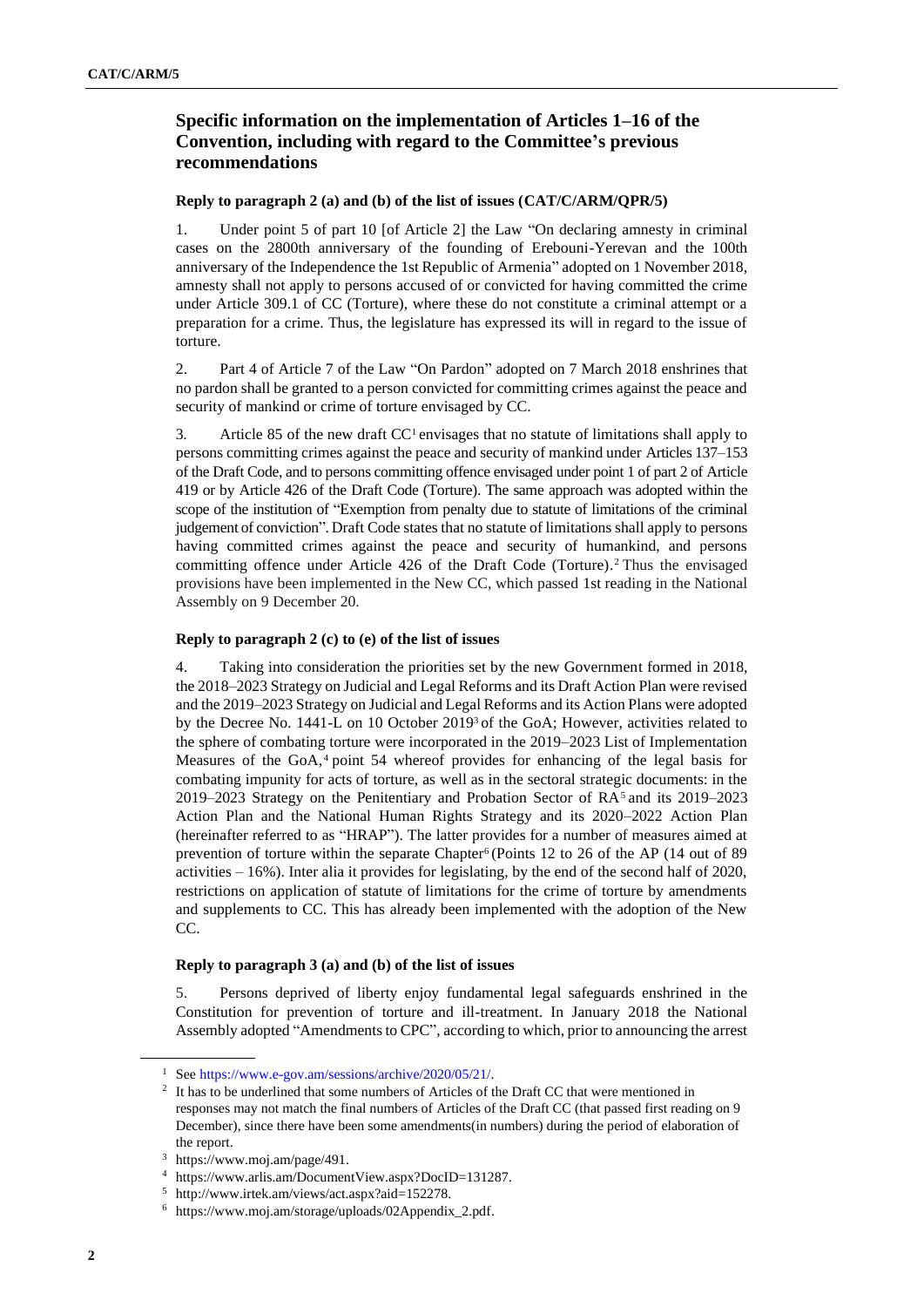warrant to the person under custody, the person shall be entitled to: be informed on the grounds for depriving him or her of liberty; remain silent; receive a verbal explanation on his or her rights; receive a written notice and explanation on his/ her rights and obligations; notify the person of his/ her choice, his/ her whereabouts; invite a lawyer; undergo a medical examination upon his/ her request. The last four rights arise from the moment of bringing to the body of inquiry or investigator. Immediately after the arrest, the person arrested is registered in the register of the relevant police unit and the further record keeping is carried out by police officers. Under Order of the Chairperson of the Committee of 28 December 2016, agencies and units of the Committee submit, in a report, the results of their semestral and annual activities, which reflect the number of violations of the rights of arrested persons and gives the overview of the nature of violations. Irrespective of announcing the person the arrest warrant, the person shall, four hours after being placed under actual custody, acquire the rights and responsibilities applicable to a suspect.

6. The Article 15 of the Law "On holding the arrested and detained persons" also ensures the minimum safeguards: after the arrest, the suspect shall be entitled to receive without delay from the investigating authority, investigator or prosecutor, in a language which he/ she understands, a written notification and explanation about his /her rights under his/ her signature, as well as the reasons and grounds for his / her deprivation of liberty, has also been enacted, ability to inform selected persons about the whereabouts of the detained person and the invitation of the lawyer, to request to ensure his/her medical examination, a date with a lawyer. The meeting could be unhindered without limiting the number and duration of meetings, regardless of working days or hours under the conditions where other persons can see them, but cannot hear. The detained or arrested persons and their lawyer also have the right to request a forensic medical examination. The suspect shall be entitled to notify without delay by phone or other possible means the person of his/her choice, about the place and grounds for holding him/ her under custody, immediately after his/ her placement under custody. All abovementioned measures illustrate that persons deprived of their liberty enjoy all fundamental safeguards.

#### **Reply to paragraph 3 (c) of the list of issues**

7. In 2019 the Draft Decision "On making an amendment in the Internal Regulation on detention facilities operating within the Police System (from 2008)" was elaborated , envisaging amendment to the Form 1 Register, which enables to indicate the date and time of apprehending (actually placing under custody), arresting and entering detention facilities. The Draft is currently circulated.

8. The documents on transfer of detained persons, including convicted persons from one Penitentiary Institutions (hereinafter referred to as PI) to another, and documents on any person deprived of liberty in general, are attached to their personal files under Form 1 of Annex 5 of the Order N 311-N of 18 December 2009 "On approving the procedures for the activities of structural subdivisions of the penitentiary service of the MOJ of RA".

9. Conditioned by the need for developing full information on persons at PIs, ensuring the comprehensive analysis of work by the subdivisions, and introduction of effective control mechanisms, "Information Register of Remand Prisoners and Convicts" **"e-penitentiary" system** for electronic management was designed and developed, with unprecedented scale and technical capabilities. The system includes full information about functions performed under the legislation with respect to detained persons and convicts (for example: information on conditional early release from serving the further punishment, changing the regimes for serving the punishment, visits, education, work, as well as other data).

10. Sufficient funds for putting the system into operation were allocated by the GoA in 2019, technical refurbishment was carried out, and training courses (with timetable) on proper functioning of the system were launched for employees of PIs in August 2020. The launch of the system was postponed due to objective reasons (martial law and COVID-1) for a prolonged period: steps for ensuring its functioning will be taken in a possibly short period of time.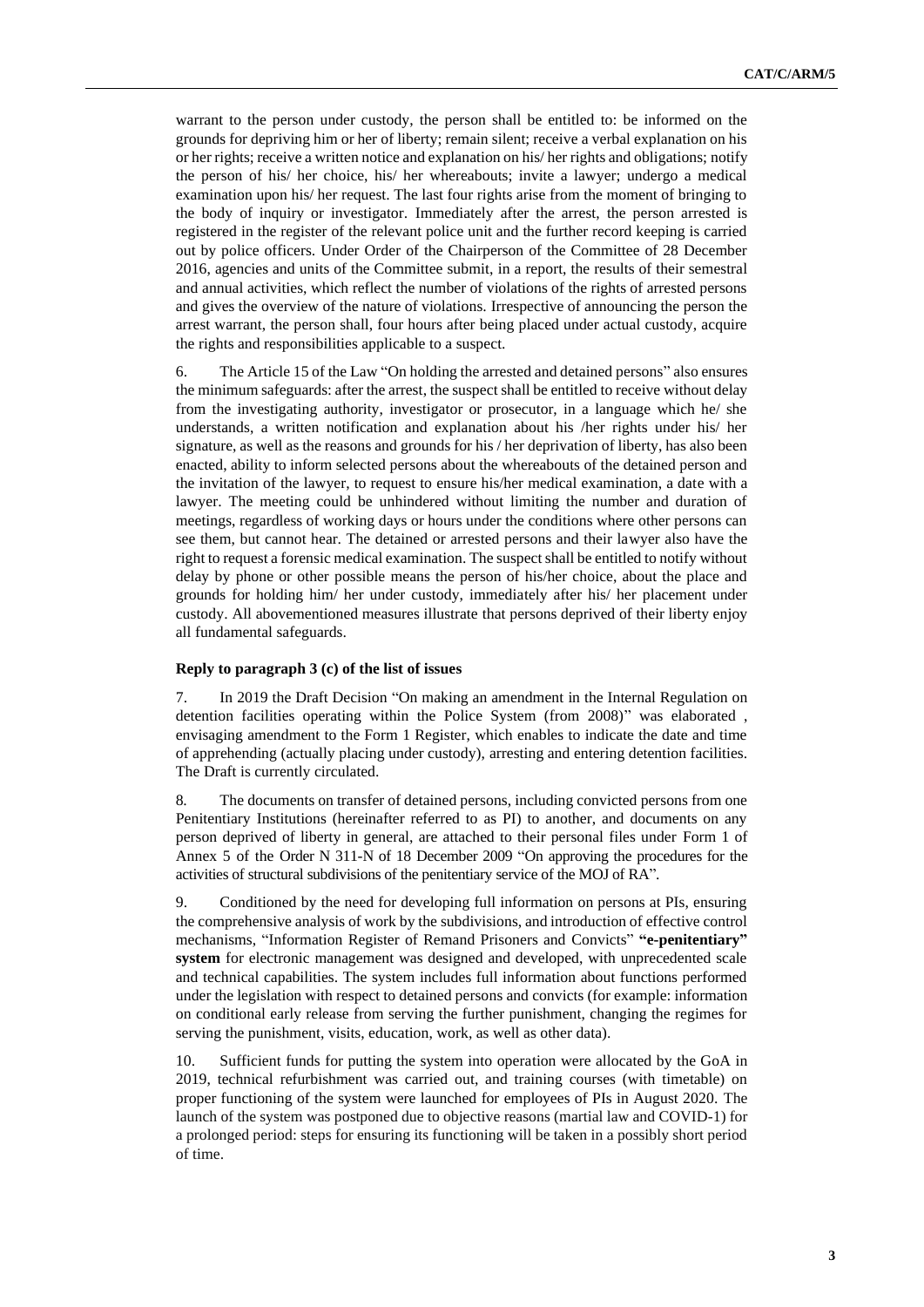#### **Reply to paragraph 3 (d) of the list of issues**

11. According to part 3 of Article 134 of the CPC, detention is a measure of restraint which may exclusively apply to persons having a procedural status of an accused, who shall then receive an explanation of their rights and responsibilities and decide on their own whether or not they want to enjoy their right of access to legal assistance. According to part 5 of Article 10 of the same Code, the state shall guarantee the right to free legal assistance of indigent persons with procedural status of a suspect or an accused.

12. Under the GoA Decision "On approving the list of rights subject to notification arising from the restriction of human rights and freedoms and the procedure for notification thereof" are unconditionally complied by the Police: immediately after bringing a person to the Police station, the latter is properly informed of his/her right to legal assistance, the right to be interrogated in the presence of the lawyer and other rights.

13. The right of persons at detention facilities to meet their lawyers or advocates visiting them for the purpose of undertaking their defence is enshrined in the law "On holding the arrested and detained persons", and internal regulation, the requirements of which are also consistently met by the Police.

14. The law "On advocacy" prescribes legal regulations on providing free legal assistance, according to which free legal assistance is envisaged for persons of the specified category. There have not been any cases of complaint (registered or otherwise raised) regarding to discouraging detainees from requesting legal assistance.

#### **Reply to paragraph 3 (e) of the list of issues**

15. The "Penitentiary medical center" SNCO was founded independently from the Penitentiary Service on 1 March 2018. The GoA already allocated necessary funds and SNCO started its activities in September 2019. The scope of its activities covers protection and recovery of health, provision of proper medical assistance and services to detained persons and convicts at the PIs.

16. On 14 Jan 2020 the order of the Minister of Justice "On approving the sample forms of and guidelines for filling the inpatient medical card, the medical history (medical record), extract from the medical history of the detained person or the convict and the clinical examinations related to torture and other forms of ill-treatment" was approved, consistent with international standards. Under respective project of CoE and upon the proposal of CoE experts, this Draft Decree was revised. The draft amendments will shortly be approved by the Order of the Minister. Trainings for the employees of PIs are envisaged under the project.

17. Alongside the amendments to the Draft Decree No. 825-N of the GoA the following was recommended:

(a) Introduce a separate chapter to comprehensively regulate the requirements related to medical screening, recording and documenting in cases of torture and other forms of ill-treatment identified in PIs;

(b) Ensure that the medical screening and recording of every person deprived of liberty or admitted to PIs are carried out immediately, but not later than within 24 hours;

(c) Introduce in the Decree a uniform terminology regarding the concepts of "medical screening", "psychological testing" and "case recording related to torture and other forms of ill-treatment";

(d) Ensure that the record is mandatorily prepared upon admission of the detained person or the convict to the PI. And where the act containing features of crime (or) the act inherent to torture was committed during the detention period of the person deprived of liberty or when serving his or her sentence, the record will be prepared on the basis of the statement of the detained person or the convict. The Draft Decree suggests clarification whether the statements should be submitted in writing or verbally;

Ensure that in case the circumstances about the bodily injury identified during medical screening or the complaint about the health state are unclear and it is necessary to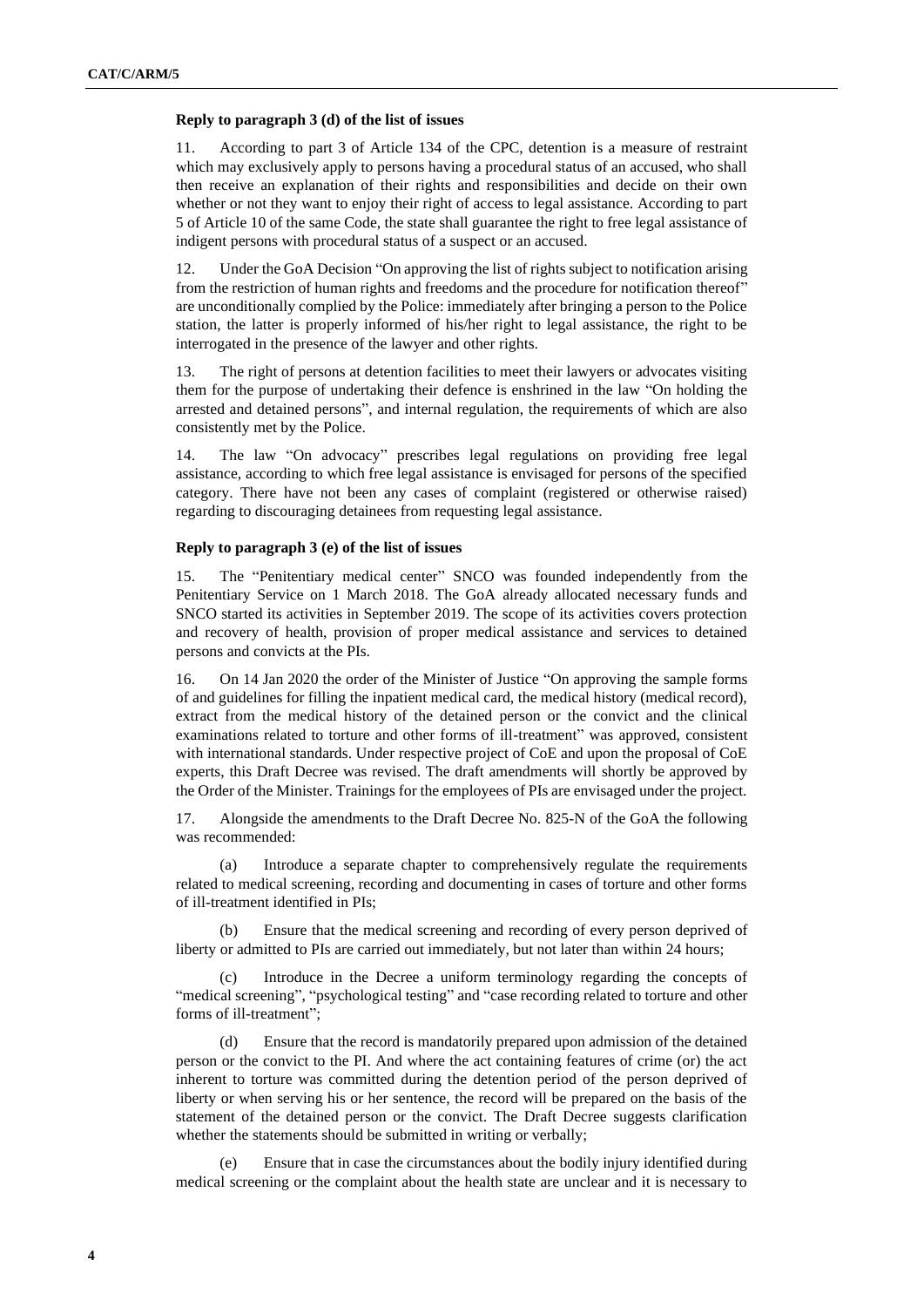conduct additional examinations, the results of the additional medical examination shall be submitted to the competent authority as complementary information;

(f) According to legal regulations of the Decree, the Director of the SNCO shall immediately, but not later than within 24 hours after receipt of the record, send it in a sealed envelope to General Prosecutor's office (hereinafter referred to as "GPO") in writing. Grounded on the fact that the investigation under Article 309.1 of CC (on torture) is carried out by Special Investigative Service (hereinafter referred to as "SIS"), the Draft proposes to submit the record directly to the SIS, instead of submitting it to the GPO, which will contribute to avoiding excess paper flow.

18. Under Article 21 of the Law "On holding arrested and detained persons" and point 13 of Internal Regulation, in case of detection of bodily injuries or apparent signs of disease with persons admitted to PIs or in case they have health issues, a healthcare worker is invited. The invited healthcare worker shall immediately carry out medical examination in which the doctor chosen upon the choice of the arrested person may participate (independent in performing his or her functions). The medical examination is conducted out of hearing and, unless the doctor concerned requests otherwise - out of sight of the administrative worker of the PI. The results of the medical examination are recorded in the register according to Form 12, in the personal file, and the patient and the criminal investigating body are informed thereof. Importantly, the police officer who brings the arrested person to the penitentiary facility, is not allowed to participate in external examination of the body or medical examination performed when the arrested person is admitted to the detention facility, as these procedures are carried out in medical examination room inside detention facilities, and the detention facilities are not accessible for all police officers. In many cases the healthcare workers invited to detention facilities, to ensure their personal security, ask that the police officers of the detention facility be present during the medical examination.

19. Upon detection of bodily injuries with the invited healthcare worker shall make notes in the relevant register and shall communicate this to the investigative authority, as well as the Prosecutor in charge of exercising a control over the investigation under the CPC and, if necessary, send the materials to the SIS upon instructions of the Prosecutor to continue the investigation and to initiate a criminal case, if necessary. As a rule, a criminal case on prepared materials is initiated at the SIS to conduct a more comprehensive investigation. Decisions of the investigative bodies on persons suspected in alleged crime are communicated to them. These may include decisions on involving a person as an accused, on ordering an expert examination, etc. The accused and their lawyers get full access to the materials of the criminal case when the investigator considers that sufficient evidence is collected to draw up the indictment and informs them of their right to get familiarized with the materials of the criminal case.

#### **Reply to paragraph 3 (f) of the list of issues**

20. The arrested person is transferred to the detention facility within a 3-day time limit shortly after a decision is rendered on applying detention as a measure of restraint. The motion for applying detention to arrested persons as a measure of restraint is submitted to court within 72 hours (in accordance with CPC). There have not been any complaints regarding the non-fulfilment of this provision, as also the non-governmental reports state, including the ones of the Human Right Defender".

#### **Reply to paragraph 4 (a) of the list of issues**

21. CPC envisages mandatory audio-video recording. In particular: Audiovisual recording should be carried out from the moment of the beginning of the investigative action without interruption, except in cases of unforeseen technical malfunction or the presence of other objective reasons. Audio visual recording ensures integrity, visibility of the investigative action (coverage, lighting, etc.), and audibility and is not subject to any kind of editing. As a result of changes in the CPC, article 209 stipulates that the testimony of a witness is recorded on video, except in cases where the participant in the investigative action objects or there are no appropriate technical means. These recordings are kept in 2 examples on usb sticks. One of them is sealed and can be opened in court, and the other carrier can be used by an Investigator or Prosecutor. The copies of the usb sticks are being provided to the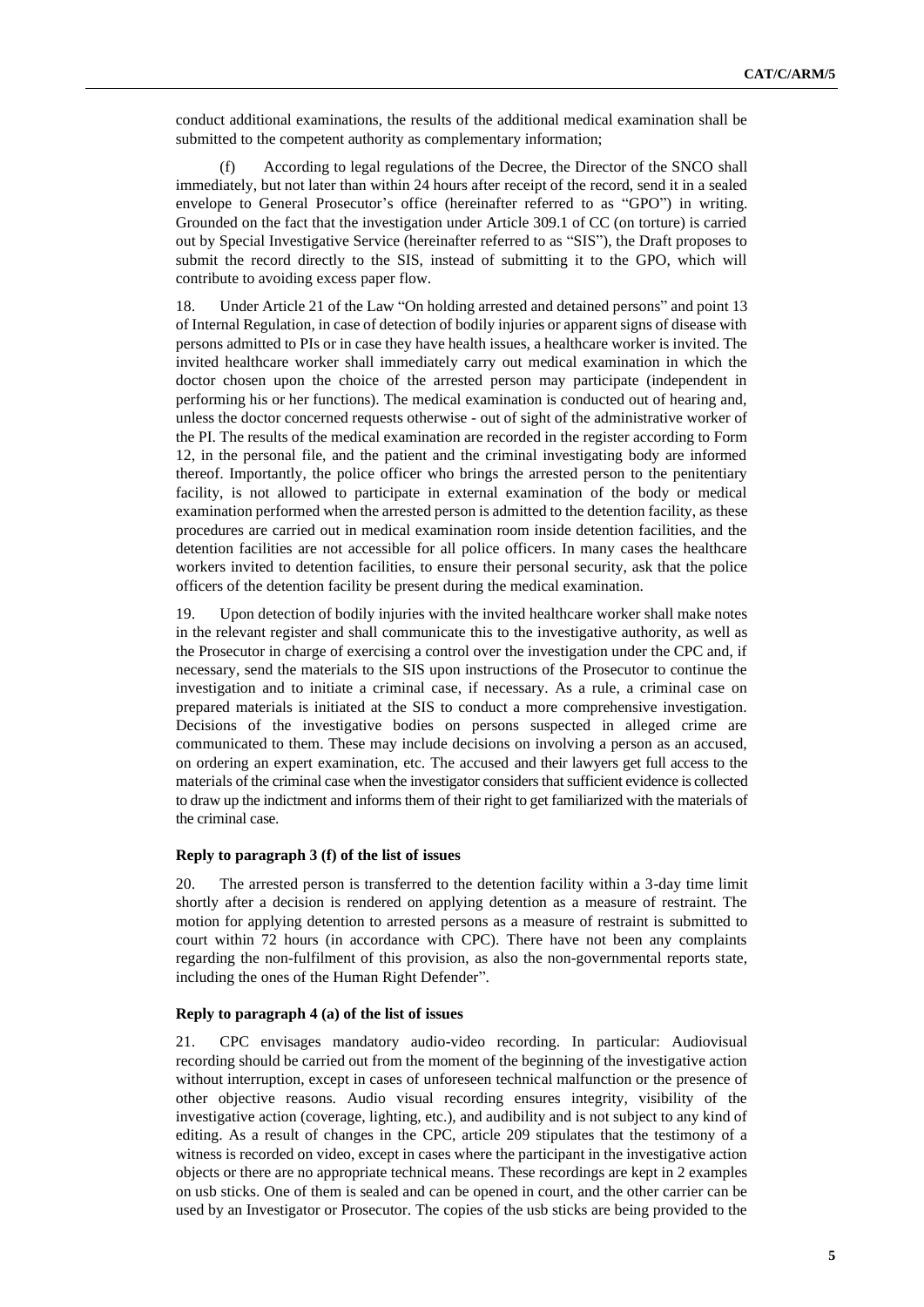participants of proceedings. It should be noted that cases of involvement of attesting witness have also decreased.

22. Under the amendments to CPC adopted on 3 June 2020, the interrogation of minor witnesses or minor victims is mandatorily audio and video recorded under cases involving crimes against sexual integrity and sexual freedom, cases of domestic violence, child trafficking and exploitation cases, in cases where minor witnesses and minor victims have mental retardation or mental disorder, and in case of interrogation of a witness or victim under the age of 14.

23. The legal grounds were enshrined in the law «On Police» by the new Article 5.1 supplemented in 2019, providing for equipping the entrances and exits of police buildings, and interrogation rooms with audio and video recording systems. Police units must be fully equipped with audio and video devices within 3 years following the entry into force of the Law (27 December 2019). Since 1 May 2020 works have been launched for ensuring the full functioning of the audio and video recording system of interrogations at 11 police units and during 2020 10 police were provided with video surveillance equipment guarding entry/exit access. The Guide "On audio and video recording of interrogations at police units" has been compiled by order of the Chief of Police for the purpose of protection of human rights, detection or prevention of alleged cases of torture, inhuman or degrading treatment <sup>7</sup> (reference at:). 2020–2022 HRAP envisages annual growth in potential of audio and video recording of interrogations by Police, as well as installation of 85 audio and video recording devices in the departments of the Investigative Committee by the end of 2022. The SIS must also be equipped with appropriate technical means.

#### **Reply to paragraph 4 (b) of the list of issues**

24. See information given in relation to paragraph 4 (a) of the list of issues. The procedure for drawing up the record on the investigative action in case of audio and video recording of interrogation was regulated by the amendments to CPC adopted on 15 April 2020. According to the new Article 5.1 of the Law «On Police» the audiovisual footage of interrogations conducted at police stations is kept for 2 years. During this period it may be provided to:

- The interrogated person, and his/ her representative;
- Investigative authority;
- Human Rights Defender within the scope of the discussion on subjects within his /her areas of competence;
- Members of the public observer groups in Police detention facilities.

25. The technical characteristics of video and audio and video recording systems in police units, procedure for keeping and use of visual and audiovisual footage, procedure for online observation of video recording process, the scope of police officers having access to visual and audiovisual footage defined by the Law was established by Order No. 17-L of 31 March 2020 of the Chief of Police.

26. The available audiovisual footage on the circumstances of the case for each case initiated on the fact of alleged torture is examined to detect and investigate the circumstances of the case (including acts of torture and ill-treatment). After the completion of the investigation, the materials of the criminal case (including carriers with audiovisual footage) are made available to persons having relevant procedural status, including the defendant / accused and their lawyer.

## **Reply to paragraph 5 (a) and (b) of the list of issues**

27. The unified statistics of the Judicial Department provides for the full digital information regarding the use of pre-trial detention, in accordance whereof:

<sup>7</sup> [https://www.police.am/resources/police/uploads/files/protocols/](https://www.police.am/resources/police/uploads/files/protocols/c868e5b85255e48399c6a6527d97462f.pdf) [c868e5b85255e48399c6a6527d97462f.pdf.](https://www.police.am/resources/police/uploads/files/protocols/c868e5b85255e48399c6a6527d97462f.pdf)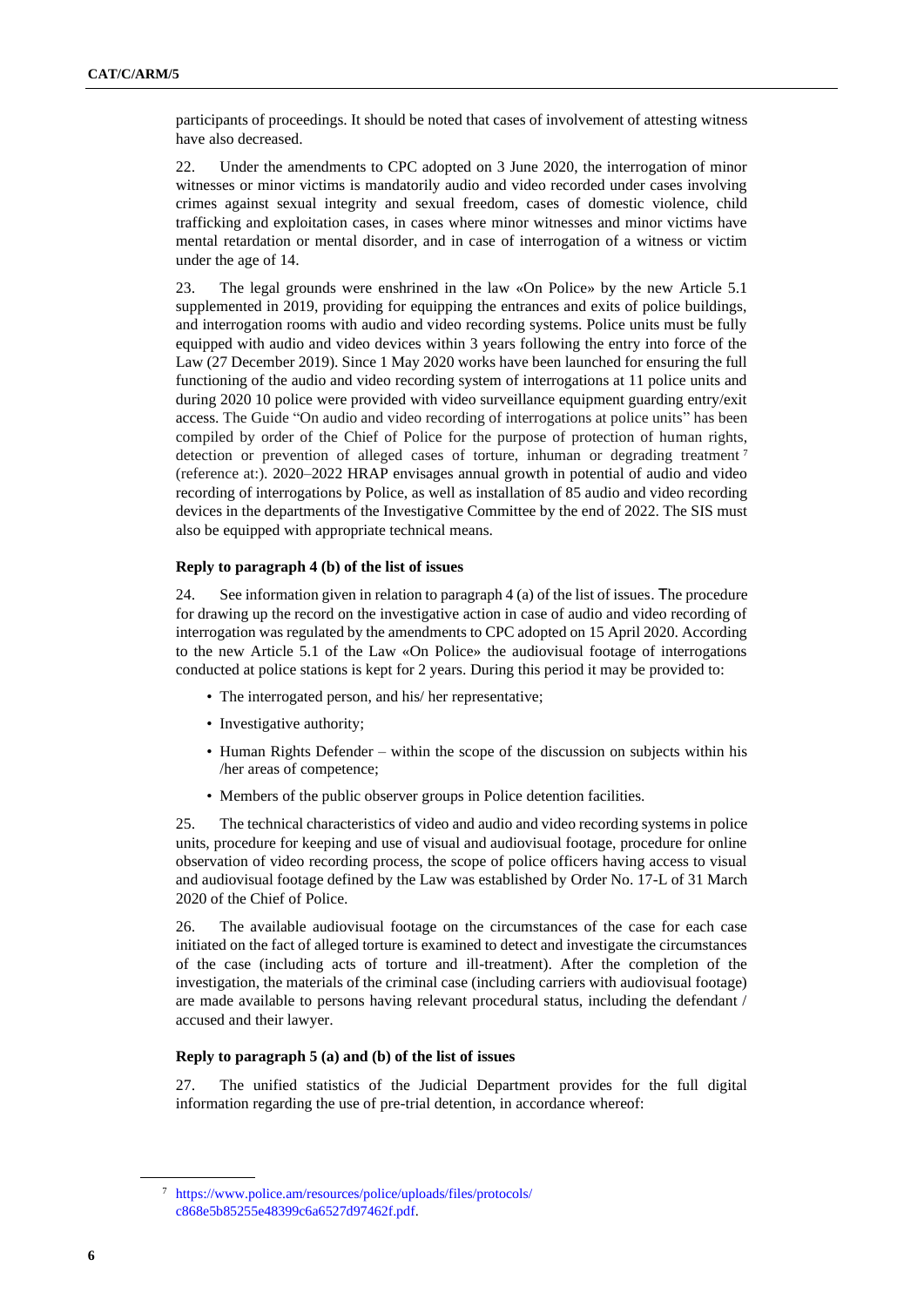|                        | Number of motions on<br>applying pre-trial | Number of satisfied | Number of rejected | Number of cases<br>reversed in the |
|------------------------|--------------------------------------------|---------------------|--------------------|------------------------------------|
| Year                   | detention                                  | motions             | motions            | Court of Appeal                    |
| 2018                   | 2 0 4 3                                    | 1 935 (94.7%)       | 90(4.5%)           | 375 (18%)                          |
| 2019                   | 1981                                       | 1 802 (90%)         | 176 (9%)           | 638 (32%)                          |
| 1st quarter<br>of 2020 | 953                                        | 793 (83%)           | 150 (16%)          | 318 (33%)                          |

28. The data indicate that in 2019, compared to previous reporting period, there was an increase in the use of pre-trial detention as a preventive measure. This increase is due to some objective circumstances, particularly changes in dynamics of the crime and, accordingly, the consideration of ensuring the proper investigation into criminal cases. Among the circumstances leading up to increase in the number of motions first of all is the growth in the number of persons impleaded as an accused. Thus, in 2019, 6014 persons were involved as accused, compared to 5065 of the previous year. Thus, the number of the accused increased by 949 or 18.7%. In addition, the increase in the number of motions is due to the increase in the proportion of grave and particularly grave crimes. 2020 data show the decrease in number of applying pre-trial detention. The situation was much improved during the 2nd quarter of 2020 (statistics will be available in February 2021). Conditioned by COVID-19 on April 2, 2020, the Minister of Justice addressed the heads of law enforcement agencies with a proposal to join efforts in the framework of the state of emergency declared in Armenia to fight against COVID 19 and proposed to refrain from submitting motions to choose detention as a measure of restraint as much as possible. From March 16, 2020 to May 11, 2020, 250 persons deprived of liberty were released from penitentiaries, of which 80 were convicts and 170 were detainees. This practice is being widely applied till now.

29. On 27 September 2020, martial law was declared in RA conditioned by Azerbaijani aggression against Artsakh (Nagorno-Karabakh). During this period a number of public figures and politicians, as well as representatives of opposition political parties organised rallies and demonstrations against the government, when the organisers were arrested. The motions on choosing detention as a measure of restraint against them submitted by the body conducting the proceedings were rejected by the decisions of the court of first instance.

30. During September–October, the court rendered a decision on replacing the detention with other measures of restraint in the criminal cases instituted against the former President of RA, the former Minister of Finance of RA, and a leader of the opposition political party.

31. On 15 November 2020, the National Security Service (Hereinafter-NSS) instituted a criminal case by the elements of crimes of usurpation of power and preparation for the murder of the Prime Minister, in which the former Director of the NSS, a member of the former ruling political party, and other public and political figures were involved as accused persons. The motions on choosing detention as a measure of restraint against them submitted by the body conducting the proceedings were rejected by the decisions of the court of first instance. The decisions were appealed by the Prosecutor's Office of RA, which were again rejected by the Court of Appeal.

32. In 2019, the structural subdivisions of the GPO were instructed by the General Prosecutor to first consider imposing a measure of restraint in the form of "taking under control" when discussing the issue of imposing a measure of restraint against the accused juveniles.

33. Statistics presented above regarding the reluctance of judges to grant preventive measures other than pre-trial detention for fear of having their decisions reversed on the basis of complaints lodged by the prosecution, prove the improvement of practice referred to in 5B, moreover the court recently has not granted pre-trial detention against a number of highranking officials of the former government, which testifies to the latter's impartiality and ease. The final statistics of 2020 will witness this improvement tendency.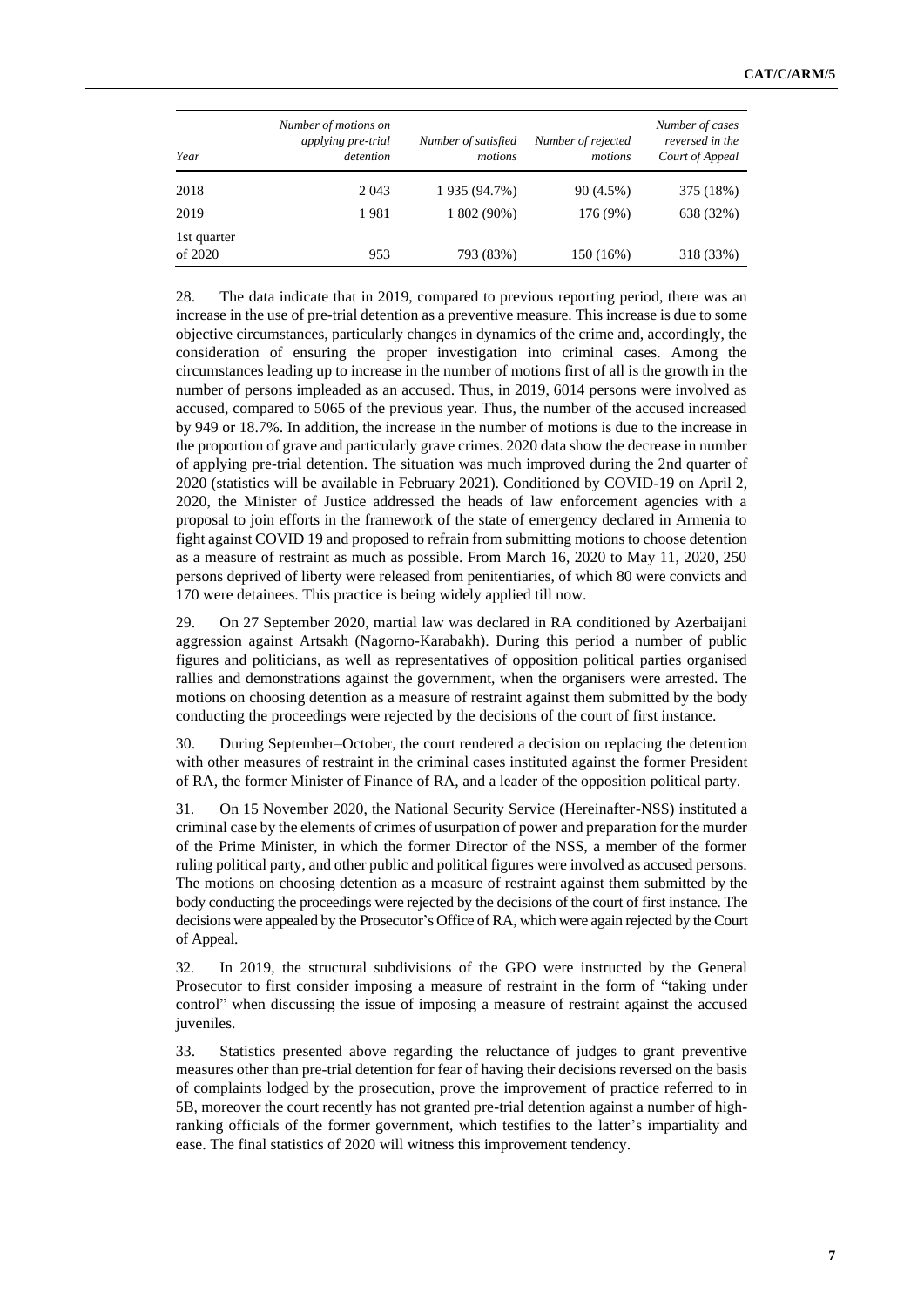| Year                   | Number of motions on<br>applying bail as an<br>alternative preventive<br>measure | Number of satisfied<br>motions | Number of rejected<br>motions | Number of cases<br>reversed in the<br>Court of Appeal |
|------------------------|----------------------------------------------------------------------------------|--------------------------------|-------------------------------|-------------------------------------------------------|
| 2018                   | 893                                                                              | 173 (20%)                      | 713 (80%)                     | 107 (12%)                                             |
| 2019                   | 1146                                                                             | 198 (17%)                      | 932 (82%)                     | 214 (19%)                                             |
| 1st quarter of<br>2020 | 392                                                                              | 83 (21%)                       | 304 (77%)                     | 80 (20%)                                              |

#### **Reply to paragraph 5 (c) of the list of issues**

34. As mentioned above the non-custodial measures were applied with regard to the cases of former President of RA, head of opposition party that were set free on bail.

#### **Reply to paragraph 5 (c) and (d) of the list of issues**

35. In accordance with CPC the length of pre-trial detention should not exceed 2 months. In cases when there is a necessity to extend the duration the prosecutor submits substantiated motion max. 10 days prior to the end of this time. For each case court could extend the pretrial detention for no longer than 2 months. Such detention is subject to judicial review at all times.

#### **Reply to paragraph 5 (e) of the list of issues**

36. Regarding the cases of alleged poisoning and death of H. Gevorgyan criminal cases were subsequently initiated on the grounds of the crimes provided for by parts 1 and 2 of Article 130 of CC, which were joined in one proceeding. Then, a criminal case was initiated on alleged excess of official powers combined with the use of violence by officials against H. Gevorgyan – provided for by part 2 of Article 309 of CC, which was joined to Criminal Case No. 57200117. On 30 November 2017, decision on not carrying out criminal prosecution with regard to the cases of alleged poisoning and death of H. Gevorgyan, on the grounds of lack of elements of crime in the actions of officials being in public service and those providing medical assistance.

37. Taking into account that it was impossible to reveal by the investigation the identities of the person (persons) having allegedly used violence against H. Gevorgyan, decision on suspending Criminal Case No 57200117 was delivered. The cassation appeal of the legal successor of H. Gevorgyan against the Decision of the Court of Appeal in connection with the abovementioned 2 decisions and the decision on suspending the criminal proceedings was satisfied by the Decision of the Court of Cassation of 25 May 2020.

#### **Reply to paragraph 6 (a) of the list of issues**

38. Pre-trial detention is deemed the most severe measure of restraint under the new draft CPC. <sup>8</sup> According to Article 118 of the Draft detention may be imposed only in case when the application of alternative measures of restraints is insufficient. Where no punishment connected with deprivation of liberty for the crime attributed to the accused is provided for, detention may be applied only in case of violation by the accused of the terms of the alternative measure of restraint imposed on him or her. Detention may be applied only in the case when the factual circumstances are sufficiently substantiated by the investigator or prosecutor, and the relevant conditions of legality provided for by Article 116 of the Draft were reasonably confirmed by the court. The reasoned substantiation by the court of the mentioned conditions is sufficient for the application of detention in the court proceedings.

39. Regarding the issue of early conditional release (release on parole) of persons sentenced to life imprisonment the new draft CPC provides for the following: a person serving punishment in the form of life imprisonment may be subjected to early conditional release if he/she actually served the imprisonment for not less than 20 years and if the court is satisfied that implementation of the purpose of the punishment is possible without serving

<sup>8</sup> Se[e https://www.e-gov.am/sessions/archive/2020/05/21/.](https://www.e-gov.am/sessions/archive/2020/05/21/)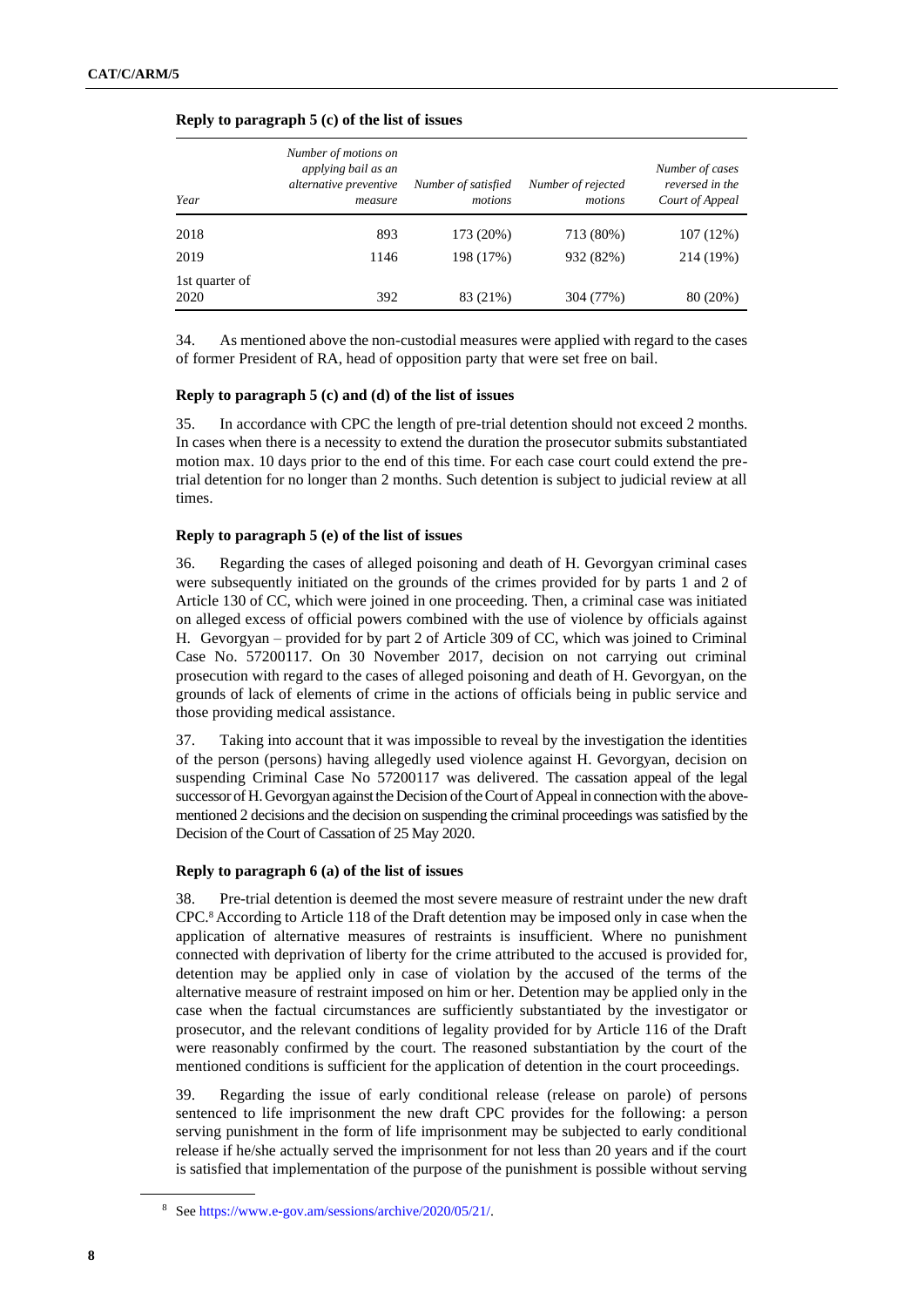the remainder of the punishment. In case of rendering a decision on early release of the person sentenced to life imprisonment, the court shall establish a probation period of 10 years.

40. Importantly, since 2018, 3 persons sentenced to life imprisonment have been early released conditionally.

#### **Reply to paragraph 6 (b) and (c) of the list of issues**

41. On 23 May 2018, a legislative amendments package was adopted, making model and procedural amendments in the process of early conditional release. The amendments provided for by the package stipulate the procedure for submitting an application by the convict, as follows: the commencement of the process is conditioned not only by serving the part of the punishment prescribed by law, but also by the submission of the application by the convict. The administration of the PI shall be obliged to notify the convict in advance about the procedure for submitting the application. The model Penitentiary Service – Probation Service – Court has been put into operation, according to which reports on the circumstances assessing the proper conduct of the convict and the likelihood of committing a new crime by him/her will be provided by specialised Penitentiary and Probation Services (the Minister of Justice established the procedure for preparing reports by the Order in July 2018 and the sample forms of documents). During the reports preparation, the convict maintains the rights vested in him/her for participating in the session of the independent commission. Pursuant to the results of these reports, the administration of the PI shall take a decision on submitting to the court the issue of early conditional release from serving the punishment or replacement of the unserved part of the punishment with a milder punishment, based on the written consent of the convict: an opportunity shall be provided for the convict to appeal the decision of the administration through judicial procedure. To ensure the legal possibility of early conditional release of the convict or to replace the unserved part of the punishment with a milder one and excluding possible abuses in practice, effective mechanisms were envisaged.

42. Under the RA legislation it is the Court that holds the exclusive power to render the final decision on the issue of early conditional release from punishment or replacement of the unserved part of the punishment by a milder punishment, therefore, the Court cannot be bound by the report drawn up by the Penitentiary Service or Probation Service or by the conclusions made therein.

43. Penitentiary legislation establishes clear legal safeguards: the convict shall have the right to appeal through the judicial procedure and challenge the decision of the Head of the PI on not submitting the Court the issue of early conditional release from punishment.

44. In 2019, under 2019–2023 Strategy of Penitentiary and Probation areas and its Action Plan, a monitoring of the institution of "early conditional release from punishment" were carried out to enhance the performance of the institution. Following the monitoring, numerous proposals were put forward, the implementation of which is underway.

45. The main document regulating the medical aid and service for detained persons and convicts – the Decree of the GoA N 825-N of 26 May 2006 – was revised and elaborated in a completely new edition, the main amendments thereof provides the list of serious diseases incompatible with serving the sentence has been brought in line with the International classification of diseases (ICD) standard; A Medical Board adjunct to the MOJ will be established, providing an opinion on the appropriateness of changing the preventive measure of the detained person due to his or her serious disease (disorder, condition), and on releasing from punishment the convicts kept in PIs due to serious disease (disorder, condition).

46. Regarding the clear procedures for release from further serving of punishment due to health problems the draft amendments to CPC related to the necessity of establishing terms for release from punishment or imprisonment of detained person (convict) on grounds of serious diseases was approved by the GoA and submitted to consideration of the NA of RA. The Draft proposes to provide the opportunity of release from imprisonment or detention on grounds of serious disease, establishes the opportunity for the supervising prosecutor to promptly consider the petition and deliver a decision on satisfying (dismissing) the petition, meanwhile providing for an opportunity of appealing through judicial procedure in case of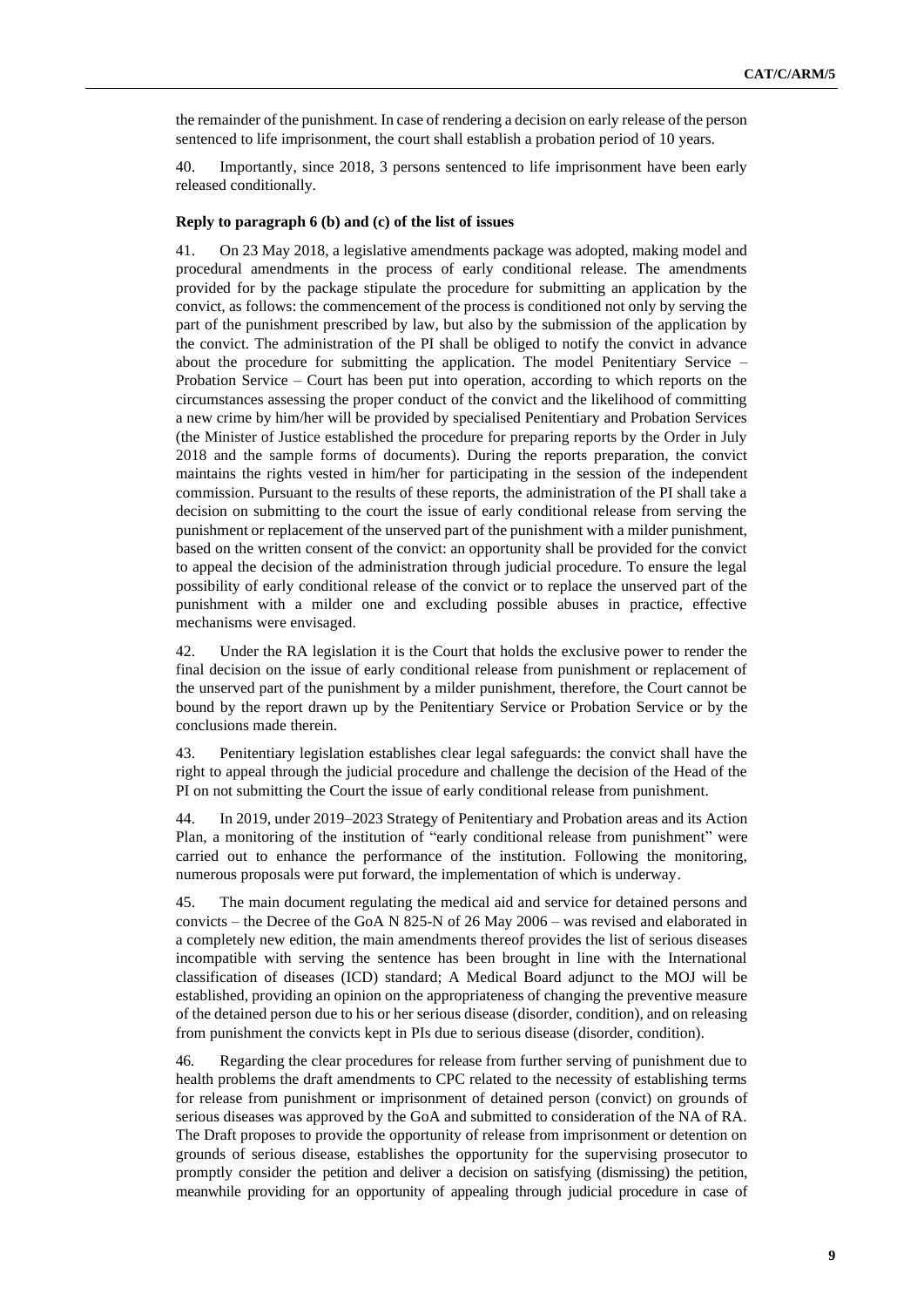dismissal of the petition. The Draft prescribes a short term for examination of above mentioned petitions: immediately after submission, but not later than the next day.

#### **Reply to paragraph 6 (d) of the list of issues**

47. A number of persons detained in PIs were involved in various activities. Convicts are involved in paid and unpaid technical and economic activities in the PI they are detained in, work on a contractual basis in the "Support to the Convict" Foundation, are included in selfmade associations, and inmates of an open correctional institution work outside the institution. About 360 convicts in 2018 and 260 convicts in 2019 were involved in paid work. To meet the spiritual needs of detainees and convicts, the Armenian Apostolic Church and other religious organizations regularly organized visits, baptisms, liturgies and celebrations on holidays.

48. Measures are taken to the reintegration of released convicts into society before the release, in particular:

- A request is sent to the regional police department;
- The data on a convict being released is sent, with the latter's consent, to the State Employment Service Agency to assist in finding a job after the release;
- Vocational courses are organized to teach convicts professional skills.

49. The Aesthetic Education and Mentoring Program for Offenders is being organised, continuous non-formal education programs of social rehabilitation of convicts are provided. Participation in these courses is taken into account when assessing the early release of convicts.

50. Under the Penitentiary and Probation Strategy and AP measures aimed at social rehabilitation of convicts, including juvenile convicts, are being implemented:

- Targeted measures and programs, as well as methodologies of resocialization and rehabilitation were developed to work with probation beneficiaries, including juveniles;
- A tool for the assessment of the needs of juvenile detainees and/or convicts, as well as juvenile probation beneficiaries and the risks related thereto were developed with a guideline for the implementation thereof;
- New vocational education programs for persons deprived of liberty were developed and planned to be implemented by 2023.

#### **Reply to paragraph 7 (a), (c) and (e) of the list of issues**

51. In the criminal case on the events of 1 and 2 March, 2008, under investigation by the SIS, 10 separate proceedings were initiated in 2014–2015 with the facts of death of 10 persons and receiving bodily injuries of 3 persons, and the preliminary investigation continued by 4 June 2018 in separate proceedings. Later on they were joined to the Criminal Case No 62202608, and currently the preliminary investigation continues in 1 proceeding. All the necessary investigative actions are being carried out in this criminal case.

52. The criminal case instituted under parts 1, 2, 3 of Article 373, of CC on breaching by the servicemen of the Police Troops the rules concerning the handling of special KS-23 type of weapons while preventing the events of 1 and 2 March, 2008, and as a result causing death by negligence to G. Kloyan, A. Farmanyan, T. Khachatryan bodily injuries of different degrees to 3 other persons was instituted on 13 July 2009 and joined to Criminal Case No 62202608.

53. On the basis of the evidence obtained during the preliminary investigation, on 28 August, 2009, a charge was brought under parts 1, 2 and 4 of Article 373 of CC against officers of the Police Internal Troops L. Hakobyan, A. Atabekyan, M. Gharibyan and V. Sahakyan, who had been specially trained in application of KS-23 special means and using KS-23 type of special means in the course of the mentioned events

54. On 21 November, 2014, the Prosecutor supervising the legality of the preliminary investigation in this criminal case instructed, under point 6 of part 2 of Article 53 of the CPC,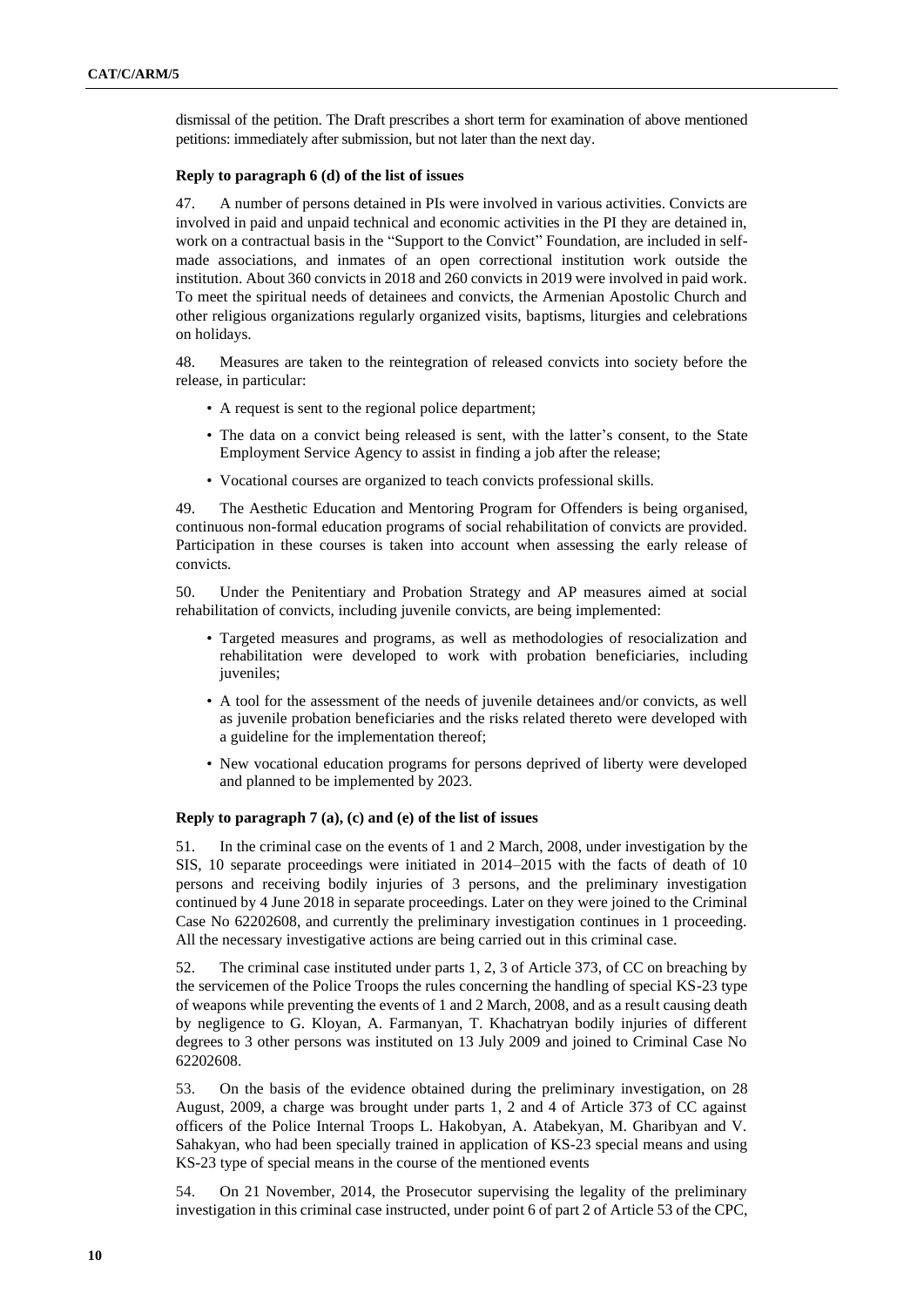to separate individual proceedings in each case of death from the Criminal Case No 62202608 and to conduct a preliminary investigation to carry out an effective examination, find out the circumstances of each case of death of persons and conduct a comprehensive, complete and impartial examination, reveal the objective truth, determine the scope of guilty persons, give a legal assessment to the actions thereof.

55. Thus, from the Criminal Case No 62202608: case No. 62232514 of 13 December 2014 on causing death by negligence to G. Kloyan, A. Farmanyan, T. Khachatryan, life-threatening severe health damage to K. Davtyan and H. Asatryan, and a moderate damage to the health of Arthur Muradyan as a result of breaching the rules of handling of KS-23 type of special means, [was separated].

56. According to the instruction of the supervising prosecutor of 16 January, 2015, on 29 January, 2015, the following cases were separated from the Criminal Case No. 62232514:

- No. 62202015 on causing death by negligence to G. Kloyan, life-threatening severe health damage to H. Asatryan, and a moderate damage to the health of A. Muradyan as a result of breaching the rules of handling of KS-23 type of special means;
- No. 62202115 on causing death by negligence to A. Farmanyan, and a moderate damage to the health of Kh. Davtyan as a result of breaching the rules of handling of KS-23 type of special means.

57. It turned out that A. Farmanyan and T. Khachatryan got open craniocerebral injuries from the "Cheryomukha-7" gas grenade, which is considered a special means, and G. Kloyan got a shredded fragment wound in the groin area. Cheryomukha-7 gas grenade or its fragments were removed from the corpses of the mentioned victims and subjected to relevant examinations.

58. The forensic medical examination of A. Farmanyan's corpse revealed cerebral contusion wound of the lateral-temporal area of the left half of the head with bone-tissue defect, haemorrhages of the inner surface of the hairy part of the head, temporal muscles, hard and soft membranes of the brain, the brain, the lateral ventricles of the brain and the inner part of the upper and lower left eyelids, open fractures of the calvaria and basilar bones, brain smash, which caused death.

59. Forensic ballistic examination revealed that the plastic and metal items removed from A. Farmanyan's corpse are from a gas grenade of a fired "Cheremukha-7" type factory-made cartridge, separated by a single plug. The shot traces on the plug are typical to the special means "KS-23" carbine. The distortion and avulsions of the upper part of the plug could have been caused by colliding with any solid item or passing through any obstacle.

60. The forensic medical examination of T. Khachatryan's corpse revealed cerebral contusion wound of the nape area on the left side of the head with bone-tissue defect, haemorrhages of the upper eyelid of the right eye, the sclera of the eyeball of the right eye, the inner surface of soft tissues of the head, the left temporal muscles, hard and soft membranes of the brain, the brain material, the lateral ventricles of the brain, open fractures of the calvaria and basilar bones, brain smash, which caused his death. forensic ballistic examination revealed that the metal item removed from T. Khachatryan's corpse is from a gas grenade of a fired "Cheremukha-7" type factory-made cartridge. The plastic plugs of the gas grenade were probably separated due to colliding with any solid item or passing through any obstacle.

61. The forensic medical examination of G. Kloyan's corpse revealed a shredded fragment wound in the left groin area, which caused heavy bleeding and the death of the victim. The forensic ballistic examination revealed that the object removed from G. Kloyan's corpse is a "Cheremukha-7" type fired cartridge case, i.e. a gas grenade with its plastic plugs. The shot traces on the plugs are typical to the special means "KS-23" carbine. There are distortion and avulsions of the plug that could have been caused by colliding with any solid item or passing through any obstacle.

62. A number of witnesses, including police officers and the servicemen of the Police Troops of RA, who, on 1 March, 2008, took part in the measures aimed at preventing the mass disturbances, were interrogated within the scope of a thorough investigation carried out on the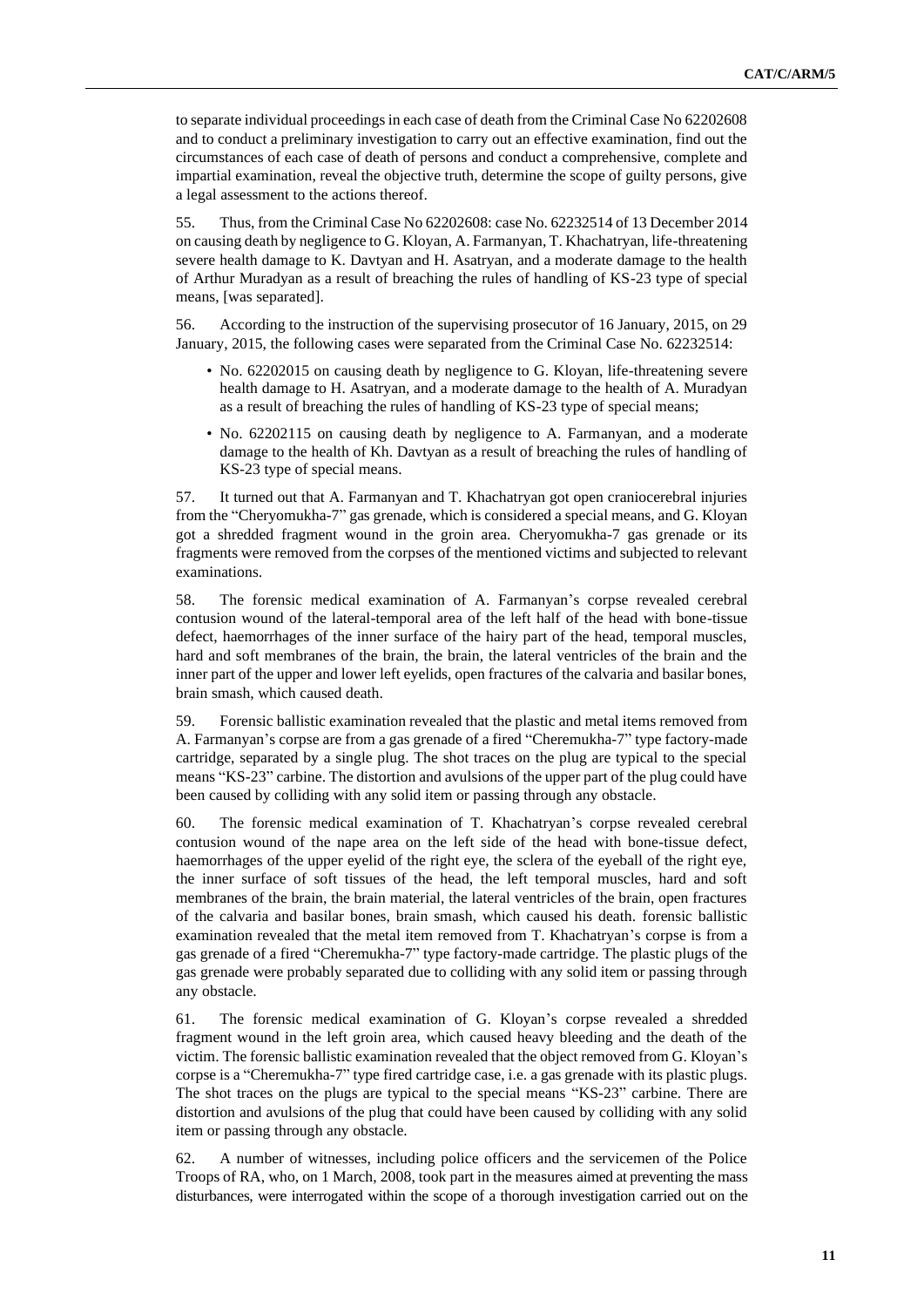death circumstances of A. Farmanyan, T. Khachatryan and G. Kloyan following the use of "Cheremukha-7" type of a special means. Special means attached to the police officers and servicemen who served on the scene of the mass disturbances were subjected to forensic ballistic examination.

63. The expert examination conducted in the state institution "Special Equipment and Communication" Scientific and Production Association of the Ministry of the Internal Affairs of the Russian Federation revealed that the application of "Cheremukha-7" type cartridges in open spaces was not prohibited; application of such cartridges against persons was prohibited. Fire may be opened against sites or objects around the offenders, taking into account the direction of the wind that provides the spread of the fume cloud over the offenders.

64. Examination revealed extraneous traces—distortions, avulsions, traces of contact and touch on the plastic gas plugs grenades of "Cheremukha-7" type cartridges, removed from the corpses and bodies of wounded citizens, caused by colliding with solid items or passing through obstacles.

65. The same examination recorded that in case of ricochet, having collided with a wall or any other obstacle, and after passing through any obstacle, gas grenades of "Cheremukha-7" type cartridges might, depending on the collision angle and characteristics of the material of the obstacle, cause injuries—including lethal—to a human being.

66. Large-scale criminal procedural measures were and are being taken to clarify the death circumstances of the persons mentioned. The difficulty of examining these episodes is also because pursuant to the conclusion of forensic ballistic examination, the shot traces on the fragments of "Cheremukha-7" type gas grenade removed from the corpses of G. Kloyan, T. Khachatryan and A. Farmanyan are not useful for identification of the specific weapon, therefore it has not been found out yet the type of the specific weapon due to the shot from which the mentioned persons were injured and died. For the purpose of receiving clarifications with regard to this and a series of other issues relevant for the case, expert examinations were also ordered in "Special Equipment and Communication" Scientific and Production Association of the Ministry of the Internal Affairs of the Russian Federation and in "Expert Criminological Centre".

67. The conclusions of the mentioned expert examinations also proved impossibility to identify the gas grenades removed from the corpse of the citizens deceased and injured with the weapons they had been fired. The investigation revealed that on 1 March, 2008, "KS-23" type carbines- special purpose firearms, used by 4 servicemen of the Police Troops in Mashtots Str., Gr. Lusavorich Str., Leo Str. and Paronyan Street.

68. The population was notified at a time that the above-mentioned police servicemen had been charged under parts 1, 2 and 4 of Article 373 of CC for breaching the rules concerning the handling of KS-23 type of special means while preventing the mass disturbances in Yerevan on 1 and 2 March, 2008, causing death by negligence to 3 persons and bodily injuries of different degrees to 3 other persons.

69. An investigation was carried out to clarify the circumstances of commission of the imputed acts to these persons. The movement of persons having used special means, the number of the shots fired thereby, the section of the scene of incident wherefrom the shots were fired, as well as the directions thereof were found out, as much as possible, through the investigation.

70. The efforts of European partners in resolving the issue of firearms identification that fired -were not effective too. Particularly, experts with knowledge and experience in the field were invited to Yerevan to support in expert examinations to identify the "Cheremukha-7" type gas grenades removed from the corpses with specific firearms used by the Police Troops servicemen, sending by email all the data and copies of the documents needed. Examining all the materials presented and the issues to be clarified such an identification was found impossible.

71. SIS is actively working to identify the shots fired from the firearms with grenade, causing death to A. Farmanyan, T. Khachatryan and G. Kloyan by using modern technical capabilities and advanced methods of other countries, as the former does not consider that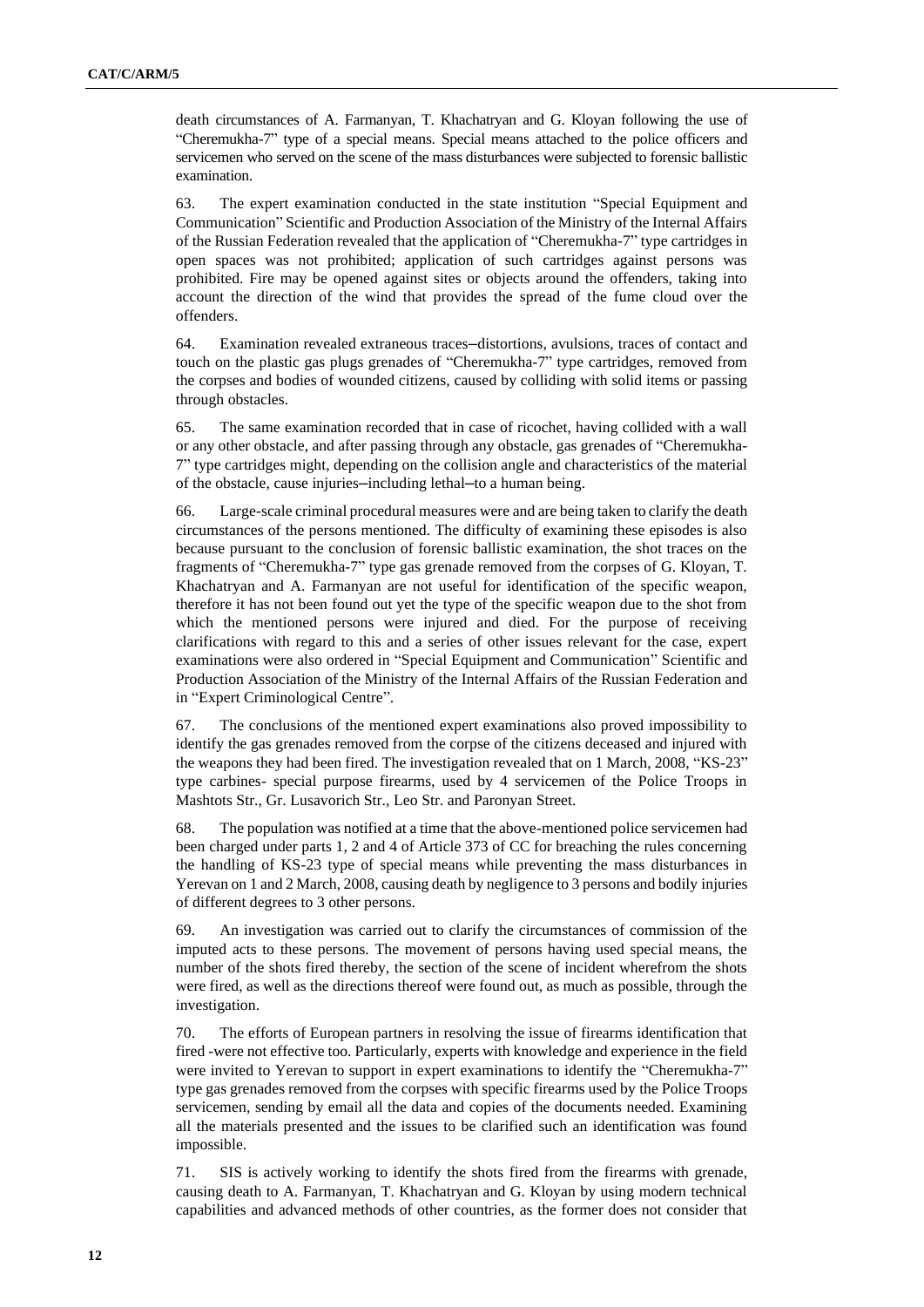the efforts aimed at solving the issue of clarifying the circumstances and to be proved, are expired.

72. Steps were taken to identify the shots of bullets removed from the bodies of D. Petrosyan, H. Hovhannisyan and Z. Hovhannisyan with those fired from the firearms. They were compared to the thousands of cartridges found at the scene, as well as the bullets registered in the Republican Bulletproof Facility and the bullets fired from the firearms attached to the police officers, police troops and the army servicemen who took part in the mentioned events. No matches were confirmed, the firearms from which the shots were fired have not been found.

73. However, the investigation of these episodes is not over:, active measures are being taken to clarify the identities of the law enforcement servicemen and the army involved in the events, to identify the types of weapons attached thereto, to present them for forensic ballistic examination as a result, as well as to identify eyewitnesses. Relevant operativeinvestigative measures were ordered and are carried out, a number of video materials were examined, a number of persons interrogated by presenting the video materials mentioned. Measures are being taken to ensure the possibility of ordering video and audio expert examinations using appropriate techniques and methods, which may allow for the maximum clarification of the video materials and the identification of the depicted persons.

74. Large-scale investigation and operative-investigative measures are being taken to find out persons who eye-witnessed G. Gevorgyan receiving a firearm wound or the person who committed the criminal act by examining the video materials as well.

75. Some factual information was obtained about shooting in the direction of T. Abgaryan; targeted, planned investigation and operative-investigative measures are being carried out to find out the identity of the person who fired the shot.

76. To find out the circumstances of H. Tadosyan's death, operative-investigative measures were ordered and are carried out, video materials were examined, and some persons were interrogated by presenting the video materials mentioned. Measures are being taken to ensure the possibility of ordering video and audio expert examinations using appropriate techniques and methods, which may allow for the maximum clarification of the video materials and the identification of the persons depicted therein.

77. The operative data revealed that many persons present at the scene deny the presence thereof at the scene as witnesses during the interrogation, in some cases, according to data obtained; the information expected from such persons may be significant. For example, persons who have been with the victims, so extensive investigative measures are being taken to check the alibi of such witnesses, the reasons and aims for concealing the circumstances of the incident thereby.

78. During the preliminary investigation of the case, the requirement of an effective investigation in cases of violation of the right to life guaranteed by Article 2 of the ECHR was ensured. In particular, since the institution of the case, a rapid and comprehensive investigation was carried out to find out all the circumstances of the death. To ensure the proper exercise of the procedural rights of the participants in the proceedings, all the documents to be handed over under the CPC were provided to the victims' successors and their representatives, the procedures for exercising the rights thereof were clarified, they were provided with full opportunities to exercise the procedural rights thereof, including the right to file motions to perform the actions needed.

79. Taking into account the volume and the complexity of the case, investigative teams have been set up to ensure the effectiveness, comprehensiveness and complexity of the investigation. About 7,000 witnesses were interrogated during the investigation, including police servicemen, legal successors of victims, ambulance crews and many other witnesses. More than 1000 expert examinations were carried out, more than 1000 inspections, confiscations, searches and other investigative and judicial actions were performed.

80. The examination is about 600 volumes, the uniqueness of the cases, the participation of thousands of persons in the events under examination, sometimes the lack of application of special expert knowledge are objective reasons that are an obstacle to achieve the result still desired.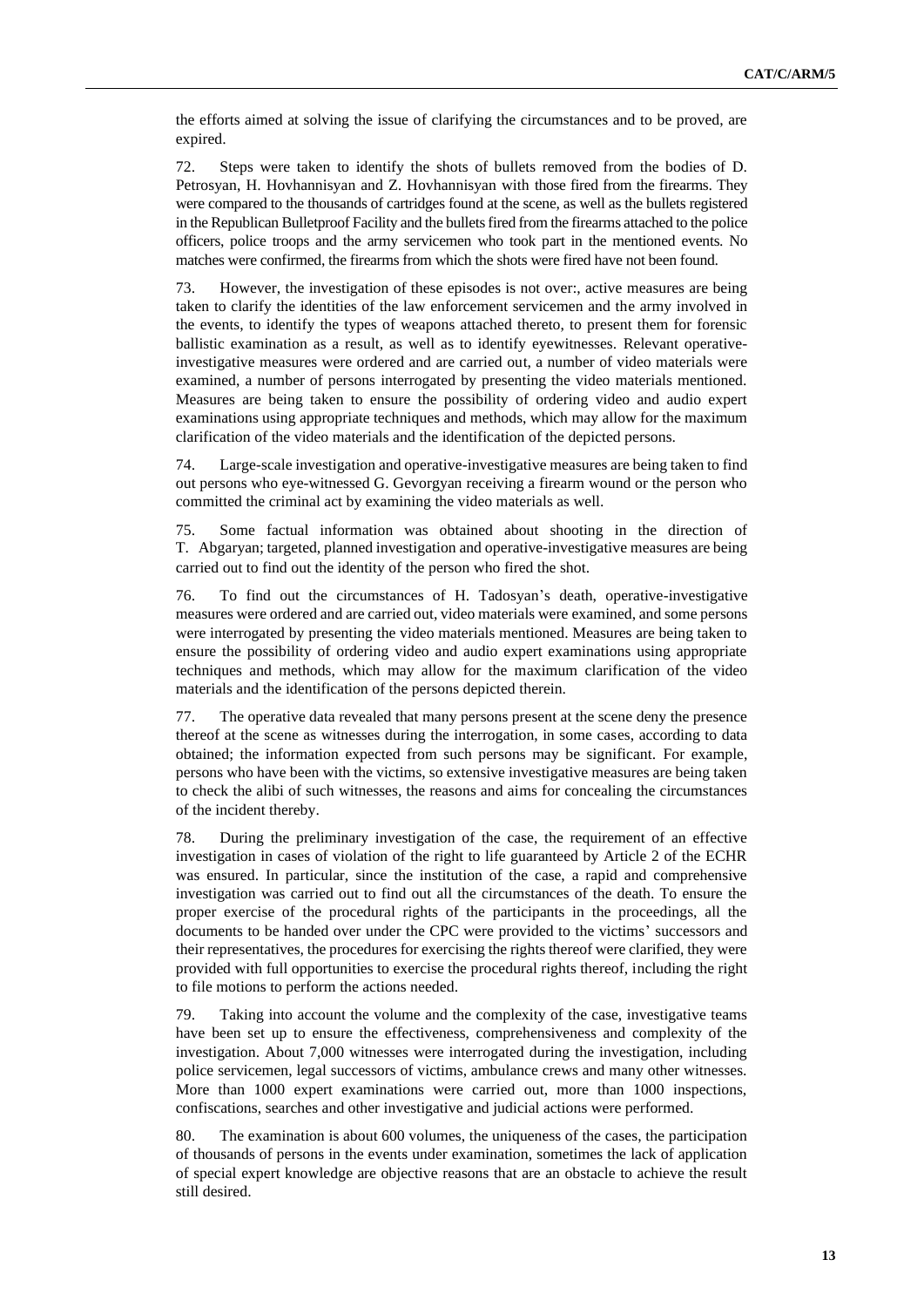81. The preliminary investigation within the scope of the investigation of criminal case No. 62202608 has not yet revealed the identities of persons causing death to 10 persons: 9 of them died from firearms shots and 1 being hit with a blunt object. Thus, Criminal Cases No 62230614, 62230714, 62231214, 62231314, 62231614, 62231714 and 62232114, which were separated as a part from Criminal Case No 62202608 were deemed to be cases of "unlawful intentional deprivation of life by an unknown person".

## **Reply to paragraph 7 (b) and (f) of the list of issues**

82. In the 1st year of the stationary free of charge education in the Faculty of Law of the Academy of the Police Educational Complex and in the 1st year of the College of the Educational Complex, the topic "Special means used by the officers of the Police" is taught in the course "Special Tactical Training", during which the theoretical principles concerning the handling of "KS-23" type of special means are addressed.

83. In 2015, the Police Educational Complex organized a 3-day special theoretical training on "Use of Special Means" for the officers of the State Protection Service Regiment, addressing the theoretical principles concerning the handling of "KS-23" type of special means.

84. There is a combat training program of the subdivisions in the police troops, where servicemen of the World Customs Organization company are undergoing relevant professional training. Notably, the Police Troops have stopped using "KS-23" type rifle.

## **Reply to paragraph 7 (g) of the list of issues**

85. On 22 April 2018, Criminal Case No 62212818 was instituted in the SIS under part 3 of Article 164, part 1 of Article 308, part 2 of Article 309 of CC in connection with the use of disproportionate force by police officers during the mass disturbances in Yerevan since 13 April, 2018. Later on, 7 criminal cases were joined to Criminal Case No 62212818, also related to the abuse of official powers by the servicemen of the Police exercising state service, the overuse of those powers by demonstrating violence, as well as obstruction of the journalist's lawful professional activity. During the preliminary investigation, 5 officers of the Police were involved as accused persons. Large-scale investigative and other procedural actions were carried out, a number of persons were interrogated, a number of expert examinations were ordered, all the possible video recordings containing information about the cases were obtained, etc. Investigation, operative-investigative actions are underway to detect other persons having committed the alleged crime and to give criminal and legal assessments to the actions thereof.

86. A criminal judgment of conviction has already been rendered in 1 criminal case instituted under part 2 of Article 164 of CC (obstruction of a journalist's lawful professional activity). 13 official investigations and 26 examinations were conducted in the Internal Security Department of Police, and following the results of 2 official investigations 2 police officers were subjected to disciplinary liability.

#### **Reply to paragraph 7 (h) of the list of issues**

87. During the protests in April 2018, 107 persons were arrested, 29 of them were found to have bodily injuries.

#### **Reply to paragraph 8 (a) of the list of issues**

88. On 2 July 2015, Criminal Case No 62217915 was instituted in the SIS under part 2 of Article 309, part 2 of Article 164, and part 1 of Article 185 of CC, on exceeding deliberately by persons on special state service the powers thereof during special measures undertaken on 23 June 2015 to suspend the protest organized by the civil initiative "No to Plunder" in Baghramyan Ave., Yerevan, exercising violence against journalists, intentionally damaging or eliminating the video equipment thereof, obstructing the lawful professional activity of journalists.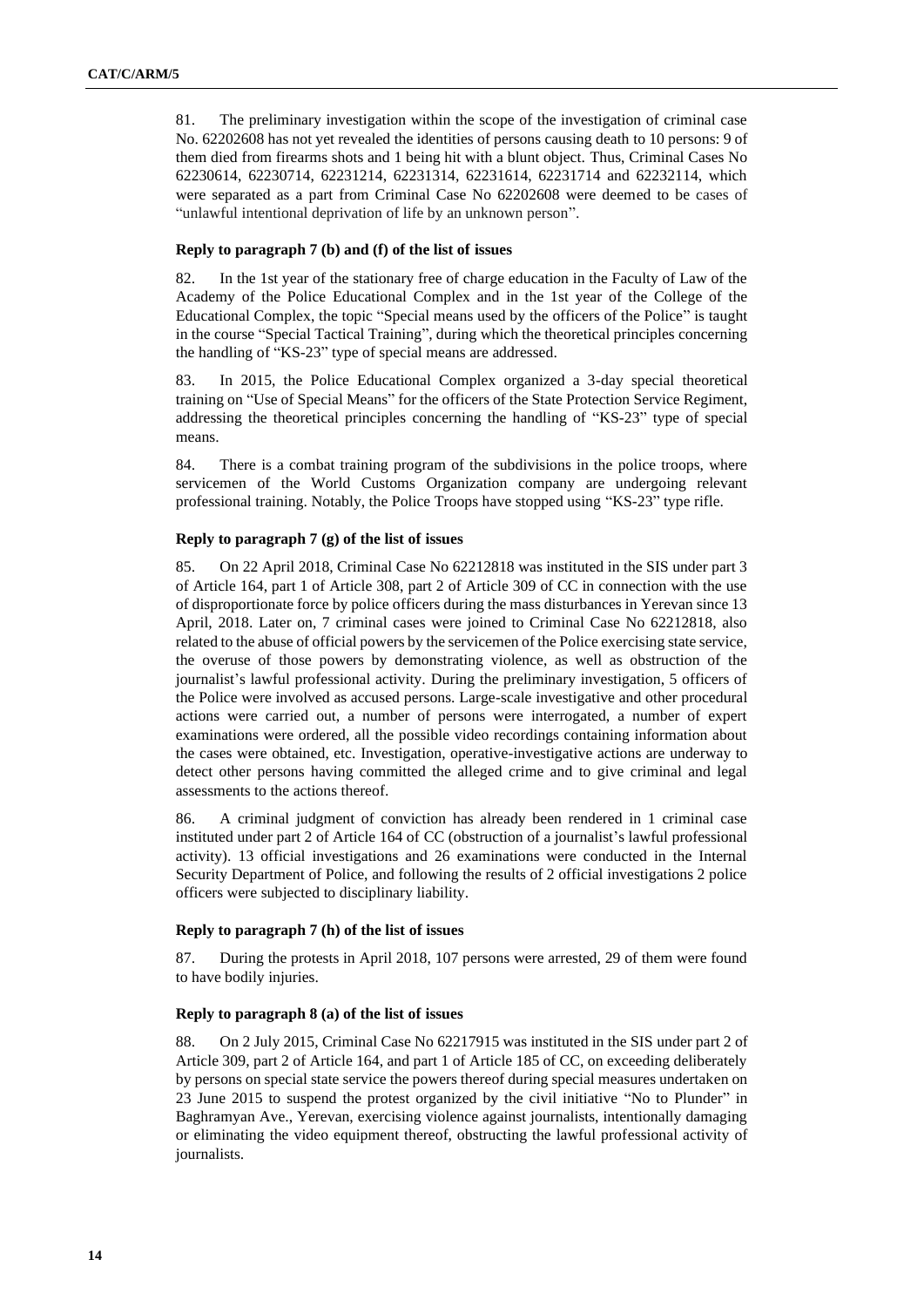89. During the preliminary investigation, more than 200 police officers were interrogated, including the Deputy Chiefs of Police, the Head of the Yerevan City Police Department, the heads of all Yerevan Police Divisions, and plainclothes officers on duty at Baghramyan Ave.

90. Active measures are being taken regarding the criminal case on the incidents of 1 and 2 March 2008 under investigation by the SIS to clarify the identities of the law enforcement body and army officers who had taken part in the incidents, to identify the types of weapons attached thereto, to present them, as a result, for forensic ballistic examination, and to detect persons who witnessed the incidents. Operative-investigative measures were ordered and are carried out, a number of video materials were examined, a number of persons were interrogated by presenting the video materials mentioned. Measures are being taken to ensure the possibility of ordering video and audio expert examinations using appropriate techniques and methods, which may allow for the maximum clarification of the video materials and the identification of the persons depicted therein. During the investigation, 38 persons who had taken part in the protests were recognized as victims in the criminal case, 15 of them received haemorrhages and contusions as a result of the use of water cannons, about 7,000 persons were interrogated as witnesses, including police officers, successors of victims, ambulance crews, and many other witnesses. More than 1000 expert examinations were ordered and carried out, more than 1000 inspections, confiscations, searches and other investigative and judicial actions were performed.

## **Reply to paragraph 8 (b) of the list of issues**

91. In the criminal case under investigation by the SIS on the incidents of 1 and 2 March 2008, 10 individual proceedings were separated in 2014–2015 with the facts of death of 10 persons and 3 persons receiving bodily injuries, by 4 June 2018 the preliminary investigation continued in separate proceedings. Later on, they were joined to Criminal Case No 62202608 and the preliminary investigation is underway in 1 proceeding. All the necessary investigative actions are being carried out with regard to the criminal case mentioned.

92. The 10 individual proceedings on the cases of 1 and 2 March 2008 under investigation by the SIS separated in 2014–2015, were joined to Criminal Case No 62202608 on 4 June 4 2018 and currently the preliminary investigation is underway in 1 proceeding. Necessary investigative actions are carried out related to this criminal case.

93. Large-scale criminal and procedural measures are taken to clarify the circumstances of the death of persons. The complexity of the investigation in some episodes is due to the fact that according to the conclusion of the forensic ballistic examination, the traces of the shooting on the fragments of the gas grenade are not suitable for identification of a specific weapon, therefore it has not yet been determined which weapon fired shots. The criminal cases details are presented in Paragraph 7.

#### **Reply to paragraph 8 (c) of the list of issues**

94. The judgment of conviction in 2017, found 3 officers guilty for committing crime under part 2 of Article 164 of CC in connection with the part separated on 23 June 2015 from the criminal case instituted by the SIS on the illegal actions demonstrated by police officers during the protest organized. 1 officer was found guilty of committing crime under part 1 of Article 164 and part 1 of Article 185 of CC.

95. The criminal proceeding suspended in 2019 was resumed in the SIS, 1 police officer was charged under part 2 of Article 309 of CC, at the same time, the investigator made a decision to temporarily suspend the powers thereof. The part separated from the criminal case referring thereto was transferred to the Court of General Jurisdiction of Yerevan on 7 February 2020 :the trial is underway.

#### **Reply to paragraph 8 (d) of the list of issues**

96. On 2 July 2015, Criminal Case No 62217915 was instituted in the SIS under part 2 of Article 309, part 2 of Article 164 and part 1 of Article 185 of CC. The materials' copies of the official investigation carried out in the Internal Security Department of the Police to find out the legality of the actions of the police officers during the events that took place on 23 June 2015 at Baghramyan Ave, Yerevan were attached to the criminal case, the official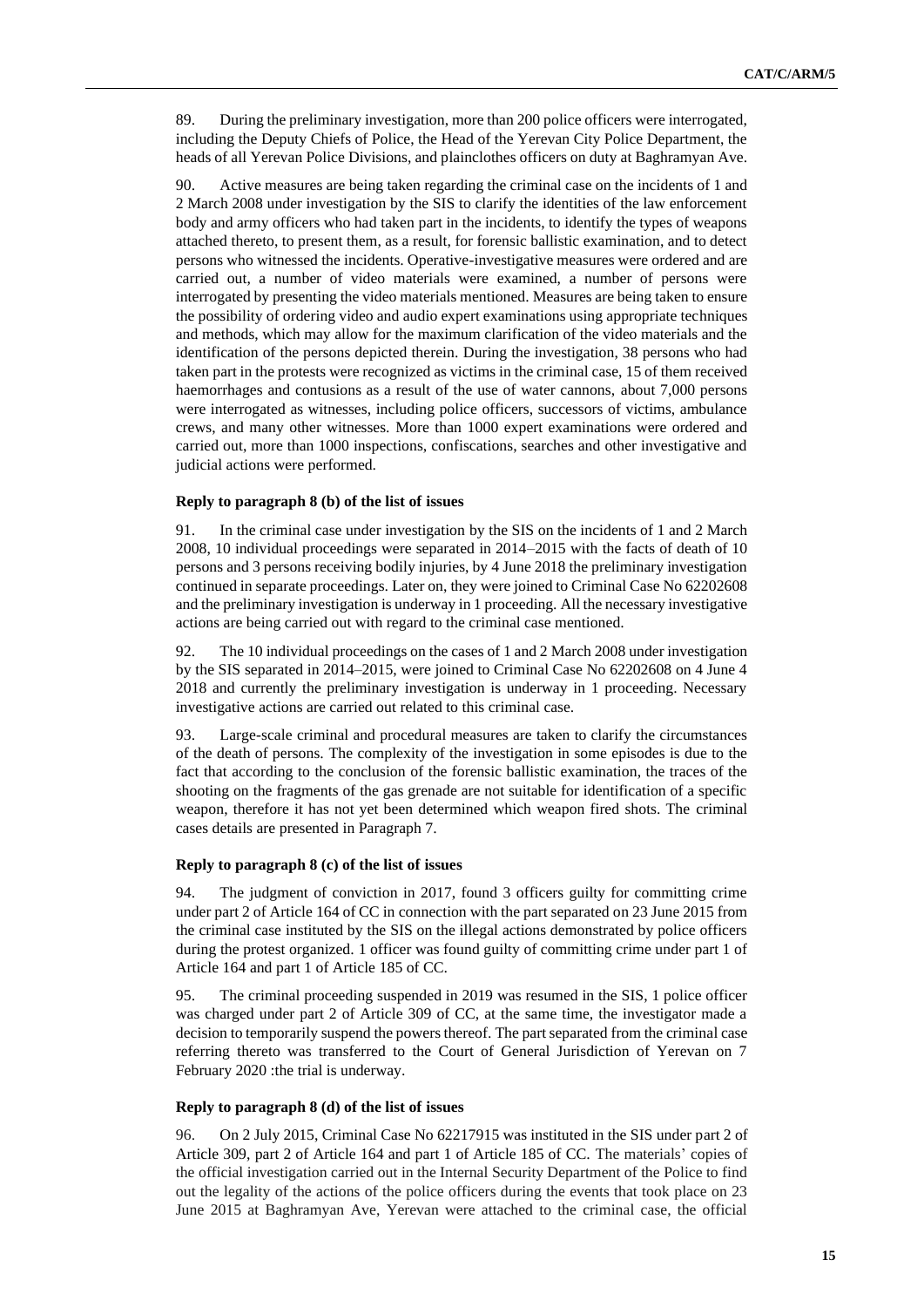investigation found that 12 police officers were subjected to various disciplinary sanctions. Those police officers who did not commit crimes under the CC, but there were grounds for disciplinary liability, were subjected to disciplinary sanctions, for example, a police officer who had sworn at a citizen was severely reprimanded.

## **Reply to paragraph 9 (a) of the list of issues**

97. Criminal Case No 62219216 instituted under part 1 of Article 308, part 2 of Article 309, part 2 of Article 164 and part 1 of Article 3323 of CC is under investigation in the SIS. Within these investigation processes 95 persons were recognised as victims 6 of them are journalists, 3 lawyers, and 86 participants of the demonstration and other persons. All those persons who reported bodily injuries were sent for forensic medical examination. According to the conclusions of forensic medical examinations, 1 person was seriously injured, 3 persons were moderately injured, 10 persons were slightly injured, the rest of the injured did not show any signs of minor damage.

98. To clarify the legality of the police actions, the grounds for apprehending persons, the special means used, an extensive inquiry was sent to the First Deputy Chief of Police, some video recordings on the incidents were attached to the criminal case, inquiries were made, about 60 police officers were interrogated, and confrontations took place.

99. It is still necessary to detect and interrogate 13 persons allegedly injured during the actions of the police officers, to interrogate many police officers, to make confrontations over the existing controversies, and then to decide the further course of the criminal case only on the basis of the evidence obtained.

## **Reply to paragraph 9 (b) of the list of issues**

100. S. Karapetyan, V. Mkhitaryan, K. Grigoryan and D. Sargsyan were found guilty under part 1 of Article 164 and part 3 of Article 258 of the CC by the judgment of First Instance Court entered into force with regard to the events of 29 and 30 July 2016 in Sari Tagh, Tigran Aharonyan was found guilty under part 1 of Article 164 of CC, G. Khachatryan and G. Hovsepyan were found guilty under part 1 of Article 164, part 1 of Article 185 of CC, S. Sahakyan was found guilty under part 1 of Article 164 and point 2 of part 2 of Article 185.

101. The criminal case against A. Kostanyan, charged under part 2 of Article 309 of CC of RA, was separated and transferred to court, the trial is underway.

102. Investigative, operative-investigative actions are underway to detect other persons who committed crimes with regard to these events, to give criminal law assessments to the actions thereof.

## **Reply to paragraph 9 (c) of the list of issues**

103. On 19 July 2016, on the instruction of the Chief of Police an official investigation was appointed to assess the legality of the police officers' actions in maintaining public order during the subsequent events related to the seizure of the State Protection Service Regiment of Yerevan of the Police by a group of armed persons on 17 June 2016. On 30 July 2016 another official investigation was instituted in the Police Internal Security Department by the instruction of the Chief of Police with regard to mass media reports on journalists, and other citizens who got bodily injuries as a result of the use of special means by police officers in Sari Tagh District of Yerevan on 29 and the midnight of 30 July 2016. The materials of the official investigations mentioned have been attached together. By the order of the Chief of Police, 13 officers were subjected to disciplinary penalties not for inflicting bodily injuries, but for improper performance of the official duties thereof.

104. Criminal cases, regarding the events mentioned, are under investigation in the SIS and the preliminary investigations are in progress.

#### **Reply to paragraph 10 (a) and (b) of the list of issues**

105. For hindering professional activities of journalists during the events in 2015, on 3 Police officers who were found guilty by the criminal judgment of conviction under part 2 of Article 164 of CC, a fine in the amount of AMD 500,000 was imposed as a punishment. 1 officer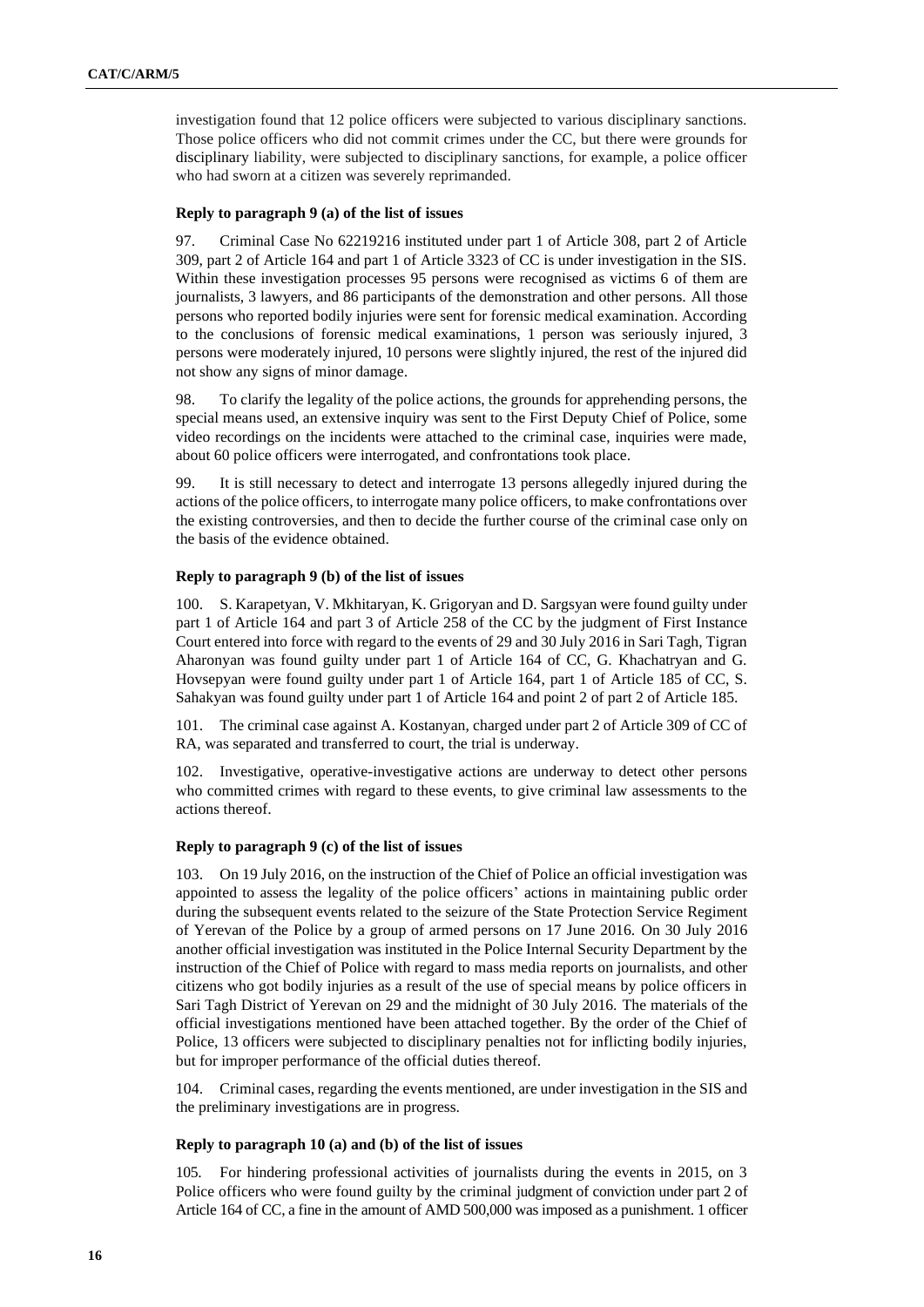was found guilty of the commission of the crime provided for by part 1 of Article 164 and part 1 of Article 185 of CC and a fine in the amount of AMD 600,000 was imposed on him as a punishment.

106. Criminal cases were instituted on 9 out of 10 materials prepared with regard to the events of hindering the professional lawful activities of journalists during the assemblies in April 2018. In 3 criminal cases criminal judgments of conviction against 4 persons were delivered, 2 criminal cases on 2 journalists were joined in 1 proceeding, the preliminary investigation is pending. Within the framework of this criminal case a charge was brought against person, 1 criminal case was joined to another criminal case being examined in proceedings of the Special Investigation Service,: the proceedings of only 1 criminal case was suspended on the ground that the person having committed the crime was unknown.

107. The first out of 2 criminal cases instituted with regard to events of use or threat of use of violence dangerous to life or health of a journalist has – together with the indictment – been forwarded to court; in the second case, a decision has been rendered on suspending the proceedings of the criminal case upon the ground that the person having committed the crime was unknown. With regard to 1 case, a charge was brought against 7 people within the framework of a criminal case being examined under the elements of organising mass disorders.

108. During 2019, 11 criminal cases were instituted. 1 of the mentioned criminal cases was joined with another case, during the preliminary investigation whereof a decision was rendered on not conducting criminal prosecution with regard to the event of hindering the professional activities of a journalist, proceedings of 5 criminal cases were dismissed. In 2020, proceedings of 2 of the criminal cases instituted in 2019 were dismissed on acquittal grounds, trial of 1 criminal case is being conducted, criminal judgment of conviction against 4 persons were delivered in 1 case tried by the court. Punishment in the form of fine was imposed on everybody.

#### **Reply to paragraph 11 (a) of the list of issues**

109. HRAP envisages numerous events on combating violence against women and domestic violence for upcoming 3 years, inter alia to criminalize the domestic violence and the violence against women in accordance with international standards. The MOJ requested the CoE expert opinion on the draft CC to identify the gaps of legislation to be addressed under the light of CoE Istambul Convention. The expert opinion was taken into consideration while drafting the CC, which passed the first reading on 9 December 2020. The package of amendments regarding the criminalisation of DV will be submitted to the Parliament during the 2nd reading of the Code.

#### **Reply to paragraph 11 (b) and (c) of the list of issues**

110. The GoA adopted a number of sub-legislative acts deriving from the Law on DV and is now elaborating the Strategy and Deriving AP on prevention of DV. Importantly, CC was amended with new article on "Deliberate non-compliance with the urgent intervention decision or defence decision", the Code on Administrative Offenses with articles "Disclosing the whereabouts of a sheltered person who has been subjected to domestic violence" and "Deliberate non-compliance with the urgent intervention decision or defense decision".

111. A unified system of keeping separate statistics on criminal cases of domestic violence under investigation is introduced, allowing for a comprehensive study of the prevalence of this type of violence, the age of victims and offenders, the relationship thereof, it also contains more comprehensive statistic data on the results of the investigation of criminal cases on domestic violence.

112. The GoA carries out extensive preventive activities, including many awareness raising events, a hotline was established on DV cases, a number of specialized trainings were organised for law enforcement officials, medical care institutions, social care institutions and etc. An extensive communication strategy is now being developed and implemented on domestic violence, including activities with innovative solutions. The slogan of the strategy is "Violence in silence". The Strategy has 3 main stages targeting the following groups: witnesses, victims and perpetrators. The Strategy goal is to make the domestic violence a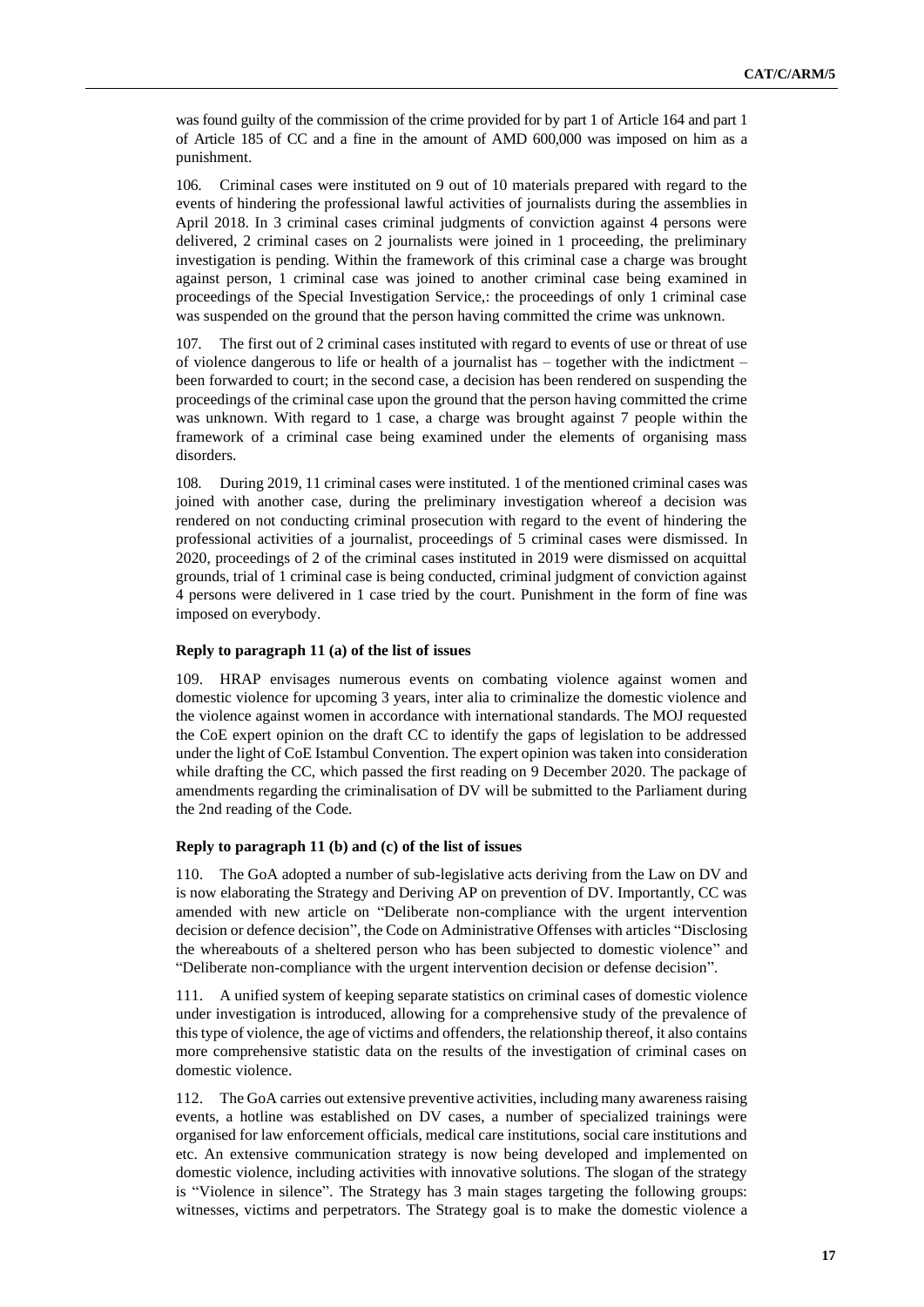trending topic in Armenian society , expose inherent stereotypes and deep rooted issues that lay at the basis for the planning of the campaign. A number of social videos<sup>9</sup> and posters, experiments were elaborated and disseminated. The special webpage<sup>10</sup> was created providing all relevant materials, including number of hotlines, addresses of special shelters and other information for victims.

113. As a result of amendments to the CPC, the prosecutor was given exclusive public authority, to initiate, without a complaint by the victim, criminal proceedings on domestic violence in cases when, according to the prosecutor, the victim is unable to defend his / her legitimate interests due to his / her helplessness or dependence on the alleged perpetrator. To ensure the proper application of this provision, a guideline was developed for prosecutors.

114. On 18 May 2018, the Prosecutor General instructed that in accordance with Article 2 of the ECHR, for guaranteeing the right to life and fulfilment of the positive duties of the state, in any case of real or immediate threat to the life or health of the person subjected to domestic violence the state of the latter should be assessed as helpless.

115. In 2018, in 34 cases of private accusation, regardless of the fact whether the victim filed a complaint or not, in cases of domestic violence, when a person was unable to defend his/ her legitimate interests due to his helplessness or dependence on the alleged perpetrator, 34 criminal cases were instituted by the prosecutor. It should be noted that before that, no criminal case had been instituted in accordance with part 4 of Article 183 of the CPC.

## **Reply to paragraph 11 (d) and (e) of the list of issues**

116. HRAP's for 2017-19 and 2020-22 provided for regular trainings on dv and violence against women in line with international standards, including for police officers, investigators, prosecutors, judges and medical workers, representatives of educational institutions, the staff of the DV Support Centers. The trainings mentioned were conducted regularly, relevant reports were submitted thereon. The MLSA was conducting trainings of specialists in different fields for the employees of various institutions operating in Yerevan and the regions of RA, which included topics on changing gender stereotypes, raising awareness about violence against women and DV. In general, all officers of the Police Department for Juvenile Cases and Prevention of Domestic Violence, subdivisions / groups / have been trained /306 officers in total/.

#### **Reply to paragraph 12 (a) of the list of issues**

117. According to Article 54 of the Constitution everyone subjected to political persecution shall have the right to seek political asylum in RA. According to part 3 of Article 329 of the CC, the person shall be exempt from criminal liability for illegally crossing the state border in case when a foreign citizen or a stateless person enters the territory of RA without documents defined or appropriate authorisation to avail of the right to political asylum reserved by the Constitution and relevant legislation.

118. According to Article 28 of the Law "On refugees and asylum", asylum seekers and refugees shall not be subjected to criminal or administrative liability for illegal entry or stay in RA. Theseprovisions were applied for many times and are currently applied too.

119. The new draft CC provides for the exemption from liability of refugees for illegally crossing the state border. According to part 5 of Article 456 of the Draft, actions taken in case of illegal crossing of the state border shall not apply to a victim of trafficking, cooperating with law enforcement bodies, and to an asylum seekers or a refugees.

#### **Reply to paragraph 12 (b) of the list of issues**

120. In 2020, a draft Law "On foreigners and stateless persons" was put into circulation, containing provisions on persons who do not meet the definition of refugees prescribed by the Law "On refugees and asylum", against whom the principle of non-refoulement stipulated by the mentioned law was applied by the authorised body, according to which, a foreign

<sup>9</sup> [https://www.youtube.com/watch?v=eDBLlfFTcyk.](https://www.youtube.com/watch?v=eDBLlfFTcyk)

<sup>10</sup> [http://violence.booster.am/en.](http://violence.booster.am/en)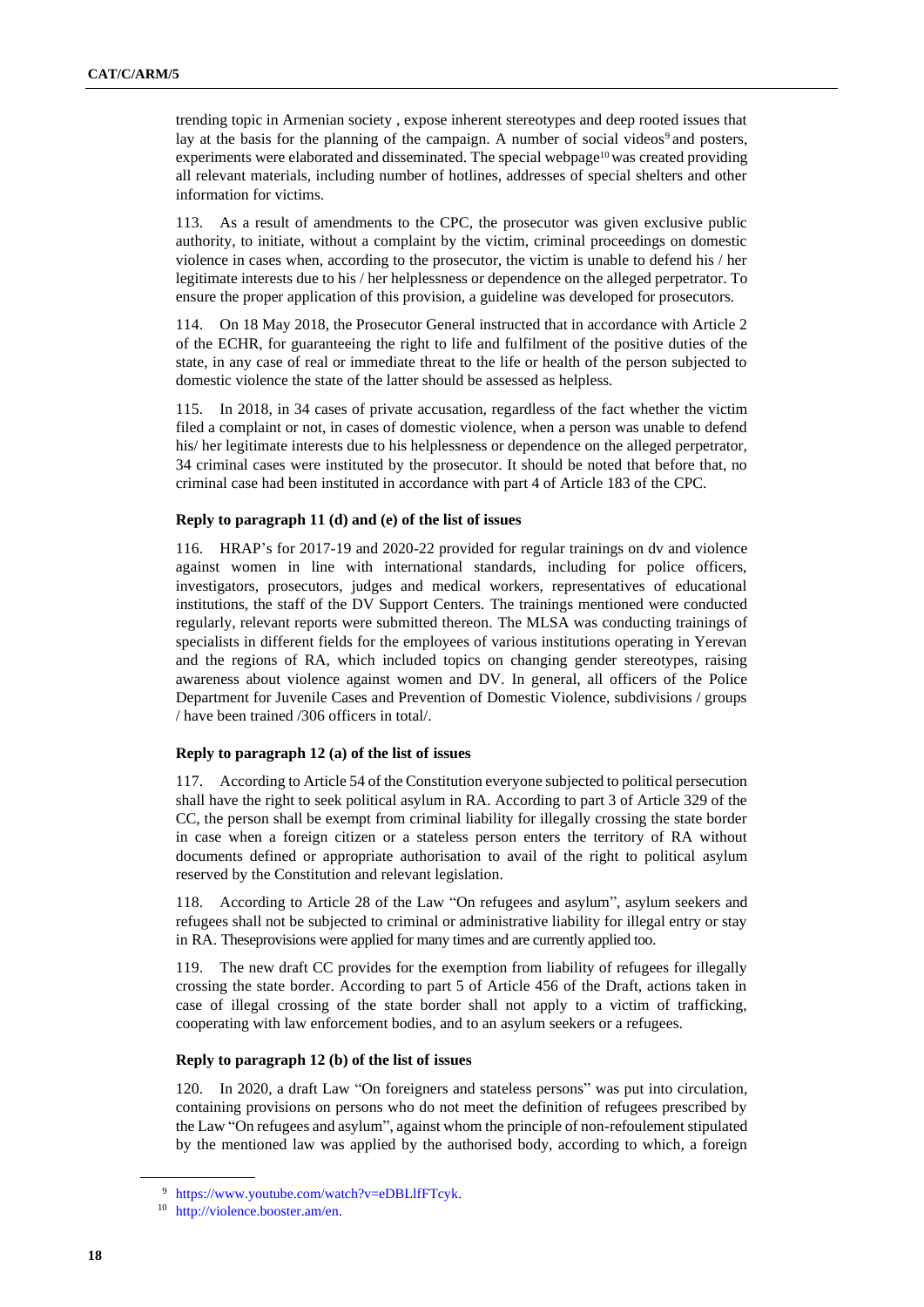national or a stateless person may not be expelled, returned or extradited to another country where due to substantial reasons there is risk that he / she will be subjected to cruel and inhuman or degrading treatment or punishment. To establish a legal basis for regulating the stay of such persons and protect them from refoulement Article 16 of the Draft proposes to provide them short-term residence status. The 2020–2022 HRAP envisages increasing the number of rooms for asylum seekers by 2022.

#### **Reply to paragraph 12 (c) and (d) of the list of issues**

121. Foreign nationals entering PIs are introduced to their rights and responsibilities, as well as to the internal regulations of the PI in a language which they understand depending on their availability. The rights and responsibilities of detainees and convicts were translated into Russian, Persian and English and posted in visible places, and provided to them.

122. A foreign national convict has the right to establish and maintain contacts with the diplomatic representation or consular office of his/her State. In PIs, the right to freedom of thought, conscience and religion of persons deprived of their liberty being foreign nationals is ensured as far as possible, cultural and sports programmes are organised, measures are constantly taken to replenish libraries with foreign language literature.

123. The foreign national convicts are provided with a legal opportunity to benefit from up to 20-minute video call twice a month instead of short-term visits as a result of legislative amendments, which entered into force on 1 November 2018; all PIs have already been provided with relevant technical equipment.

124. 3 months before release from fully serving the punishment and 1 month before conditional early release from serving the punishment State Migration Service shall be informed about the asylum seekers and persons having a status of a refugee. The relevant reference books in 5 languages were provided to the PIs.

125. PIs also run the record book of asylum seekers in accordance with the order of the Chief of Police from 2009. Under the order persons deprived of their liberty and who seek asylum are registered and referred to available procedures.

126. In 2019 2 Training Center staff members participated in the relevant ToT organised by the office of UNHCR. Afterwards "Identification of Asylum Seekers in Penitentiaries and their Referral to the Asylum Procedure" course was introduced within the curricula of trainings of the staff of PIs in 2020, which covers national and international legislation on the rights and responsibilities of the refugees and asylum seekers, the rights thereof, identification and referral mechanisms for them. The UNHCR representatives also pay visits to the educational centre to see how the trainings on this topic are going on.

#### **Reply to paragraph 13 (a) of the list of issues**

127. Police Educational Complex organises courses on the use of force, especially in the context of demonstrations, and the employment of non-violent means and crowd control. 2020–2022 HRAP envisages training courses for the officers of the Police on the subject of organisation of rallies. The principles of proportionate use of force by the police lay at the core of the training materials.

128. As for the observance of the principles of necessity and proportionality during the police control in the course of demonstrations, it should be noted that the most obvious examples are the cases of proportionate use of force by the police during the rallies held during the non-violent velvet revolution in 2018.

129. The Police reform Strategy and Deriving AP was adopted in 2020 envisaging major change in the police force with a review of the educational component. Given that the police troops also have functions with regard to demonstrations in accordance with the reforms planning will focus on improving crowd management, proportionality of force, the practice in relation to other participants in meetings (journalists etc.), on reforming initial basic training and continuous professional development training on formation and development of scenarios and tactics. The educational program and revision of relevant training module, as well as ToT will be provided in cooperation with UNDP and OSCE.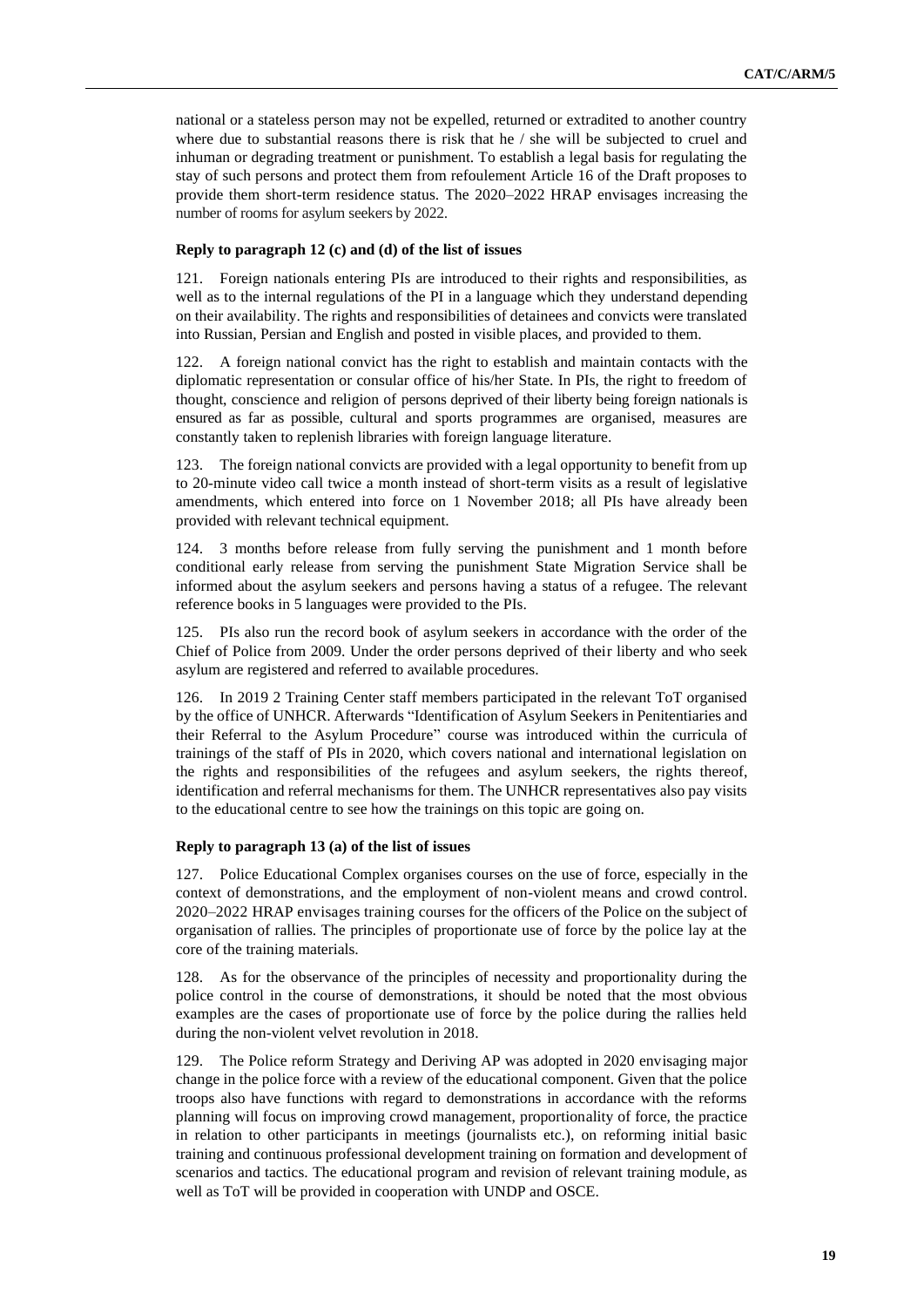#### **Reply to paragraph 13 (b) to (d) of the list of issues**

130. Importantly, Academy of Justice organizes regular/mandatory in-service trainings for judges, prosecutors, investigators and their candidates on the right to life, prohibition of ill treatment, torture and inhuman degrading treatment, which covers all the mentioned topics, including the Istanbul Protocol. This particular trainings were also envisaged by the 2017– 2019 and 2020–2020 HRAP. A number of educative materials<sup>11</sup> were developed on this topic in recent years.

131. Relevant trainings are regularly organised for the PIs staff. There were discussions on relevant judgments of the ECHR, the essence of the Istanbul Protocol, the minimum standards of investigation and documentation of torture and other forms of cruel treatment. In cooperation with CoE training courses on healthcare, human rights and medical ethics were organised with nearly 1,000 Penitentiary Service employees' participation. In 2021, trainings on the Istanbul Protocols are envisaged jointly with the CoE, developing – for that purpose – a separate reflection on the completion of the course (with a new methodology). The respective MOJ SNCO organized trainings for non-medical staff of prisons – on medical aid and psychological assistance to vulnerable persons in confinement. The training courses on these topics are also held for the police officers.

#### **Reply to paragraph 14 (a) of the list of issues**

132. Due to the Penitentiary Code amendments made on 12 July 2018, the number of visits to persons sentenced to life imprisonment in a correctional institution was increased: persons sentenced to life imprisonment are provided with at least six short-term and 2 long-term visits per year instead of previous at least 3 short-term and 1 long-term visit annually. According to the legislative amendments package adopted in June 2019 the legislative rule of holding persons sentenced to life imprisonment separate from persons sentenced to imprisonment for a certain term was removed. At the same time, it is envisaged that the convict may be confined in a solitary confinement cell at the request of the person sentenced to life imprisonment or in case his/her personal security or that of his/ her inmates is at risk, upon the decision of the head of the PI. Persons sentenced to life imprisonment are given an opportunity to serve their punishment at an open correctional institution. Detained persons will also be entitled to a long-term visit at least once in 2 months with duration of up to 3 days to guarantee the right to contact with outside world. The legislative rule of connecting the non-provision of a short-term leave only with the gravity of the crime committed by the persons was also removed.

#### **Reply to paragraph 14 (b) of the list of issues**

133. Confinement conditions for the persons in confinement are continuously improved: in "Nubarashen" the auxiliary building of the canteen was reconstructed, as a result whereof the external and internal water supply and wastewater disposal networks, the system of electric lighting and electric supply was totally reconstructed; a new ventilation system was installed. The toilet rooms, bathrooms and electric lighting were repaired. The toilet rooms of the second floor of the regime auxiliary building and the electric lighting were repaired. The 143 meter-long fence of "Vardashen" has undergone major repair, reconstruction of external sewerage was performed. The system of internal water supply, external and internal wastewater disposal (partially), toilet rooms and bathrooms of the PI were repaired. Special conditions were set for people with mobility problems and in the "Hospital of Convicts". The bathrooms were partially repaired in "Vanadzor", the system of hot water supply of the bathroom was repaired in "Abovyan". Major repair of the system of external wastewater disposal of the PI, capital renovation of the bathroom of the auxiliary building of the isolator were performed. The low-voltage cable of the area between the 2 substations of the institution, the roof of a storage house with an area of about 500 square meters were repaired. Within "Kosh" the external and internal wastewater disposal system of the canteen of the institution were totally renovated, the auxiliary building of the canteen underwent major repair, a ventilation system and a grease skimming tank was installed.

<sup>11</sup> [http://www.justiceacademy.am/#791.](http://www.justiceacademy.am/#791)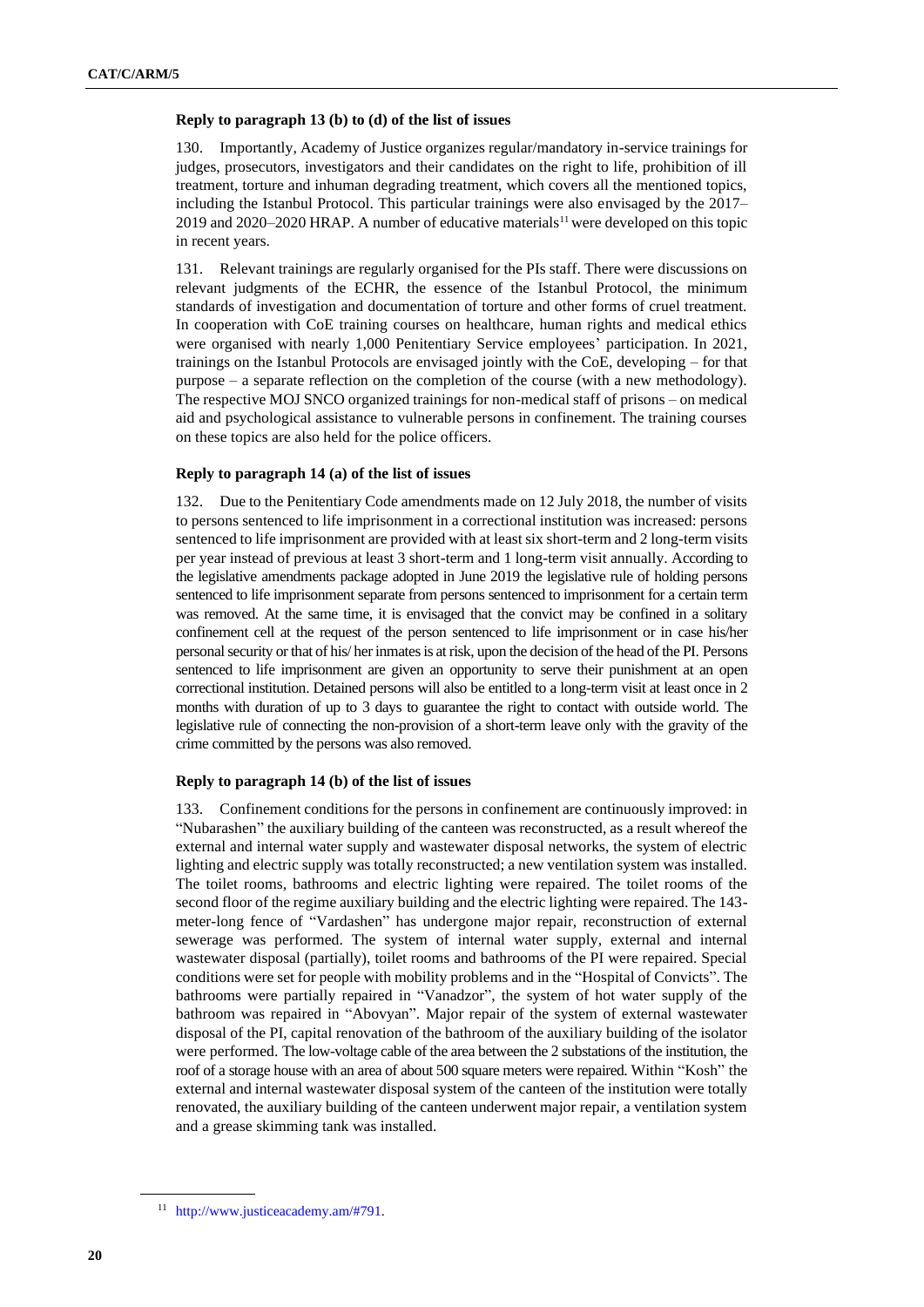134. Within the framework of improving the conditions of confinement of the persons deprived of liberty in PIs and of optimizing PIs, the Strategy on Penitentiary and Probation Service envisages by 2023:

- To close "Nubarashen" and "Hospital for Convicts" PIs, as a result of which a new PI with capacity of approximately 1,200 places will be built in Yerevan (with 200 beds for persons in need of treatment);
- To move "Yerevan-Kentron" from the administrative building of the NSS to the former auxiliary building of "Erebuni";
- To liquidate "Hrazdan" and to build in the administrative territory of "Sevan" premises for PIs of closed, semi-closed regimes and detention facilities, with a capacity designated for "Hrazdan" PI, including an auxiliary building designated for detention as a type of punishment;
- To close "Goris" and to build a new PI with capacity of 350 places instead;
- To create confinement conditions etc. necessary for semi-open correctional institution with capacity of up to 200 places in "Armavir".

135. Extensive legal and organisational measures for elimination of overcrowding in PIs, and improvement of living conditions were implemented, as a result of which the number of persons held in confinement dynamically decreased, excluding the issues of overcrowding. Annual Penal Statistics of the Council of Europe of 2018 (SPACE I) show significant decrease in the number of imprisonment in Armenia (-8.7%). <sup>12</sup> About 2 times less convicts and detainees are held than the defined capacity (prison density in PIs is about 40,2% – from the total capacity of 5346 ). The Statistics on Prisons in European Countries from January 2018 to the end of January 2019 published by the CoE on 7 April 2020, show the largest decrease (with the number of prisoners per 100,000 inhabitants) in the level of imprisonment in Armenia compared to the previous period (until the end of January 2018) among all the countries studied. The population density of prisons significantly decreased.

#### **Reply to paragraph 14 (c) of the list of issues**

136. As of 1 June 2020, food supply process for persons in confinement in all PIs is organized by a private company, and the food is used by all persons held in confinement. This process started since October 2019. Now the number of beneficiaries of ready-made food is 100%.

137. It should be stated that starting from 2018, AMD 150 million, instead of the previous AMD 43 million, is allocated from the budget for the purchase of medicines and medical supplies for proper medical assistance for convicts and detainees in PIs, to ensure proper provision of relevant medical services.

#### **Reply to paragraph 14 (d) of the list of issues**

138. The relevant MOJ SNCO continuously implements a programme of aesthetic education and training for persons committing an offence, which has 2 directions: educational and rehabilitation and is aimed at developing mental abilities of those serving the sentence, deepening the erudition, developing analytical thinking by providing sufficient knowledge and tools to work with them, as well as the reintegration into society after serving the sentence, the re-socialisation, reducing recidivism, ensuring competitiveness in the labour market. The programme includes courses on decorative-applied arts, business literacy, teaching of Armenian and foreign languages. Annually about 110 persons complete these courses.

139. The State makes all efforts to ensure proper education: in 2018, 47 and in 2019 – 44 persons received secondary education; in 2018, 84 and in 2019 – 182 persons received vocational education and in 2018, 7 and in 2019 – 6 persons received higher and postgraduate education. The facilities for working out are provided as much as possible in the PIs.

<sup>12</sup> See at [http://wp.unil.ch/space/files/2019/06/FinalReportSPACEI2018\\_190611-1.pdf](http://wp.unil.ch/space/files/2019/06/FinalReportSPACEI2018_190611-1.pdf) (25 July 2019).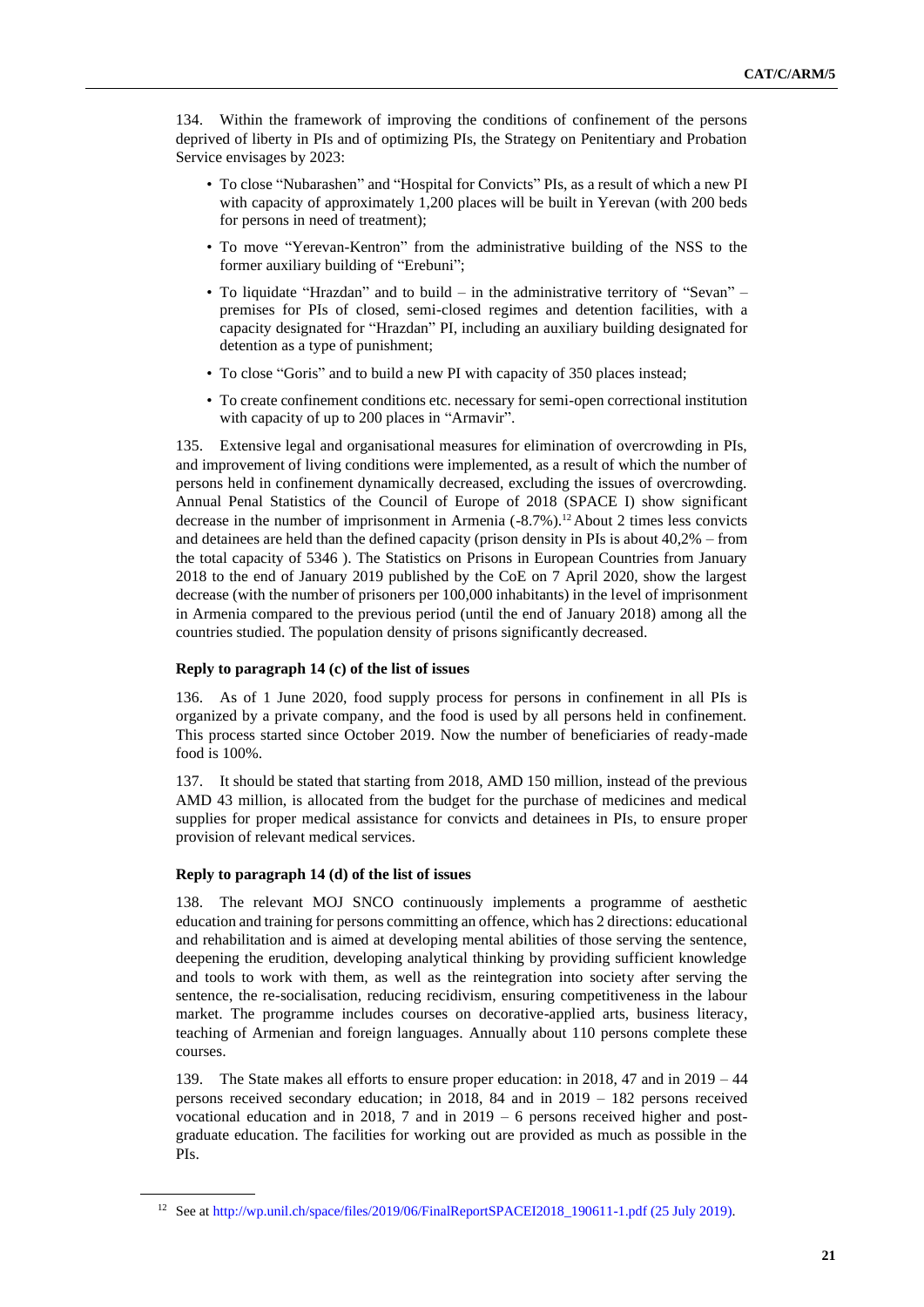#### **Reply to paragraph 15 (a) to (d) of the list of issues**

140. Information on prisoners serving life sentence is presented within the scope of points 6 (a) and 14 (a). Arrested and detained persons and inmates enjoy the privileges of receiving medical aid and service free of charge and under privileged conditions, under Decision of the Government from 2004 "On state-guaranteed medical aid and services free of charge and under privileged conditions". According to the legislative requirements, in case of detection of bodily injuries or apparent signs of disease with the arrested person or in case they have health issues, the duty officer of the police body invites a healthcare worker who immediately conducts medical examination in which the doctor chosen upon the arrested person's wish may participate as well. Medical examination and aid shall be conducted by the healthcare worker exceptionally free of charge. As regards receiving the services and specialized health care provided by the doctor chosen by the arrested person at their own expense, it's his/her right, not impeded by the police.

141. Due to the 2017 Concept Paper on Modernisation of Medical Services in PIs, on 1 March 2018, the GoA adopted decree On establishing "Penitentiary Medical Center" SNCO**,**  started its activities in September 2019. This specialized SNCO is established to ensure the professional independence, create an opportunity to be integrated into the public healthcare system and recruit qualified medical staff.

142. Licensing requirements for medical aid and services to detained persons and convicts, as well as the requirements for technical and professional qualification is regulated by the relevant decrees of the GoA. This provides for 4 additional licensed areas.

143. With a view to organising the inpatient medical aid and service of detained persons and inmates, in Yerevan – in multi-profile medical facilities having 500 and more beds, a unit having at least 10 beds, completely isolated with iron bars and iron doors, monitored by cameras, is to be separated by 1 September 2021.

144. The main document regulating the medical aid and services for detained persons and convicts – Decree of the GoA No 825-N of 26 May 2006, was completely amended, gaining the positive assessment by international experts. the amendments also envisage the following: the volume and content of outpatient supervision, including ongoing supervision, inpatient medical aid and service provided to detained persons and convicts were brought in compliance with the volume of state-guaranteed medical aid and service envisaged for citizens. Referring detained persons and convicts to civil medical facilities was facilitated, organising it exceptionally on the basis of referrals issued by doctors, by removing secondary platforms from the process for referral. The procedure for the detained person or convict for receiving medical aid and service at his or her expense was established**.** The serious diseases list incompatible with serving the sentence was brought in line with the ICD, extending it to diseases incompatible with the application of detention as a measure of restraint; the indicated list has become more like a guideline than an exhaustive list as it was before. A Medical Board adjunct to the MOJ will be established to provide an opinion on the appropriateness of changing the preventive measure of the detained person due to his/her serious disease (disorder, conditions), as well as on releasing from punishments the convicts kept at PIs due to serious disease (disorder, condition).

145. The recruitment report of the medical staff for PIs was drawn up, where existing personnel issues; measures necessary for the recruiting of qualified medical personnel are presented. Based on the results around 94% of 171 staff positions were replenished.

146. PIs were equipped with furniture and equipment for the medical aid and service personnel. Within the Project jointly implemented by the MOJ and CoE, visits by relevant experts to PI were organised to become familiar with the condition of medical equipment. Evaluation of available medical supplies and equipment was conducted by the experts, on the basis of which the list of medical supplies, types of equipment and quantity was prepared.

#### **Reply to paragraph 16 of the list of issues**

147. A civil observer group supervising in police detention facilities is functioning under the relevant legislation. Group members visit police detention facilities – with a view to conducting monitoring – on any day (including non-working) and at any time of the day, with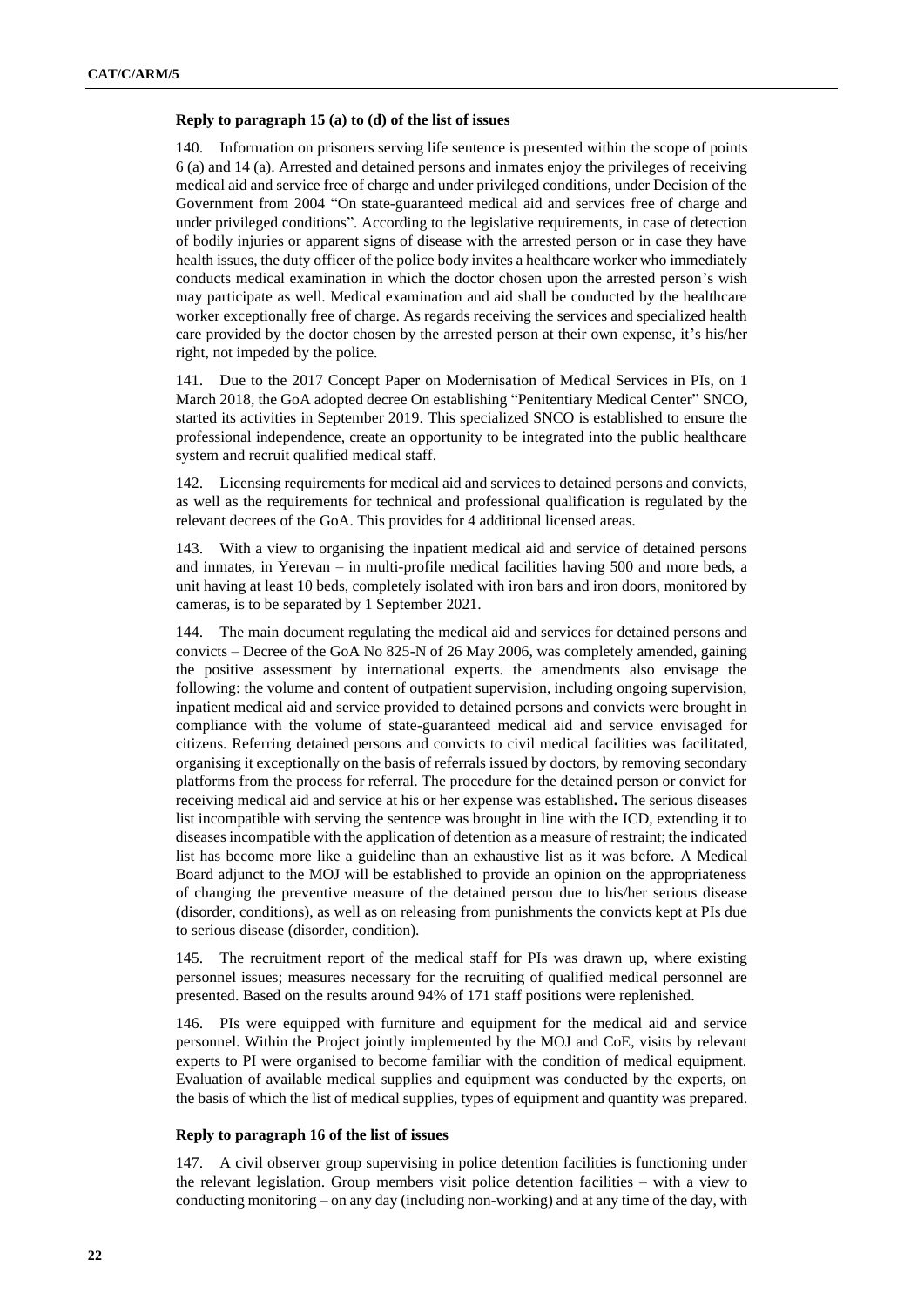the visits made without announcing in advance. 20 such visits by the civil observer group occurred in 2020 (3 in 2019).

#### **Reply to paragraph 17 (a) of the list of issues**

148. In 2019, 604 cases of self-harm committed by 182 persons were recorded in PIs (612 cases in 2018). 223 cases of self-harm were prevented in 2019. As of November 2020, 480 cases of self-harm committed by 241 persons were recorded.

149. Self-harm and suicide in PIs is one of the measures of the Strategy on Penitentiary and Probation Service reform, envisaging to evaluate the circumstances, underlying the cases of death, self-harm and suicide; to draft and implement a complex programme for prevention of cases of death, self-harm and suicide in PIs; to provide for a legislative opportunity to limit – for a necessary time period – the access of persons deprived of liberty, classified among the group at risk of suicide, to means for deprivation of life (for example, rope, shoe laces, bed sheet, belt, etc.) (the draft is already elaborated); to conduct training for the PI administration on early signs of danger of self-harm and appropriate measures to take in that regard. The HRAP also envisages equipping special cells for inmates with suicidal tendencies in correctional facilities by 2022.

150. On 10 December 2020 a Strategy for prevention of cases of death, self-harm and suicide in PIs and 2012–2022 Action Plan was adopted by the Minister of Justice.<sup>13</sup> The Strategy envisages thorough evaluation/screening of the mental health condition of persons deprived of liberty and elaboration of a relevant tool-kit for undertaking necessary steps were also targeted by the programme. It also envisages conducting training for both medical and non-medical staff.

151. Pursuant to the results of the sitting of 27 February 2019, the Prosecutor General assigned to ensure the meeting of relevant prosecutors with persons in PIs, having g1on hunger strike, as well as committed self-harm, and mandatorily undertake a process for subjecting the above-indicated persons to enquiry through the prescribed procedure, to establish the reasons for resorting to such an extreme measure. If it is established that such behaviour is conditioned by the procedural actions conducted in criminal cases examined or being examined with regard to those persons, 1 enquiry record copy needs to be immediately forwarded to sub-divisions exercising immediate procedural control, and the 2nd copy – to sub-divisions exercising relevant supervision, with a view to making the issues raised by persons in PIs, having g1on hunger strike or committed self-harm subject of detailed discussion thereby and guaranteeing the proper ensuring of rights of those persons, prescribed by law.

152. Responsible officials were subjected to disciplinary liability by the GPO for the violations recorded in January–June 2017; as a result of the large-scale inspections and examinations conducted from January 2019 to May 2019 in all PIs. The summary report on violations, along with the request to eliminate the violations and to hold accountable the responsible officials, was forwarded to the Head of the Penitentiary Service which were taken into account while elaborating relevant strategic documents.

#### **Reply to paragraph 17 (b) of the list of issues**

153. As of 1 December 2020, 2043 inmates are held in penitentiaries and the staffs positions are 2183, during 2018–2019 579 persons were recruited and almost 2100 positions were occupied. This means that the ratio of staff to prisoners is almost 1:1.

154. As a result of the reforms, the budget of PIs increased by around AMD 187 million in 2018, and the salary of around 400 junior officers were increased by 40 000 AMD bonus on average and equalled to the salary of other officers holding the same position. Conditioned by the need to prevent the ongoing outflow of officers of the junior group of PIs, the official pay rates for junior officers have increased in the amount of 5% more since March 2018. The salary of 2062 penitentiary officers has increased by 30% in average as a result of legislative amendments.

<sup>13</sup> [https://www.moj.am/legal/view/article/1366/.](https://www.moj.am/legal/view/article/1366/)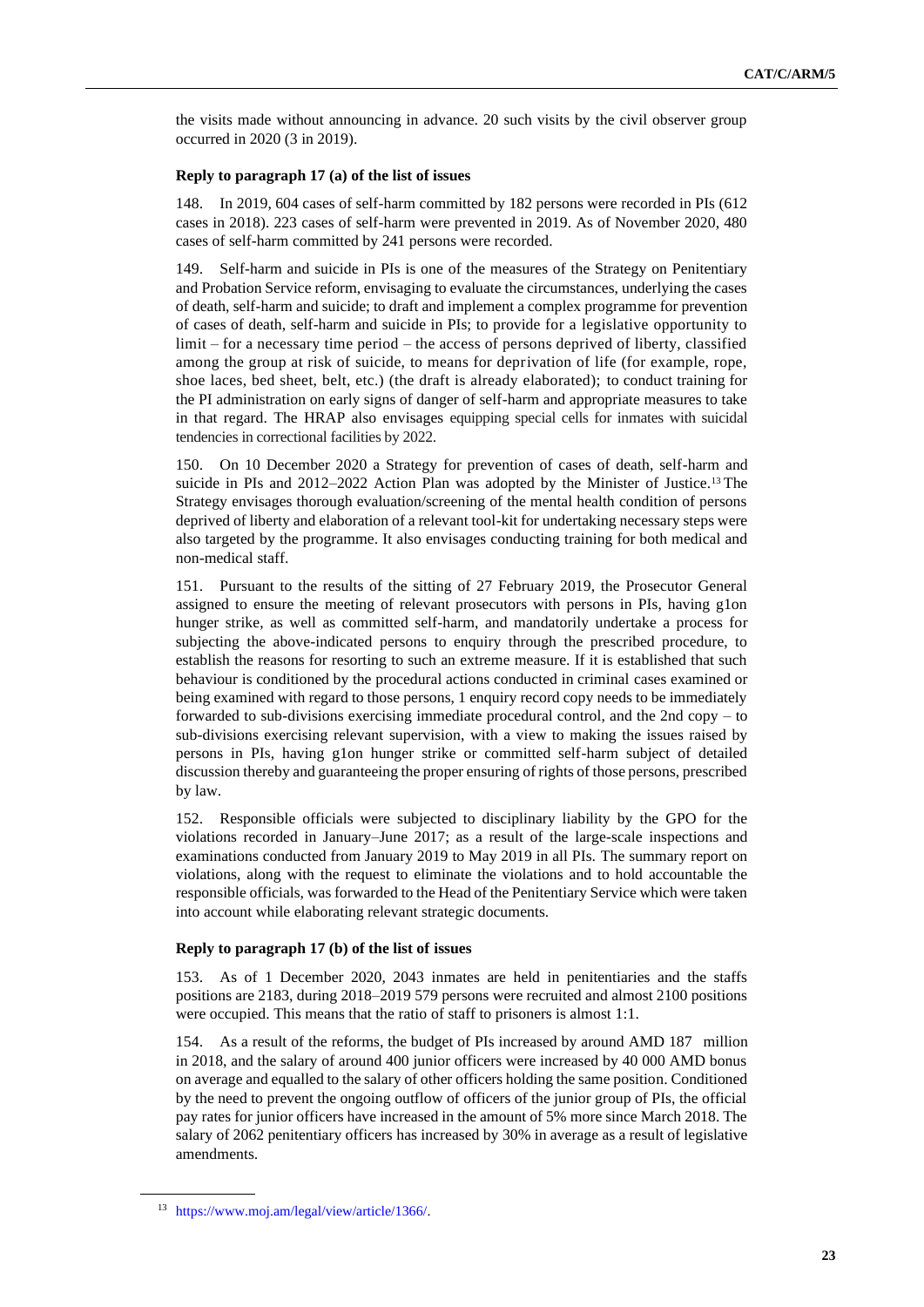## **Reply to paragraph 17 (c) of the list of issues**

155. To overcome the criminal sub-culture and display zero tolerance for it the drafts on amending CC and CPC were elaborated and entered into force on 22 February 2020, whereby criminal liability for granting, receiving or maintaining a higher rank in informal hierarchy, founding or leading a criminal sub-culture group, participating in a criminal sub-culture group or engaging in such a group, resorting to a participant of a criminal sub-culture group or a person having a higher rank in informal hierarchy has been provided for. (Articles 223.1– 223.4).

156. During 2020, 10 criminal cases have been investigated under these Articles, investigation into 8 of which is pending, and 2 criminal cases on 16 persons were forwarded to the court along with the indictment.

157. "Complex Action Plan for Increasing the Effectiveness of the Fight against the Criminal Sub-Culture in PIs" was elaborated. The Plan envisages complex measures aimed at the early prevention of the criminal sub-culture, improvement of activities of operational sub-divisions of the Penitentiary Service with a view to revealing forms of the criminal subculture, and operational-intelligence activities against countering forms of the criminal subculture. The Plan also pre-determines the preliminary action plan for the fight against the criminal sub-culture. Following the criminalisation of the act related to the criminal subculture, 2 prosecutors of the Department have specialised in such cases.

158. For the purpose of public awareness-raising, the criminal law characteristics of those acts have been covered on the website of the GPO, and for the purpose of ensuring their uniform application in the law enforcement practice, the scientific and practical commentary entitled "Criminal law characteristics of acts related to the criminal sub-culture" was published by the GPO and sent to all beneficiary agencies. A separate course was envisaged by the Academy of Justice, which is conducted by the Head of the competent sub-division of the GPO.

## **Reply to paragraph 17 (d) of the list of issues**

159. As a result of large-scale studies and discussions the MOJ considered replacing the 20-year strategy for the penitentiary and probation sector(2018-2038) with a 4-year strategy to be a more appropriate and reasonable variant, increasing the probability of implementation of the measures envisaged by the Strategy, and the feasibility and the appropriateness thereof. As a result, the "2019–2023 Strategy of RA for the Penitentiary and Probation Sector" was adopted on 28 November 2019 by the GoA; the objective of the Strategy is the establishment of a penitentiary and probation system in line with the international standards, shifting from punitive policy to restorative justice, embedding of principles of restorative justice in the field of criminal punishments, effective realisation of objectives of the punishment, overcoming the criminal sub-culture, formation of corruption-free culture within the penitentiary and probation system, decrease of recidivism, and ensuring public safety.

## **Reply to paragraph 18 (a) of the list of issues**

160. A position of psychiatrist is available in all PIs (95% of which is replenished), which pursues the aim to reveal as quickly as possible (during the primary medical examination) the mentally unwell persons among newly admitted inmates. The persons with any pathological symptoms, upon being under the supervision of the psychiatrist from the first day, receive relevant medical assistance at the PIs, and in case of need – at the "Hospital for Convicts" PI.

161. Please also see the answer to Paragraph 17 (a).

## **Reply to paragraph 18 (b) of the list of issues**

162. During 2016 and 2017, the GPO carried out 26 inspections in total at the units for medical service of the Penitentiary Department and all PIs, as a result of which 39 violations were detected. Following the inspections, criminal cases were initiated in 2 cases, 7 reports and 10 motions for official examination were forwarded to the Penitentiary Service. Based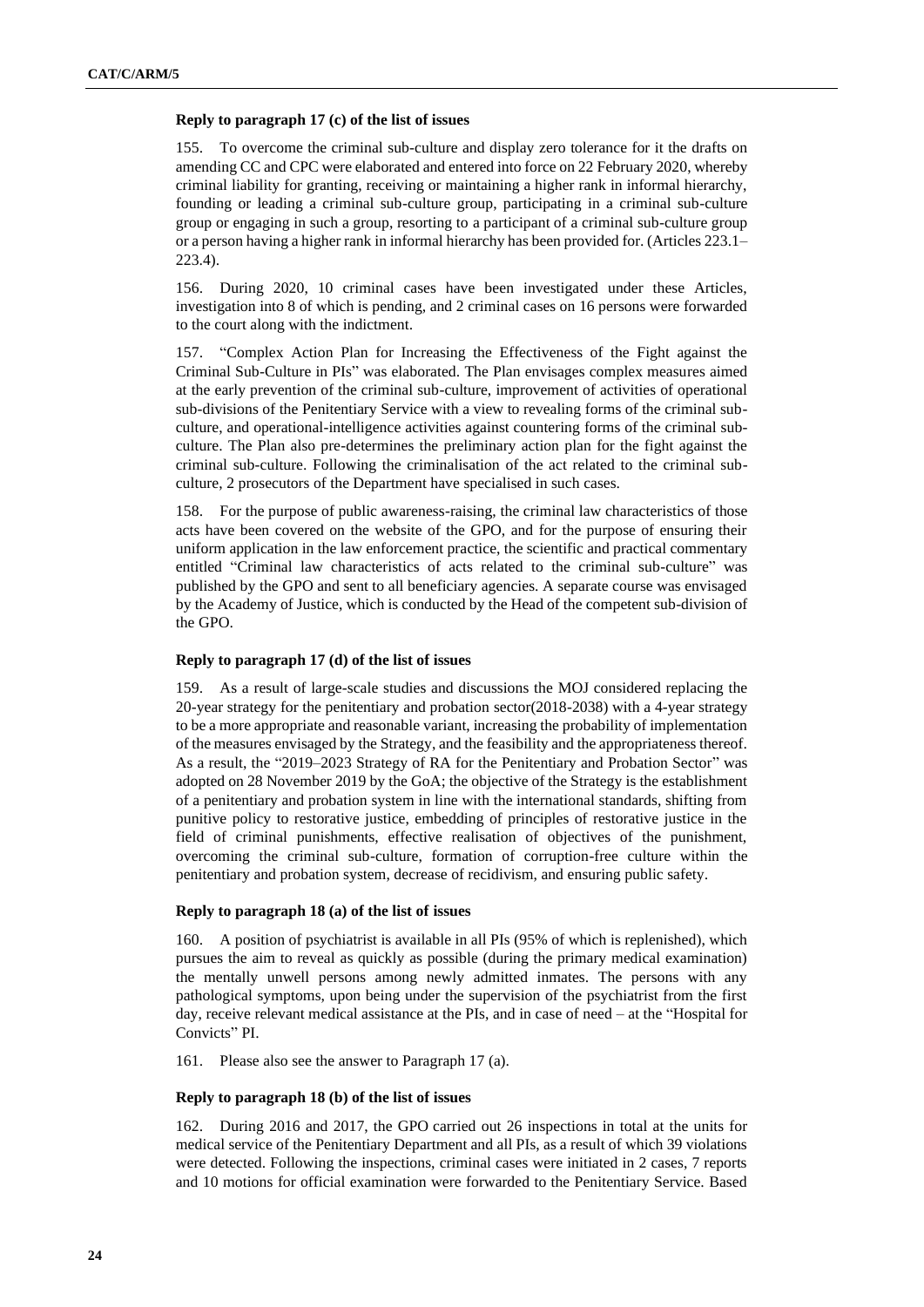on the criminal cases initiated, 2 officials were subjected to criminal liability, and pursuant to official examination carried out, 17 officers were subjected to disciplinary penalty.

163. With a view to increasing the effectiveness of the mechanism for prosecutorial oversight for the purpose of guaranteeing the right of persons in PIs to receive medical care and aid, a questionnaire-guide was prepared by the GPO, which was forwarded to the relevant sub-divisions of the GPO for enforcement.

164. In 2018, the Investigative Committee (an independent state body) examined, in its proceedings, 5 criminal cases regarding deaths, including deaths due to health issues and suicides in custody, of which 3 concerned deaths due to health issues, 2 – suicides. Proceedings in the criminal cases instituted on the deaths due to health issues were dismissed on the ground of points 2 and 1 of part 1 of Article 35 of the CPC, and the proceedings in the criminal cases regarding suicides were suspended under point 1 of part 1 of Article 31 of the CPC.

165. In 2019, the Committee examined, in its proceedings, 12 criminal cases regarding deaths and suicides in custody, of which 4 concerned suicide, 1 – attempted suicide, of which the preliminary investigation into 2 cases is pending, the proceedings in 3 cases were dismissed.

166. As of 1 November 2020, the Committee examined, in its proceedings, 5 criminal cases regarding death in custody, the proceedings in 1 case were dismissed, the proceedings in 1 case were suspended under point 1 of part 1 of Article 31 of the CPC, 2 cases are at the stage of preliminary investigation.

167. The staffs of PI were not subjected to criminal prosecution in the above-mentioned criminal cases.

#### **Reply to paragraph 18 (c) of the list of issues**

168. The Strategy for preventing by the GPO the cases of deaths at PIs was elaborated and provides for the following: before May 2018 – in general, and starting from May 2018 – without distinction, criminal cases are instituted on all cases of deaths recorded in PIs, in case the duration of hunger strike launched by the convicts and detained persons exceeds 3 days, the meeting of the relevant prosecutor with the hunger striker is ensured, in case of hunger strike for reasons related to the examination of the criminal case, the record of inquiry is forwarded to the relevant subdivision of the GPO.

169. According to the work programme of the GPO for the 1st half of 2018, a study on the status of exercise of the right of detained persons and convicts in PIs to health protection was conducted. Thus 71 violations were detected, in relation to which reports were submitted, drawing attention of PIs and relevant officers to the recorded deficiencies to further exclude such deficiencies and omissions.

#### **Reply to paragraph 18 (d) of the list of issues**

170. Under Article 104 of CPC the expert opinion is a type of evidence. According to point 1 of Article 108 of the CPC, in criminal proceedings the cause of death and the nature and severity of the damage caused to health may be established only by the opinion of a forensic medical expert. The examination is assigned by the employees' decision of the investigation body, investigator and prosecutor. The CPC envisages all necessary safeguards to ensure the independence of examination, including the following rights for suspect, accused and the victim: the request that an expert be appointed from among the persons, to challenge an expert; in case of disagreement with the expert's conclusion, to request that an additional or re-examination be appointed; to participate in the interrogation of the expert through his/her mediation. If the person who appointed the examination does not agree with the conclusion on the grounds that the latter is not sufficiently clear or complete, the latter could assign additional examination by assigning it to the same or another expert.

171. According to Article 345 of the CPC, if an expert examination has not been appointed during the preliminary investigation, the parties have the right to mediate for conducting it during the trial.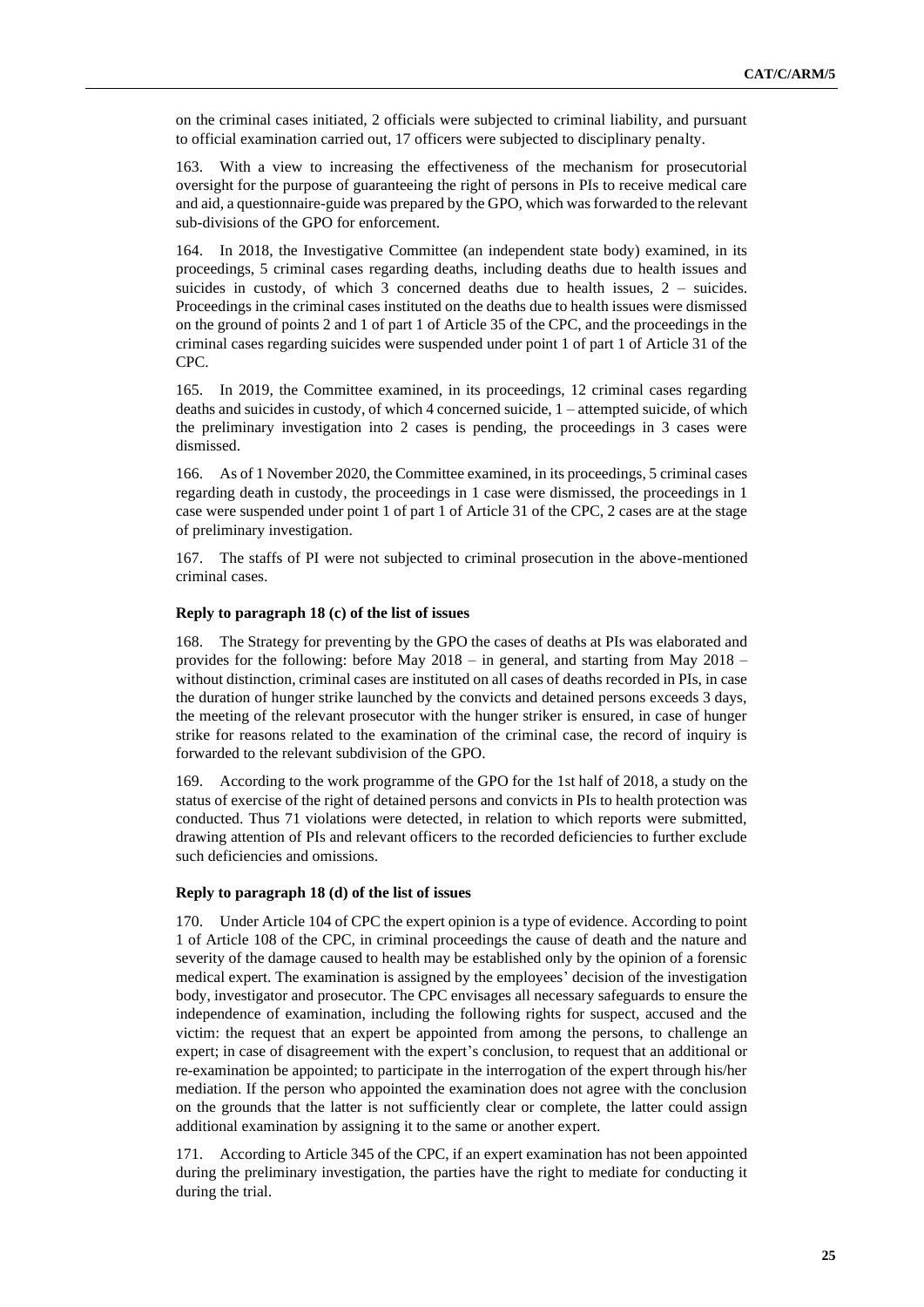172. In the Civil Procedure Code the expert opinion is one of the types of evidence. The court of first instance may call for an expert examination upon motion of a person participating in the case, and in cases provided for by law – upon own initiative. Persons participating in the case shall be entitled to indicate the specialized expert examination institution or the expert, which may be assigned by the court of first instance to conduct expert examination.

#### **Reply to paragraph 18 (e) of the list of issues**

173. According to the Order of the Chief of Police the training on the medical care and psychological assistance provided to vulnerable inmates are conducted for police officers. This is also considered within the Police Reform Strategy. The relevant trainings are conducted also for prison staff.

174. Please see the responses in paragraphs 15 and 17.

#### **Reply to paragraph 19 (a) of the list of issues**

175. RA ratified Lanzarote Convention on 30 May, 2020. A comprehensive analysis of existing gaps of CC and CPC in compatibility with the Convention was carried out. The relevant CoE expert opinion was also requested and received in September 2019, which have been taken into consideration while drafting CC and CPC. Action Plan on the application of the Convention was adopted by the decision of the PM.

176. In 2019 an Action plan on prohibiting all forms of violence against children was developed by the Inter-agency Council on Justice for children. Main provisions of the AP were included in the HRAP, envisaging to define the corporal punishment of children within our legislation, put in place mechanisms in childcare institutions for anonymous reporting of torture, inhuman or degrading treatment, to conduct trainings for relevant employees of social care institutions and representatives of educational institutions on domestic violence and to establish a unified statistics collection and running system on issues related to the rights of the children.

177. Amendments have already been envisaged by the CPC that prescribes, in juvenile affairs, additional guarantees for ensuring the effective protection of their rights and legitimate interests. Such guarantees include participation of a legal representative, a pedagogue or a qualified psychologist, a defence counsel in the examination of cases regarding juvenile crimes. The possibility of video-recording the interrogation of a minor witness or a minor victim to refrain from double victimization of the juveniles is envisaged, and the video-recording of the interrogation of a minor witness to or a minor victim of sexual crimes, cases of domestic violence, in cases regarding child trafficking, in case of the delay in mental development of a child or having mental problems, as well as of a minor witness or a minor victim under 14 is mandatory.

178. An example of "child-centred" practice is also holding confrontations in an intermediated manner, *i.e.* by use of technical means. For the purpose of ensuring the rights of a child during investigative activities, almost in all subdivisions of the Investigative Committee rooms for interrogation of juveniles have been separated and furnished. In 2020, a separated room for conducting interviews with juveniles was opened in the Central Division of Police equipped with technical means necessary for video-recording. In the Investigative Committee the statistics on cases of violence against children were also introduced.

## **Reply to paragraph 19 (b) of the list of issues**

179. Training courses are regularly/mandatory in service/ being conducted by the Academy of Justice on these topics for judges, prosecutors and investigators (and their candidates). These have also been envisaged by 2017–2019 and 2020–2022 HRAP's. The relevant academic materials were also developed. As a result of special professional trainings 21 investigators specialised in juvenile affairs.

180. All officers of Police working with child-related offences have also undergone the specialised training.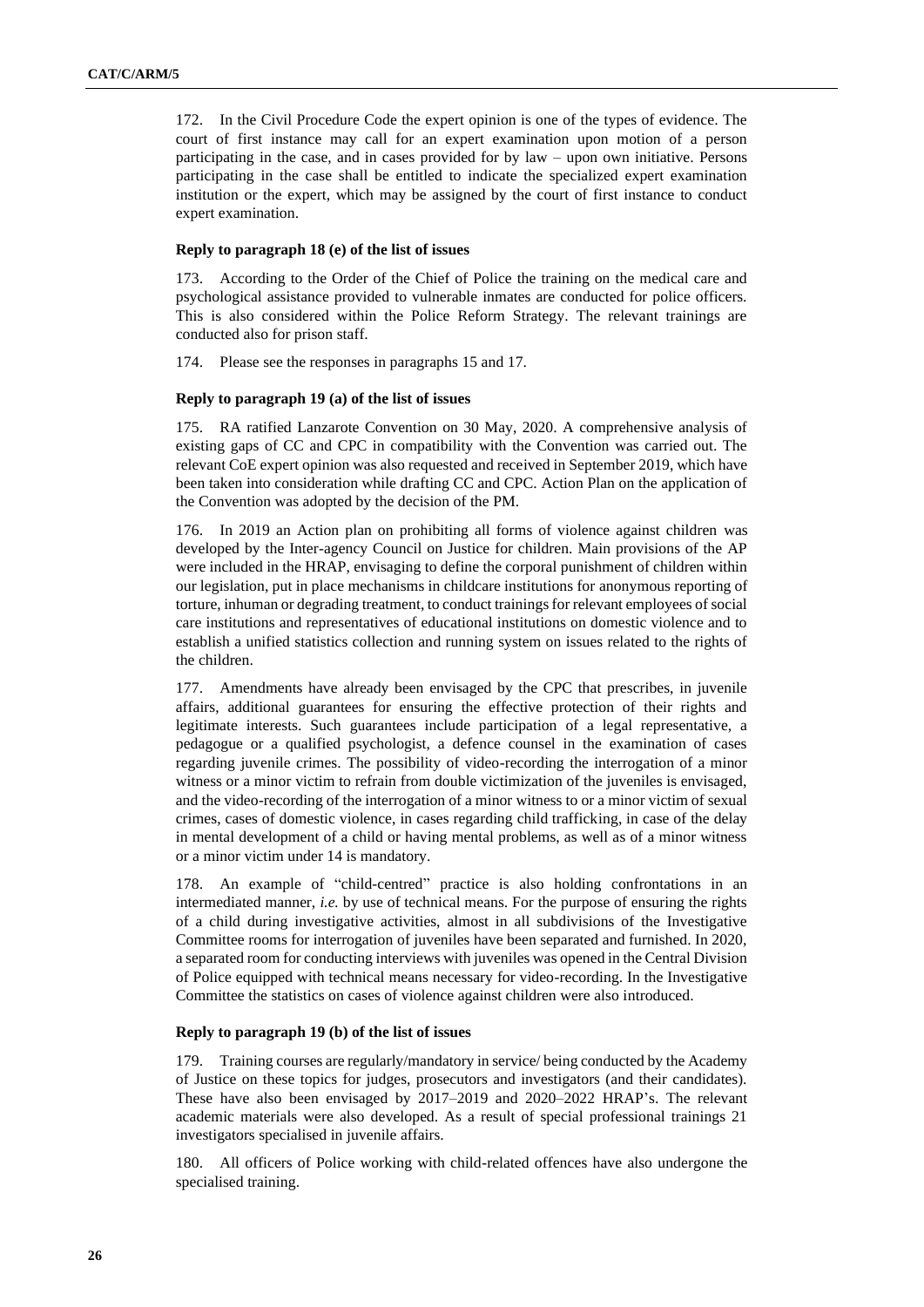181. In cooperation with UNICEF Armenia the Juvenile Justice Council was established in 2016, at the sittings of which the issues of punishment of juveniles, rehabilitation programmes, trainings of specialists have been considered with a view to introducing and developing progressive approaches in the work with juveniles having committed a crime. In this regard, the following activities were carried out by state and non-governmental organisations: the relevant SNCO of MOJ has initiated the process of provision of general education to persons serving their punishment in the form of imprisonment and/or detained. Since September 2019, general education is provided to persons under 19 serving their punishment in the form of imprisonment and/or detained. In 2017, probation officers underwent training on peculiarities of work with juveniles, as well as the practical guide was developed and published. Awareness-raising activities regarding restorative justice for juveniles were carried out at higher education institutions.

#### **Reply to paragraph 19 (c) of the list of issues**

182. Though under the regulations, transfer to a punishment cell as a penalty may be applied also to a juvenile deprived of liberty, in practice, the penalty concerned was not applied to the juveniles deprived of liberty within the past four years (2017–2020).

#### **Reply to paragraph 20 (a) of the list of issues**

183. As a result of structural changes in 2014, the Department for Investigation of Torture and Crimes against a Person specialised for investigation of cases of torture was established in the SIS. For the effective investigation it has been assigned to promptly institute a criminal case in the event reports on torture are made, attaching importance to the need to carry out urgent investigative activities within the shortest possible time.

184. In case of establishing an investigation team it was also assigned not include the investigators, who have allegedly committed torture, consider – within the shortest possible time – the issue of temporary termination of the term of office of the person having allegedly committed torture, and to undertake relevant protective measures for participants in the procedure, including the victim.

185. Allegations of torture are separately record-registered in the SIS on a regular basis. By summarising the results of investigation each semester, recommendations, and where necessary, petitions on taking measures for establishing the circumstances conductive to torture more frequently indicated in applications on torture and for eliminating them are submitted to the relevant subdivisions of the law-enforcement bodies of RA. The publicity of coverage of the results of investigations in criminal cases has been ensured within the limits permissible by law.

186. The state competent bodies were regularly provided with information, reports, mass media have regularly made publications regarding the progress of cases of wide publicity. Operative and proper response was given to the publications made, alarms raised by organisations and mass media. The SIS investigators regularly undergo professional trainings organised by the Academy of Justice and international organisations.

#### **Reply to paragraph 20 (b) of the list of issues**

187. In 2018–2019, *96 (44 as of 1 December 2020)* criminal cases were investigated in the proceedings of investigators of the SIS by the elements of Article 309.1 of CC, of which:

- 4 (1 in 2020)criminal cases, together with the indictment regarding 9 (1 in 2020) persons were forwarded to the court;
- The proceedings in 67 (21 in2020) criminal cases were dismissed;
- The proceedings in 10 (6 in 2020) criminal cases were suspended;
- 6 (3 in 2020)criminal cases were joined with other criminal case;
- 2 (5 in 2020) criminal cases were forwarded to another body after a decision on not conducting criminal prosecution against an entity subject to investigation by the SIS was rendered;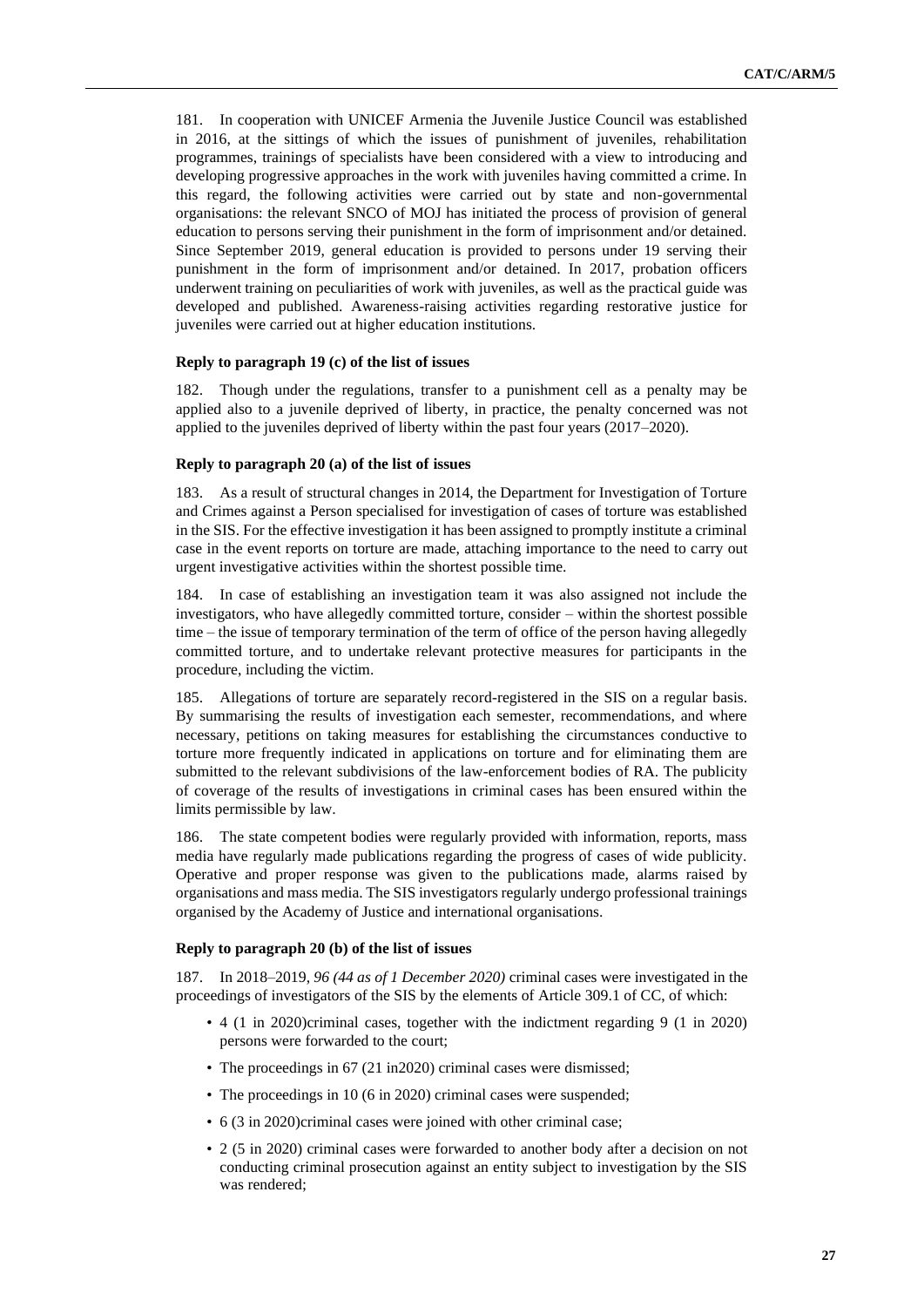• The preliminary investigation into 7 (7 in 2020) criminal cases is pending.

188. Regarding the independent complaints mechanism for dealing with allegations of torture and ill-treatment, relevant international study was conducted and based on which 2020–2022 HRAP (point 18) envisages the establishment of an effective mechanism for reporting cases of torture and ill-treatment in armed forces, PIs, psychiatric institutions and child care institutions.

189. On 20 March 2020, the new procedure for the activities of the public monitoring group was approved by the decision of the Minister of Justice. The activities include exercising public control over the protection of the rights of detained persons and convicts, detecting violations, introducing the raised issues to the public and the MOJ, supporting the activities of the Penitentiary Service; submitting recommendations for detecting and preventing violations of human rights in PIs; submitting the analyses of the situation in PIs. 3 types of reports are submitted to the MOJ by the Group – urgent, current and annual, with respect to which the Ministry makes its own comments and, where necessary, undertakes relevant measures.

190. The members of the Group are entitled to visit PIs in an unimpeded manner, become familiar with the content of various documents on-site, including upon consent of detained persons or convicts – the personal file and correspondence (with exception of the personal data protected by law), conditions for serving the punishment, and meet with detained persons or convicts. Where necessary, it may be recorded, photographed, videotaped in observance of the provisions provided for by law.

#### **Reply to paragraph 20 (c) of the list of issues**

191. According to CPC where there are sufficient grounds to assume that by continuing to hold the position the suspect or the accused will obstruct the examination of the case in pretrial proceedings or in the court, the compensation for the damage caused by the crime, or will engage in a criminal activity, the body conducting the proceedings shall be entitled to render a decision on temporarily suspending his or her term of office. Therefore, in case there are relevant grounds, the term of office of the person suspected or accused of commission of torture may be terminated for the entire duration of investigation. The SIS consistently apply this regulation.

192. During 2017–2020 the term of office of 6 out of 13 accused of a crime of torture is suspended. In 4 cases the following restraint measure were not applied, as detention was applied in which conditions the risk of obstructing the investigation or engaging in criminal activity was excluded and 3 persons were relieved of their positions before making a decision of involving them as accused.

## **Reply to paragraph 20 (d) of the list of issues**

193. In RA criminal procedure, when resolving the issue of guilt, the evidentiary standard "beyond reasonable doubt" applies as a threshold for the sufficiency of evidence. The evidentiary standard "beyond reasonable doubt" should be understood as such combination of factual data (evidence), which excludes the reasonable possibility of the opposite. The foregoing does not mean that the guilt of a person in the commission of a criminal offence may not give rise to any doubt at all, but in case of possibility of such doubt, the degree of it must be insignificant In other words, each factual circumstance constituting the charge must be substantiated with such a volume of evidence that will exclude any reasonable doubt regarding its proof. This relates also to the cases of torture. Thus, the evidentiary standard "beyond reasonable doubt" is also mandatory to establish the guilt of a person in the commission of torture.

194. The majority of evidence in criminal cases regarding torture examined in the SIS is collected by its investigators, and the Police as an inquest body are given assignments on conducting operational intelligence activities.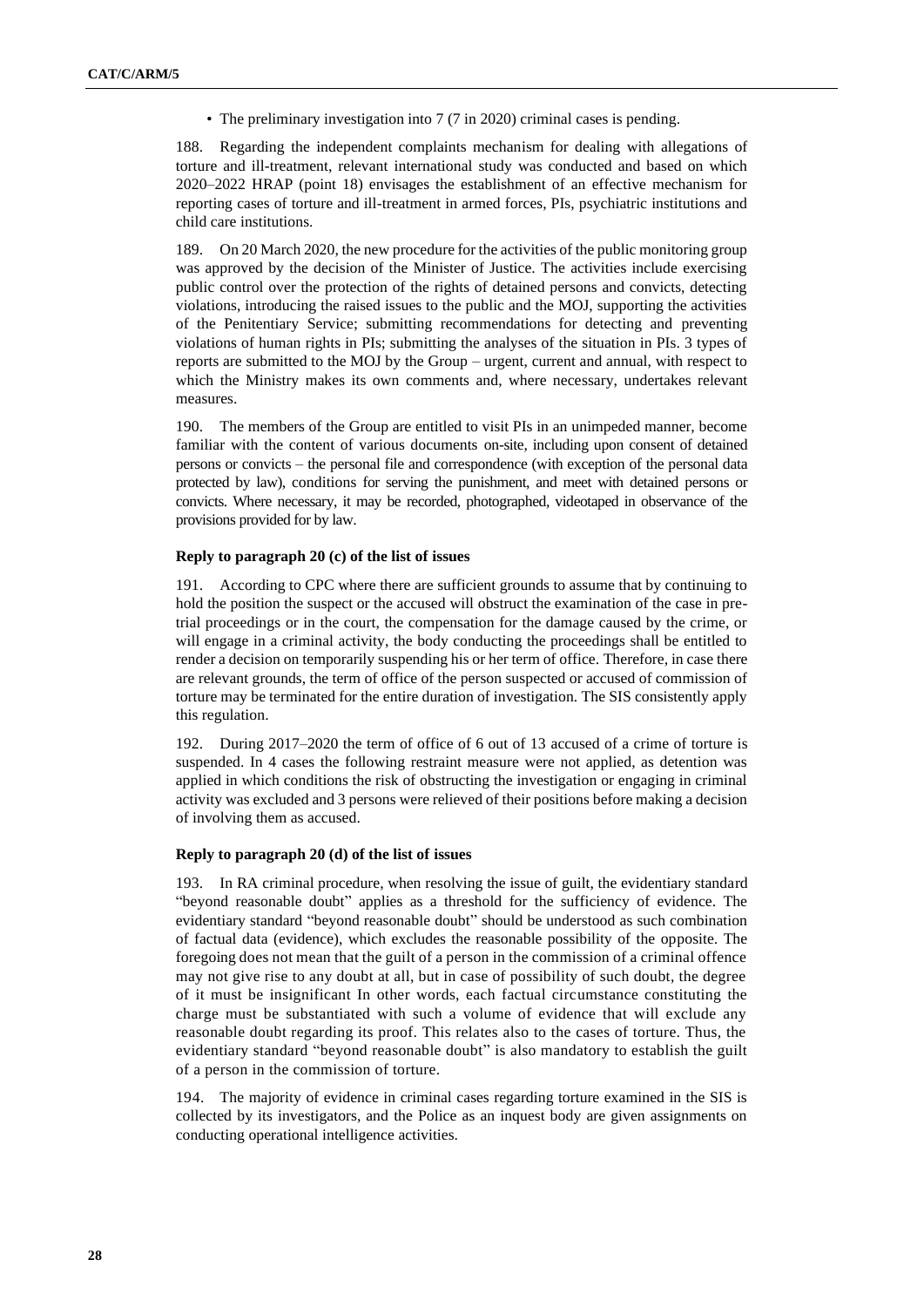## **Reply to paragraph 20 (e) of the list of issues**

195. Once a report on torture or ill-treatment is received, victims of the given actions promptly undergo forensic examination. Notably, on 14 January 2020, the Order of the Minister of Justice "On approving the forms of outpatient medical record, medical record of disease, excerpt of the medical record of disease (medical record) of detained persons or convicts, forms of conducting medical examinations related to torture and other forms of illtreatment and recording the allegations and the guidelines for completion thereof" was approved, which complies with international standards. Accordingly, medical examination and care are available for 24 hours to victims of torture and ill-treatment.

196. Torture or ill treatment victims have, under the RA legislation, opportunity to make a report on a crime. A report on a crime may be made by any person who is aware of the alleged crime, *i.e.* both by victims and the lawyer or a family member, etc.

## **Reply to paragraph 20 (f) of the list of issues**

197. It has been specifically assigned by the Head of SIS to promptly institute a criminal case on reports on torture, attaching importance to the need of conducting – within the shortest possible time – urgent investigative activities in such crimes. Additionally once the report is made and before the initiation of a criminal case, the CPC provides an opportunity for the law-enforcement bodies to request additional documents, explanations, other materials, carry out inspection at the scene of incident, and in case there are sufficient grounds for suspicion of the commission of a crime, the persons may be apprehended and subjected to personal search, samples may be taken for examination, expert examination may be assigned.

198. In certain cases persons make reports on alleged torture directly to the SIS. In this case, once the SIS receives the allegation, it assigns forensic medical examination and prepares materials for instituting a criminal case, and in case there are grounds, it institutes a criminal case to conduct a comprehensive and objective examination of the case. Sometimes inquest bodies institute a criminal case on allegations of torture and immediately forward it to the SIS to continue the investigation.

199. In June 2020 the General Prosecutor has instructed all prosecutors to ensure that all claims and assertions (statements of alleged torture in court, the statements made by the complaints in the proceedings) immediately, but not later than within 24 hours will be sent to the GPO's office to discuss the possibility of rendering the case to SIS.

## **Reply to paragraph 21 of the list of issues**

200. In line with the activities envisaged by the HRAP the GoA prepared a draft legislative act which is being finalised. It envisages the mechanisms of specialized rehabilitation services for torture and ill-treatment victims, including medical, psychological, social and legal services. The 2020-22 HRAP (Point 19) envisages ensuring in 2021 mechanisms for effective exercise of the right of victims of torture to use psychological, social and legal services.

## **Reply to paragraph 22 (a) and (b) of the list of issues**

201. The Constitution prohibits the use of evidence obtained in violation of basic rights or undermining the right to fair trial. CPC prohibits taking materials obtained through violence, threat, deception, ridicule of a person, as well as through other unlawful actions as a basis for charges and using them as evidence. The CPC considers inadmissible also the use of evidence obtained in essential violation of investigative or other procedural actions and provided in violation of basic rights and freedoms of participants in the criminal proceedings or the principles of criminal procedure. Thus, any statement made under torture is inadmissible evidence. Where during court examination, confession is established to be made under coercion, investigation is carried out on the basis thereof, such information is verified in the manner prescribed by criminal procedure law and criminal-legal assessment is given to actions of the persons having allegedly forced the confession.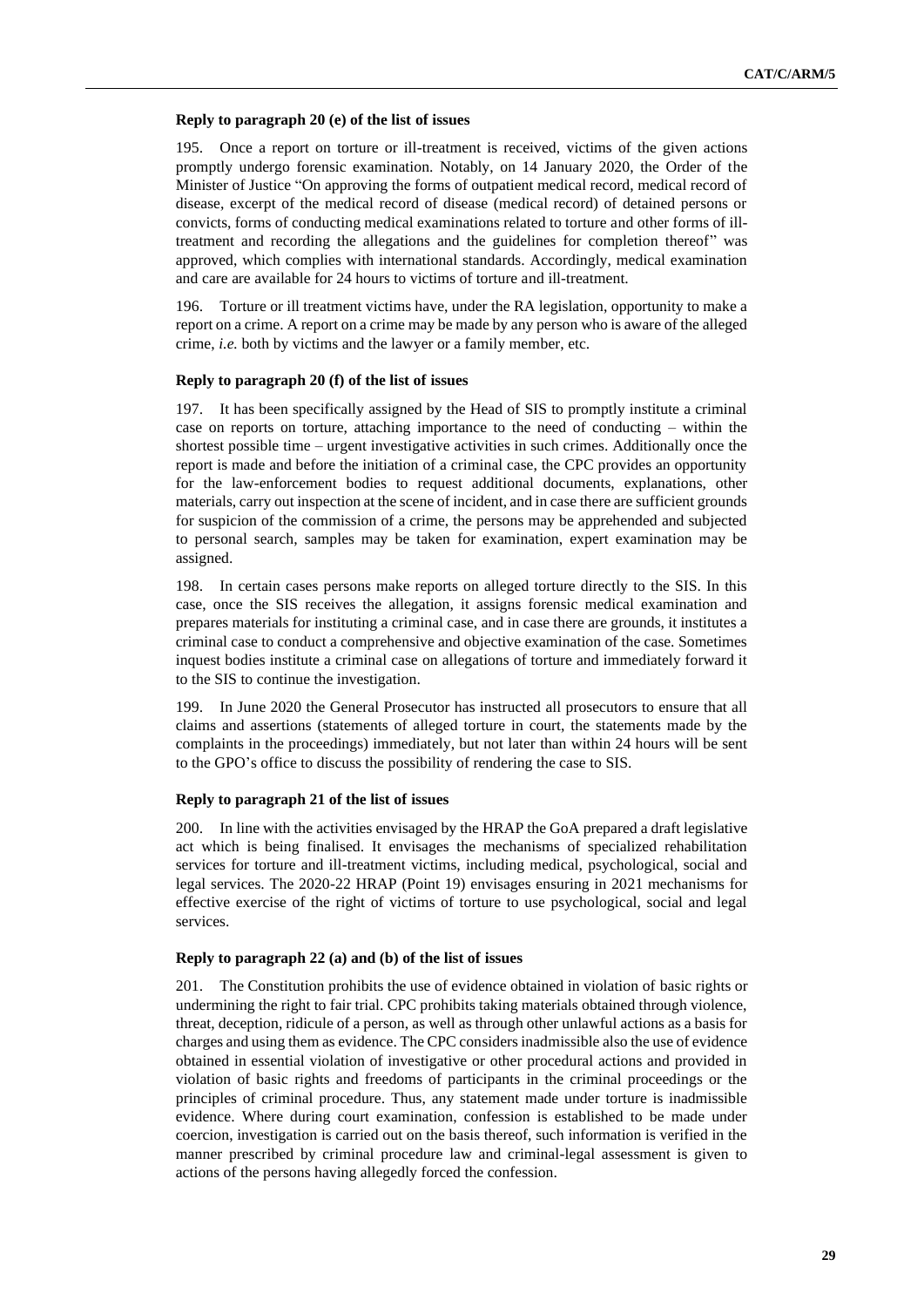## **Reply to paragraph 22 (c) of the list of issues**

202. Statement on being subjected to torture is verified in separate proceedings, and, according to the practice, the main proceedings are not settled unless the proceedings initiated with regard to the statement on torture are settled under the procedure prescribed.

## **Reply to paragraph 22 (d) and (e) of the list of issues**

203. Based on torture allegations, as well as in cases when media publication containing information on torture is available, materials are promptly prepared and a criminal case is instituted immediately if there are grounds for instituting a criminal case, after which authorities conducting the proceedings start identifying officials who have allegedly committed torture and initiating criminal prosecution against them.

204. During 2018-2019, the SIS has investigated 47 criminal cases concerning forced confessions through torture, out of which:

- 34 criminal proceedings were dismissed;
- 3 criminal proceedings were suspended;
- 3 criminal cases were joined to other criminal cases;
- 1 criminal case was sent to another body after a decision was delivered on not initiating criminal prosecution against the entity subject to investigation by the Special Investigation Service;
- The investigation into 6 criminal cases is pending.

205. During 2018-2019 and as of November 2020, the SIS has initiated criminal prosecution against 2 persons on the grounds of forced confessions under torture, the criminal case whereon, together with the indictment, was sent to court.

## **Reply to paragraph 23 (a) of the list of issues**

206. The Action Plan for Combating Violence against Children has also been developed numerous measures envisaged whereby were included in the HRAP. A separate section in the AP is dedicated to protection of the rights of the child, the main objective of the actions envisaged whereby is to prevent and eliminate violence against and trafficking in children, as well as other crimes involving children, and a goal has been set to reduce the number of crimes committed against children by at least 5%.

207. The HRAP envisages to prescribe by law the ensuring protection of the rights of the child in the criminal justice sector in accordance with international standards, establish a unified statistical system for recording and maintaining issues related to rights of the child, introduce appropriate mechanisms in child care institutions for reporting on allegations of torture, inhuman or degrading treatment, prohibit by law corporal punishments against children, organise trainings on torture, inhuman or degrading treatment in line with the international standards, including for employees of child care institutions.

208. In practice, facts of the incidents of violence taken place in child care and protection institutions are recorded in the violence register. The procedure for disclosure of alleged cases of violence against or between children under care and (or) learning in child care and protection institutions, as well as the form of the register for recording alleged and established cases of violence were defined by the orders of 2017 of the Minister of Labour and Social Affairs and the Minister of Education, Science, Culture and Sport of RA. In 2018, training was held for specialists of the SNCOs of the sector for the purpose of carrying out the processes according to the procedure envisaged by the mentioned joint order.

209. A 3-day training on topic "Working with children having suffered violence" was organised for 77 psychologists, social workers, principals and social (and special) pedagogues of the child and family support centres.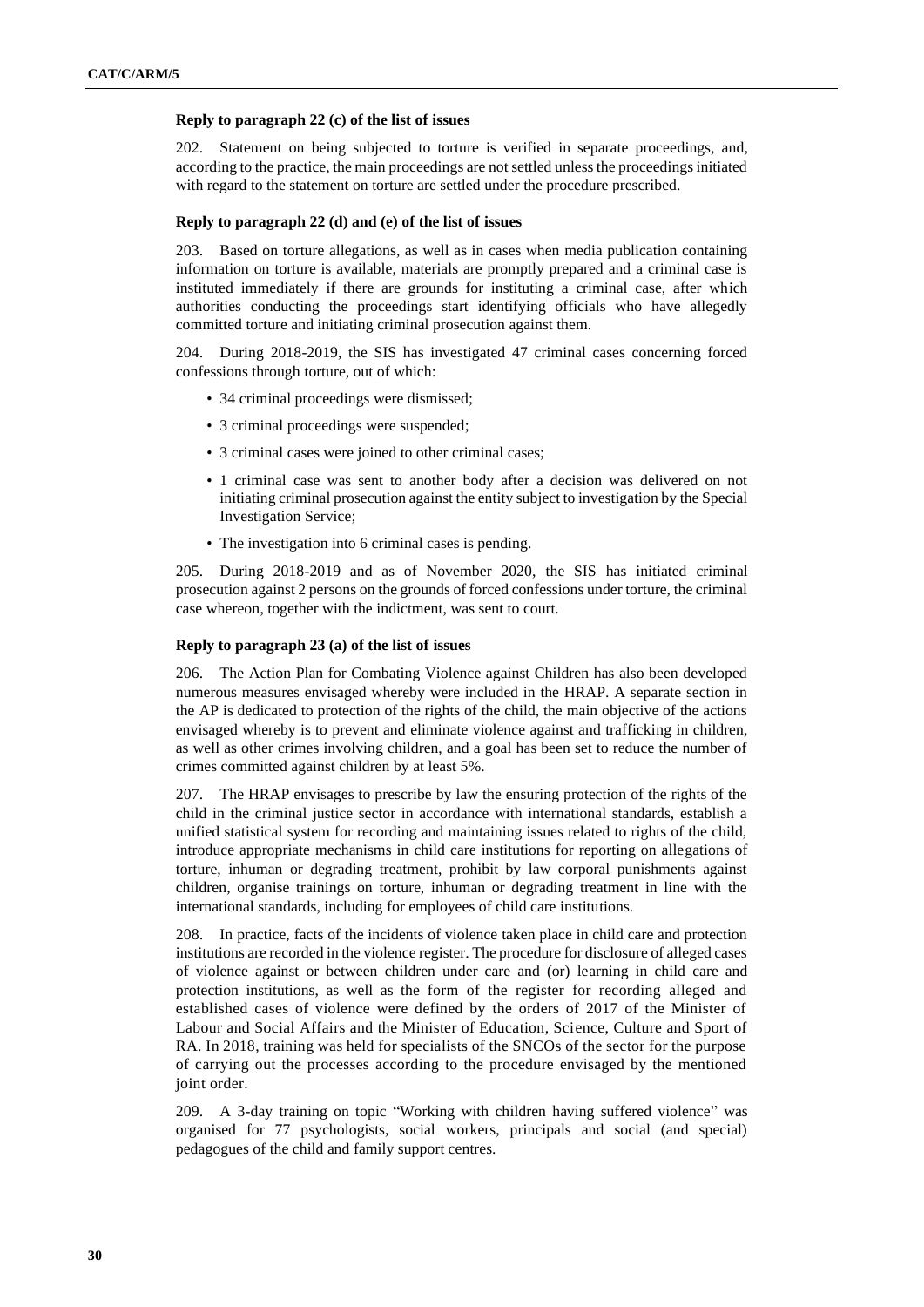## **Reply to paragraph 23 (b) of the list of issues**

210. In 2019, the criminal case instituted in 2017 with regard to the incident of large-scale embezzlement committed, by abuse of official position, by the Principal of "Yerevan Special Boarding School" and the Deputy Principal responsible for planning educational process, and on the charge against the Principal of the mentioned institution and the Deputy thereof responsible for planning educational process, together with the indictment, was sent to court.

211. In July 2017, a criminal case was instituted with regard to the incidents of committing lecherous actions by an employee of the "Ijevan" branch of ""SOS" Children's Villages" against 3 kids, as well as of showing pornographic video to 1of the kids. A charge was brought against the employee of the mentioned branch under part 1 of Article 142 of CC, detention was chosen to be applied as a measure of restraint, which was replaced by bail. The investigation is pending.

212. In 2019, a criminal case was instituted under part 1 of Article 119 and part 1 of Article 214 of CC with regard to the incident of using violence against the children residing in the "Trchunyan Home" institution located in the city of Gyumri and of carrying out a number of other illegal acts. In 2020, another criminal case was instituted under Article 118 and point 1 of part 2 of Article 179 of CC in relation to the relevant newspaper's article. On 22 January 2020, the 2 mentioned criminal cases were joined in a single proceeding. The investigation is pending; there is no person having a procedural status of an accused in the current stage of the investigation.

## **Reply to paragraph 23 (c) of the list of issues**

213. Pupils learning in special schools of general education are children in families needing special conditions for education. Children have the right to free movement; the vast majority of them stays overnight in the family. Parents and representatives of non-governmental organizations are free to visit special schools of general education without additional permission. The specialized NGO's also have access to the places of detention.

#### **Reply to paragraph 23 (d) and (e) of the list of issues**

214. HRAP envisages prohibiting by law corporal punishment of children by the first half of 2021. The draft is now being elaborated by the MoJ.

#### **Reply to paragraph 24 (a) of the list of issues**

215. To prevent non-combat deaths, military discipline, violence, hazing and mistreatment in the military, planned and unplanned measures are carried out jointly with the command of military units and the military police. The causal relations of cases of non-statutory relations, use of violence and insulting recorded in the Armed Forces and the reasons and conditions contributing thereto revealed through official examination are analysed, after which, to exclude their repetition, specific assignments are given to officers.

216. During legal trainings, military servants are acquainted with the negative consequences of non-statutory relations, use of violence, insulting the honour and dignity, as well as with the means of bringing to justice. Unannounced visits are paid to military units and subdivisions by the Ministry of Defence (MoD) to raise awareness of human rights in the military, and ensure access to information on the effective mechanisms for human rights protection. Expert groups of sociologists, lawyers and psychologists held trainings in military units on social-psychological and legal adaptation of newly drafted military servants, coping with stressful factors of service and prevention of conflicts.

217. Before each military call-up, methodical and practical exercises of the command staff involved in the implementation of the Young Fighter Training programme are held in the military units, during which special attention is paid to the peculiarities of working with newly drafted military servants. Targeted preventive activities were carried out jointly with the direct and indirect heads of military servants with various social problems, departmental groups of the military units, as well as the employees of the servicing station (division) of the Military Police.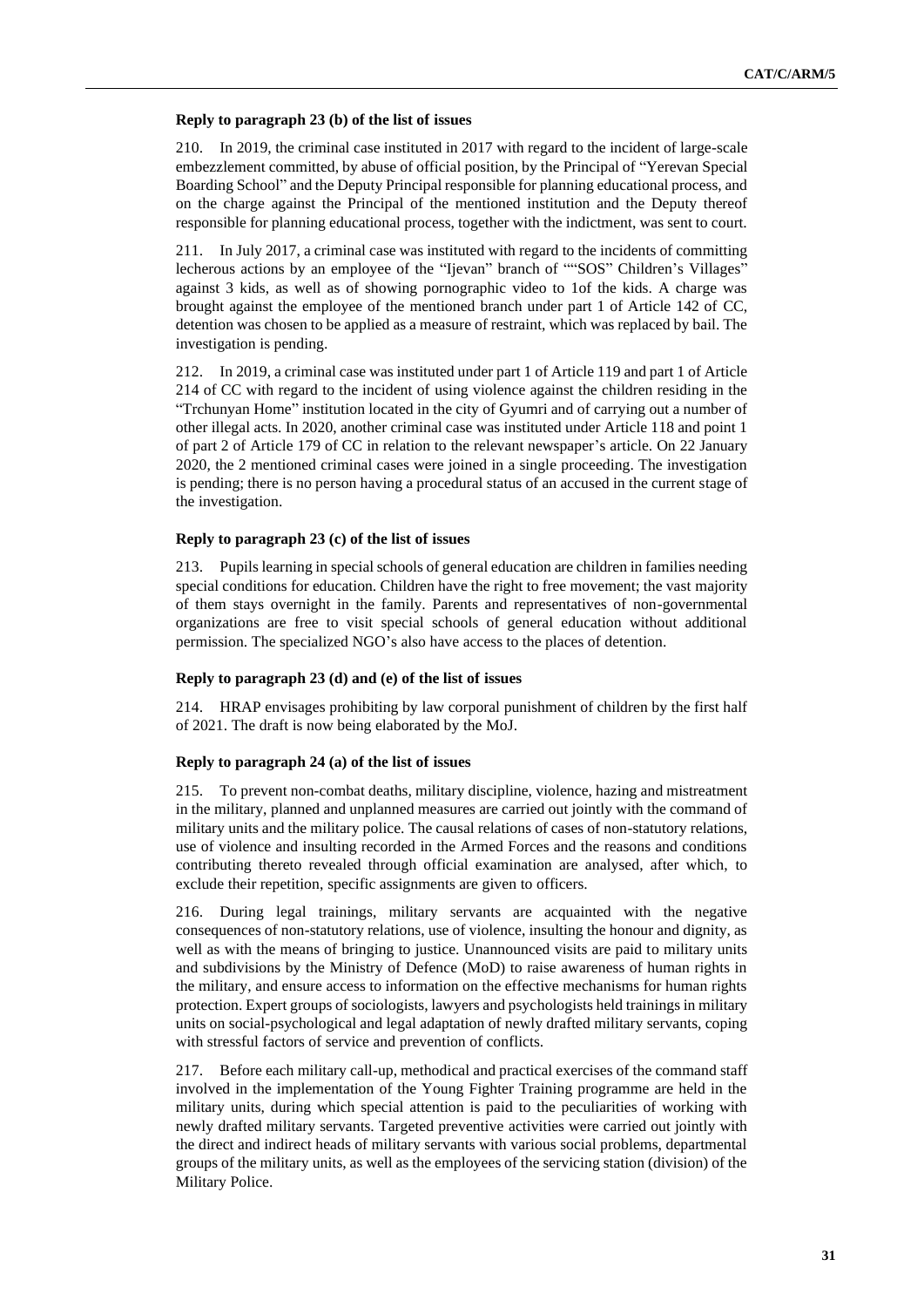218. Due to activities, as of this year 2020, a decrease by more than 11% in cases of nonstatutory relations has been recorded, compared to the same period of 2019. Before each callup, methodical and practical trainings of the command staff are held upon orders of the commanders of military formations, formations and separate military units, when special attention is paid to the social-psychological and legal adaptation of newly drafted military servants, to the peculiarities of individual work to be carried out with them. As a means of preventing violation of human rights, information posters on the topics "Right to life" and "Prohibition of torture" were posted at the military units, military commissariats and military educational institutions.<sup>14</sup>

219. 2020–2022 HRAP also envisages to enhance the climate of tolerance and mutual respect in the armed forces.

#### **Reply to paragraph 24 (b) of the list of issues**

220. To neutralise the factors hindering exercise of the rights of military servants, promptly responding to and processing applications, complaints and proposals, being well-informed of the situation and making decisions, "Hotline" was put into operation within the MoD in 2017, and since July 2019 – the "Trust Line" services at the General Staff of the Armed Forces of RA. Alarms containing elements of a crime are forwarded to the Military Police of the MoD.

221. Pre-trial proceedings on crimes by military servants are conducted by the investigators of the [Investigative] Committee – an independent pre-trial body.

222. A special record-registration is carried out at the investigative Committee related to incidents of non-combat deaths, the dynamics of the investigations into cases is kept under control, and the management staffs of the Investigative Committee is regularly reported thereon.

223. To conduct effective investigation into incidents of non-combat deaths in the military, as well as those of torture and ill-treatment in those cases, *inter alia*, respective requirements are met: take necessary criminal procedural measures to promptly and in parallel check all the possible hypotheses on the cause of death; consider in each case the risk of possible pressure by fellow military servants on those appearing as witnesses to the incident, and in case there are data or danger attesting to the fact, apply a means of protection by changing the place of service of the military servant concerned; take measures to find out the time of sustaining and circumstances of all injuries, regardless of the causal link to death, revealed through the expert examination of dead military servants.

224. In relation to incidents of death, legal successors of victims are received at the Investigative Committee, who are provided with detailed explanations about the circumstances of the incident and the dynamics of the criminal case, as well as the questions asked.

225. During the investigation into criminal cases, revealing the circumstances that contributed to the commission of the crime becomes an obligatory subject for examination relevant petitions are submitted to the superior commander of commander of the unit of the Armed Forces having failed to take special measures to eliminate those circumstances. To prevent and exclude commission of crimes in military, investigators of the garrison investigative divisions organise lectures for the commissioned staff and rank and file in the military units.

226. In 2019 the Investigative Committee and a group of NGO's signed an agreement establishing a public monitoring working group with competences to discuss separate criminal cases on incidents of death, the comprehensive and objective investigation into which is questioned by different representatives of society; it also has the competence to draw conclusions and submit recommendations.

<sup>&</sup>lt;sup>14</sup> The posters were published within the scope of the co-operation programme of the MoD and the CoE Office in Yerevan, which as well, as a commitment to be fulfilled by the MoD, is envisaged by the 2020–2022 HRAP.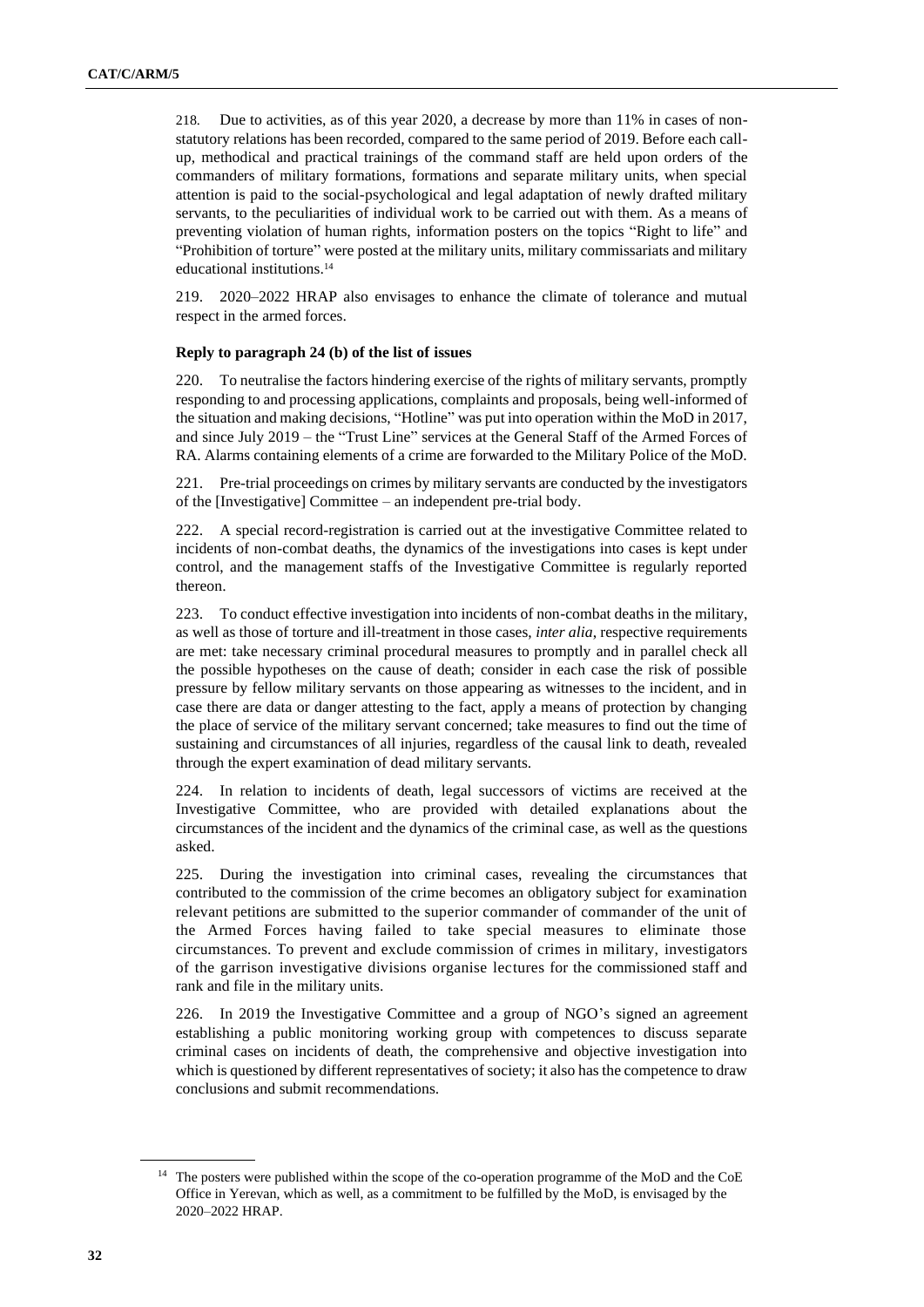#### **Reply to paragraph 25 (a) of the list of issues**

227. The GoA considers making declarations on these Articles*.*

#### **Reply to paragraph 26 of the list of issues**

228. Legislative, administrative, judicial and other measures *are taken by the competent bodies of RA* to fulfil the obligations under the Convention. Access to legal remedies and safeguards in compliance with the international standards is also ensured within the scope of the fight against terrorism implemented by the Police.

229. Special trainings were conducted for the NSS and Police. Respective Police officers study legal acts related to prohibition of torture and other educational materials, and are guided by the provisions of the international law in the activities in the fight against terrorism.

230. As of 1 December 2020, 4 convicts, convicted of committing a crime provided for by Article 217 of CC (Terrorism) are serving punishment in the PIs. In 2018 the criminal case (58207818) was initiated under this Article. In 2019 the investigation of the case was suspended to identify other persons involved in the crime.

231. As of 1 December 2020, no terrorist act was committed in RA. False alarms on terrorism were made, on the basis of which appropriate measures were taken to identify the persons having made those false alarms and to subject them to liability.

232. Fight against terrorism became relevant in RA after the Azerbaijani aggression (27 September-9 November 2020). Armenia initiated a criminal case, on Azerbaijani aggression against Artsakh and Armenia, accompanied with gross violations of international conventions. Investigative, operational search measures and other procedural actions during the preliminary investigation obtained irrefutable evidences on the use of mercenariesmembers of terrorist groups. They aimed to destabilize internal situation of a foreign state, carry out explosions, executions of people, destruction and damaging of infrastructure.

233. Preliminary investigation obtained evidences that in July-August 2020 Azerbaijan planned aggression against Artsakh and Armenia, for which the responsible officials of Azerbaijan reached a preliminary agreement with Turkish officials to recruit mercenaries from international terrorist groups. To commit a terrorist act on the territory of the Artsakh and Armenia, officials of Turkey, acting in an organized group, provided appropriate financial/monetary funds, as well as weapons and ammunition to international terrorist groups "Sultan Sulaiman Shah /al-will AMSAT", "Sukur", "al-Hamzat", "Sultan Murad", recruited them and organized a smooth transition across the Syria-Turkey border and to the territory of Azerbaijan. More than 2000 terrorists of "Sultan Suleiman Shah /al Amshat" and "Sultan Murad" groups, with Azerbaijani armed forces actively participated in aggression against Artsakh and Armenia. Based on this, Armenia's Central Military Prosecutor's Office initiated a new criminal case on the fact of financing terrorism. At present, two Syrian mercenaries involved in aggression against Artsakh are arrested. They fully enjoy the rights and guarantees envisaged by international treaties, ratified by RA, RA Constitution and Criminal Procedure legislation.

#### **Reply to paragraph 27 of the list of issues**

234. It has to be underlined that the GoA shaped an ambitious reform agenda addressed within strategic documents for upcoming years: strategic papers and amendments envisaged thereof will have a huge impact in ensuring legal guarantees for the protection of human rights and their implementation, ensuring the independence and professionalism of judiciary and establishing a penitentiary and probation system compliant with international standards. These reforms will have direct or indirect impact on preventing torture, including awareness raising activities and professional trainings, as well as ensuring effective investigation of relevant cases.

235. 2020–2022 HRAP, envisages the implementation of following preventive measure by 2022: to procure affordable vehicles for transportation of arrested and detained persons, to develop guidelines for interpreting and applying the terms "severe physical pain" and "mental suffering", to put in place a mechanism for anonymous reporting of torture, inhuman or degrading treatment, to improve the conditions of cells intended for imprisoned persons in